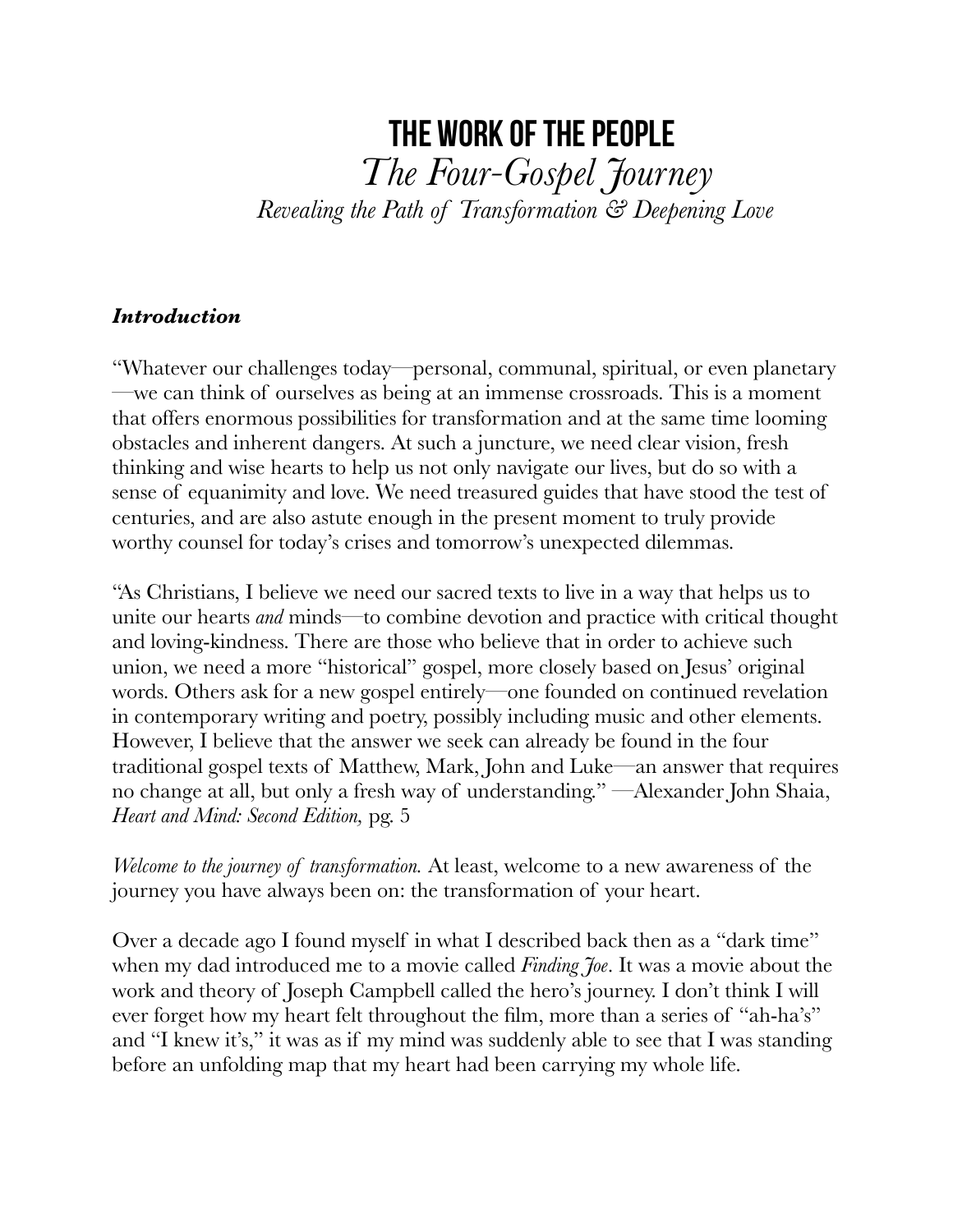THIS is what that was! THAT is what THAT was about! I remember that dark night of the soul—and the mourning…but OH, the MORNING! The RISING and UNFOLDING of the new… THIS is how I learned to WALK WITH, to HOLD SPACE, to MAKE ROOM.

The human cycle of journeying and returning.

The journey, as Shaia explains, teaches me "how to live now." It not only teaches me how to come undone, but that I will overcome being undone as God holds my parts open and together for examination in order to see areas where I had become enslaved to my thoughts and circumstances. This clarity offers me movement out of slavery into freedom and gifts me to community.

I say this to you not to ramble aimlessly (although we have made an art form out of rambling at The Work of the People), or to prove I know something or am someone of importance, but to tell you at the onset of this journey that I am going to be hanging right here with you, just as a fellow traveller on her path as well. That may not seem so important while you are tying your shoes, checking your gear, tucking a map that you perceive to be the way into your backpack, and grabbing your walking stick, but it may be a comfort for not if, but when you have two feet full of blisters, are having to ration food, have gotten turned around in the pitch of night, and are in what feels like a desperate need for a cool, clear, drinkable water. In turn, it also might be a delight to know I am celebrating with you when you find a wellspring, or notice upon the rise of sun a tuft of ripened berries and are able to kick off your shoes and have a nice rest in the shade. I am coming along with, and will be reflecting alongside each film.

You may be a lone traveler for this journey, or coming along in a small circle or as a leader of a group. Feel free to use the inspiration of the questions within this guide and adapt them in whatever way you need (to personally reflect in your own way (journal, artistic expression), or if you are in a group to use them as group discussion questions or also take them as home/personal work to do and come back to share what is comfortable for them.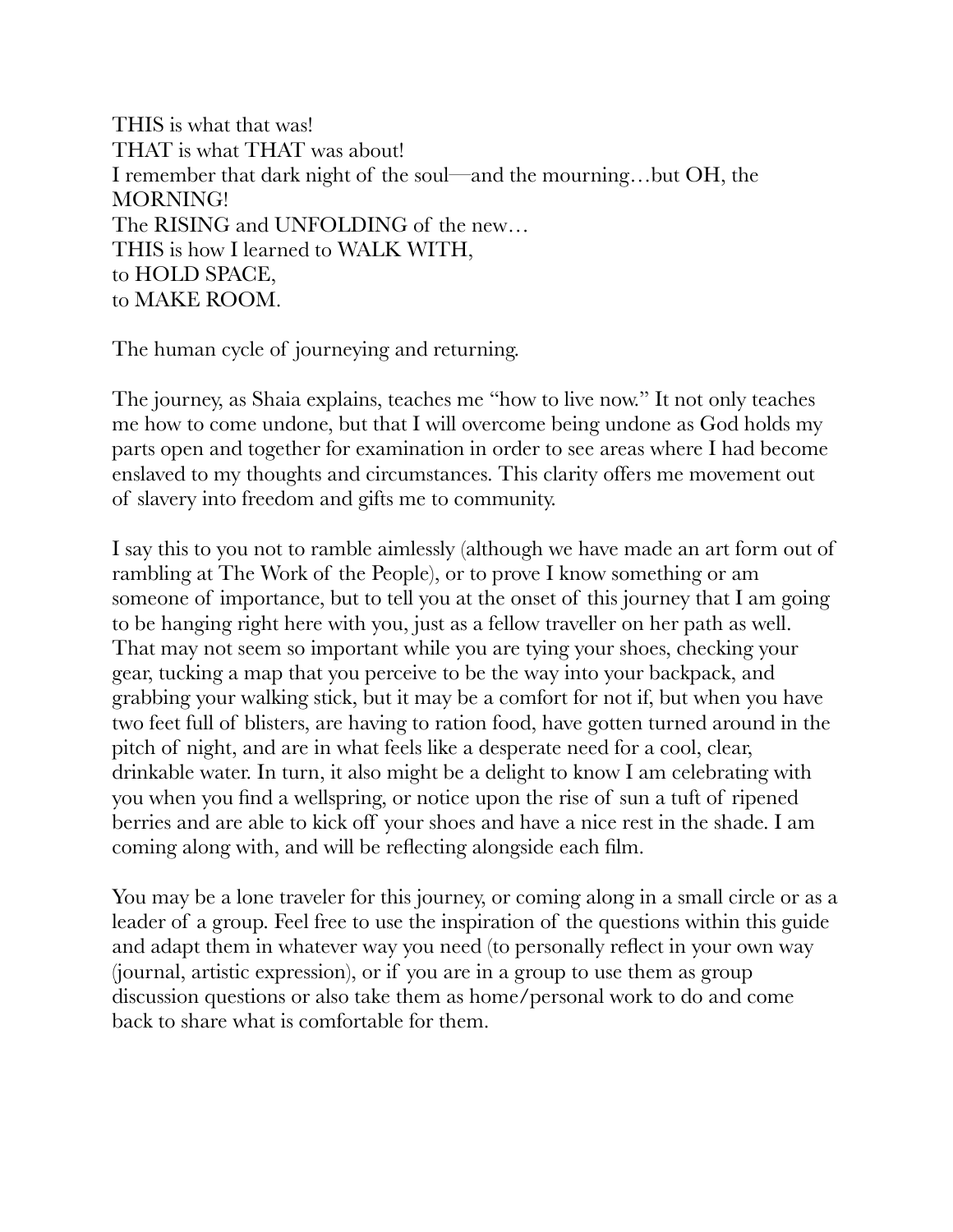These films were made for the inspired work of Alexander John Shaia and follow the sequence in his book *[Heart and Mind: The Four-Gospel Journey for Radical](http://www.quadratos.com/heart_and_mind/)  [Transformation,](http://www.quadratos.com/heart_and_mind/) Second edition.*

Also included in this curriculum are questions to go deeper into your inner work and his suggested spiritual practices for you to consider as you begin to create space for the radical transformation of your heart. Throughout the films series, Shaia will be teaching some history about the origination of each of the gospels and giving us insight to the wisdom each gospel speaks, answering the core question of each path.

During the phases of deconstruction and rebuilding, remember this journey is never void of the presence of Love and Grace, even when it may seem so. Offer yourself agility of mind, and openness of heart. See if you can receive yourself and your life as the gift that it is. See if you can be willing to allow and embrace each of the four paths. I will be working through my willingness as well.

"You get saved by walking the journey. The journey of transformation is an imminent incarnation experience of Christ right now." —Alexander John Shaia

So, are you ready to journey?

Breathe. The Christ is with you.

Let's go.

—Kelly Hall [kellyhall930@gmail.com](mailto:kellyhall930@gmail.com)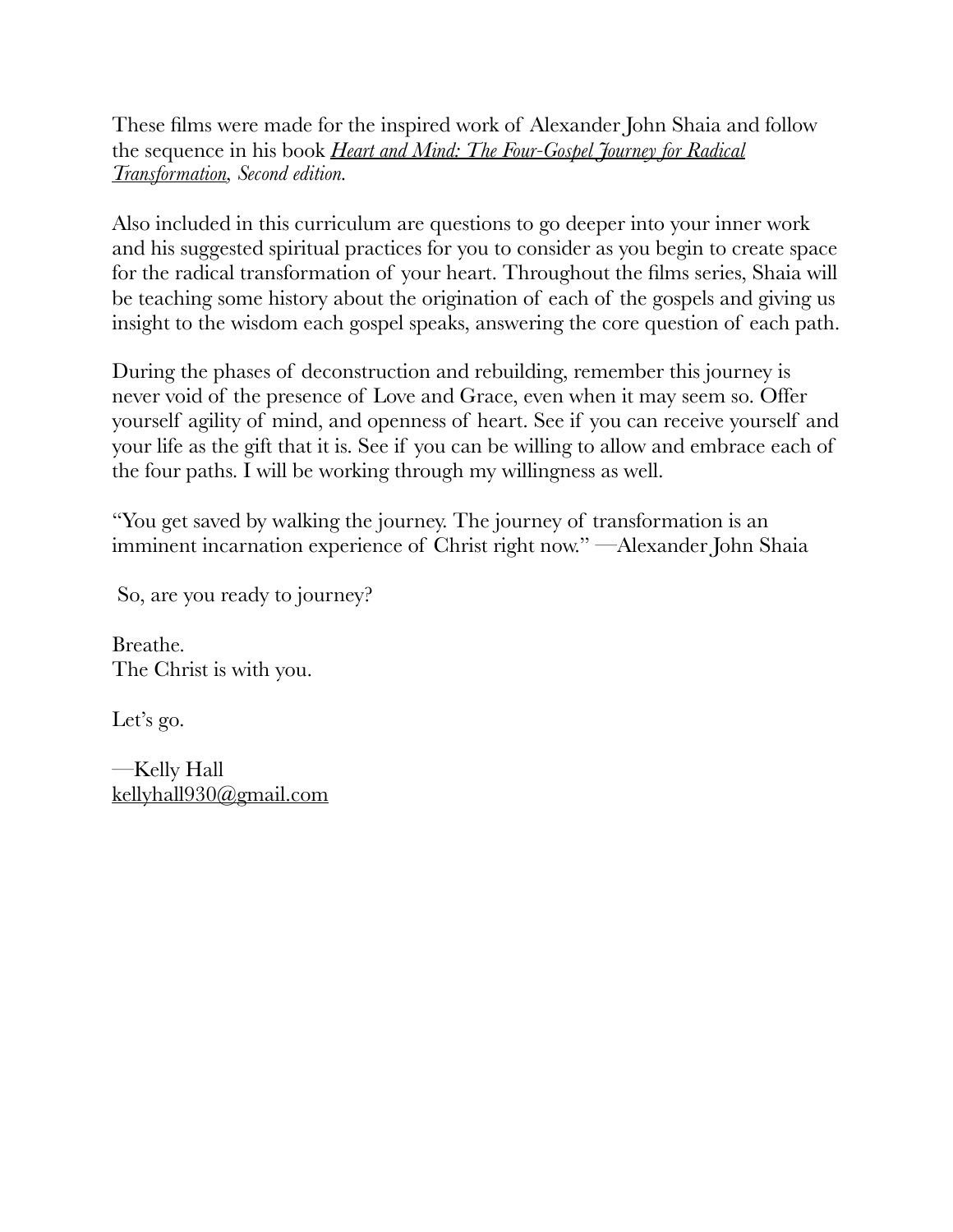This series includes six sessions:

Session One // Preparing Heart and Mind for the Journey Session Two // Waking and Facing Change: Climbing Matthew's Great Mountain Session Three // Moving Through Trials: Crossing Mark's Stormy Sea Session Four // Receiving Gifts: Resting in John's Glorious Garden Session Five // Maturing Through Service: Walking Luke's Road of Riches Session Six // The Essential Practices of the Journey

Series on TWOTP here: <https://www.theworkofthepeople.com/bundle/the-four-gospel-journey>

Alexander John Shaia, PhD., is a thoughtful and poetic man, living the ancient rhythms of his Lebanese and Aramaic heritage. He is a spiritual director, educator, psychologist, liturgist and passionate professional speaker traveling internationally, lecturing and leading retreats and seminars on The Four-Gospel Journey, Quadratos, Rites of Passage, and Christian meditation and spirituality. When not on the road, home is a fishing village on the coast of Spain and the beloved mountains surrounding Santa Fe, New Mexico, USA.

Purchase *Heart and Mind: Second Edition* and the six *Heart and Mind Community Guides*, as well as learn more about Alexander's work, Vlogs, upcoming books, Easter Retreat (Gateway to Oneness) and Camino pilgrimages here: www.quadratos.com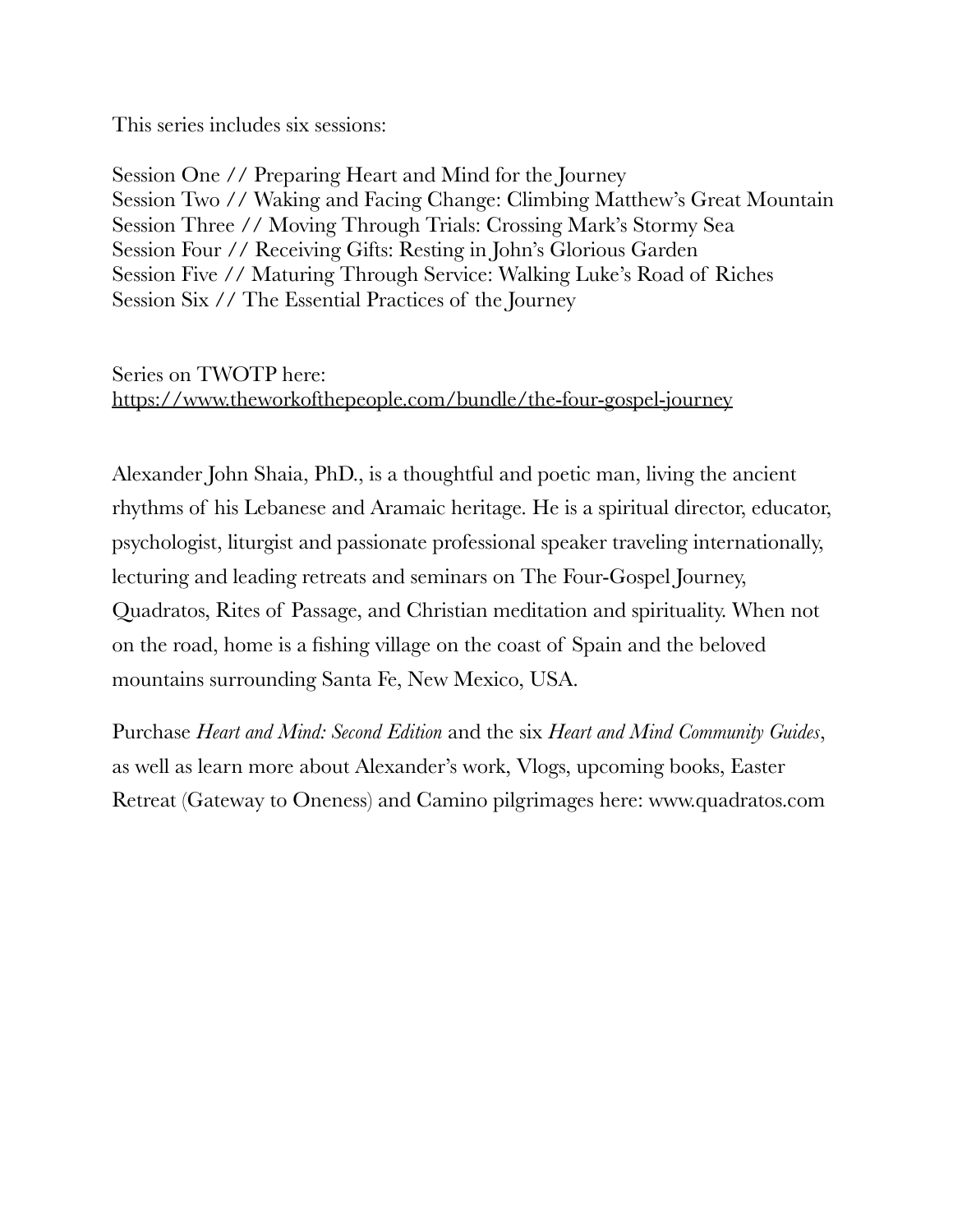## **SESSION ONE // Preparing Heart & Mind for the Journey**

*Watch the Film Preparing Heart & Mind for the Journey* 

https://www.theworkofthepeople.com/preparing-heart-and-mind-for-the-journey

#### *Going Deeper*

Perhaps after watching the introductory film and at the onset of the journey, you could consider a personal examen from "the map" of the Jewish Passover celebration as given by Shaia:

*Examen your life with God and your community:* 

First Question

Today, where are you locked in slavery? Where are you locked in emotional paralysis? Where are you locked in fear, anxiety, despair? Are you willing to hear God's voice of liberation in that place for yourself?

Second Question

Where today are you in a desert unto death? What today in you needs to die? What in you is standing in the way of God and Spirit?

Third Question

Where today are you hearing God's new promise in your life? Where are you rejoicing in God's new message?

Fourth Question

What action of God are you committing yourself to for the life of your family, for your community between now and the end of this film series?

As Shaia suggests, throughout this series one of these questions may rise as the most prevalent for you. Lean into the question, continue to get more honest as you can.

How do you experience The Christ now?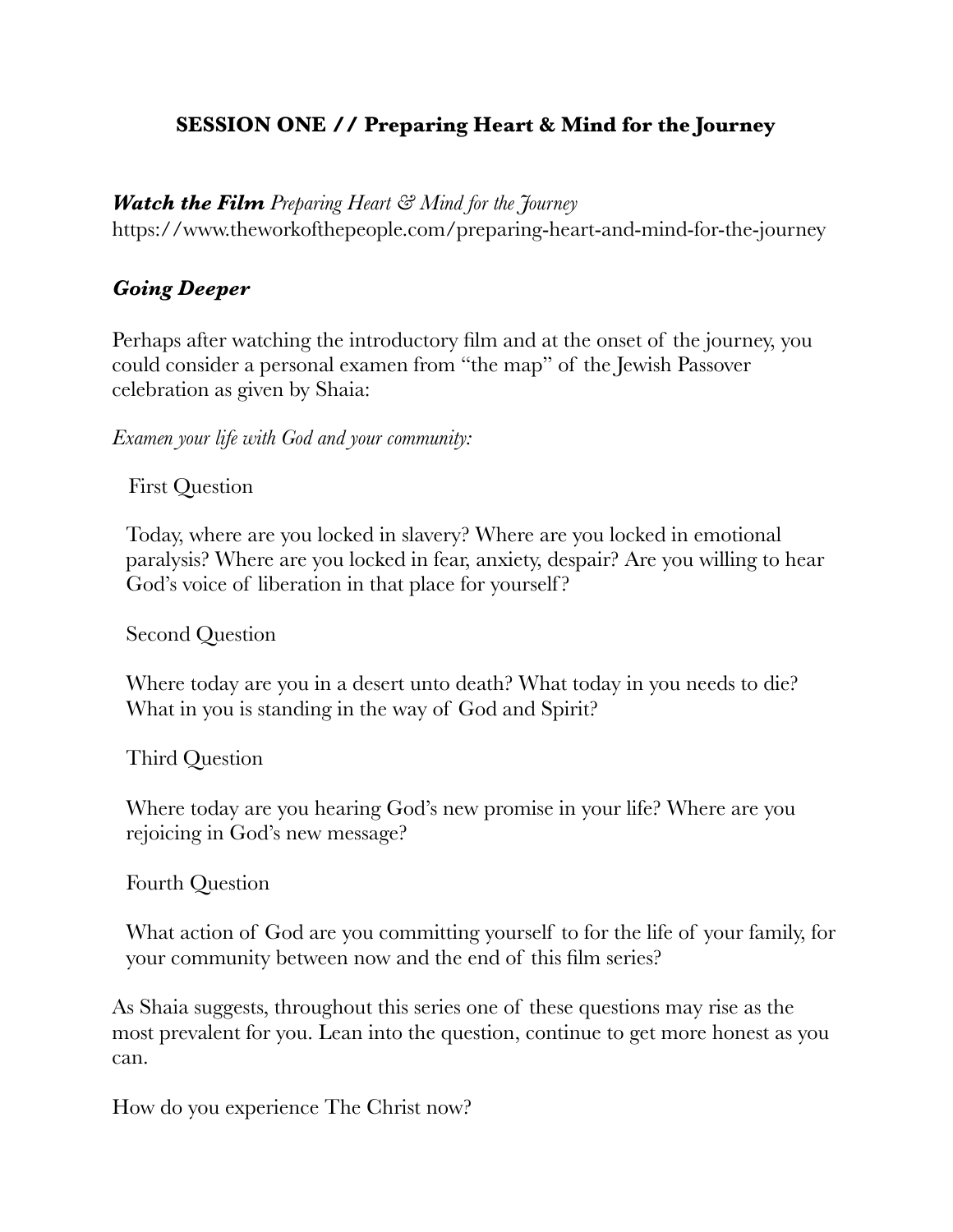Are you willing to experience The Christ anew?

Using your answers to the questions above, what four words stand out to you about where you are at in life?

# *Reflection*

"In the beginning was The Christ, and The Christ was with God, and The Christ is God…

In the beginning was the breath, and the breath was with God, and the breath is God." —Alexander John Shaia

Many of us experience confusion as we are growing in our faith because we haven't a way to see if we are getting where we are supposed to be going. We feel like we should arrive somewhere, but we don't know where.

Well, we can know that we are constantly arriving at ends and beginnings (you're welcome) in the cycle of life as we know it. We travel through time via hours, days, months, seasons, years. Similarly, our inner life travels through times of harvest, dormancy, seeding, and fruition. You are somewhere on that path already. Each of us are.

We also know that Jesus leads us to and through, and that as Shaia says, "God is always ahead of us asking us to expand, pulling us into greater understanding" and we are going to learn a new way of interacting with the gospels that "helps you understand where you are on the journey" of spiritual maturation.

For nearly thirty years I have learned through teachers such as Eckhart Tolle, Don Miguel Ruiz, Richard Rohr, James Finley, Joseph Rael, Joseph Campbell, Thomas Keating, Thomas Merton, the Desert Mothers and Fathers as well as other mystics, and now Alexander John Shaia (as well as many other hands-on mentors in my life who have become dear friends, and not to leave out the 12 Steps of AA), and traveled out of the comfort of my patterned life/thoughts to broaden my experience and challenge any beliefs I held to be universally true that were only personally true. To ask why and how and where what I had come to know originated and if it still served well.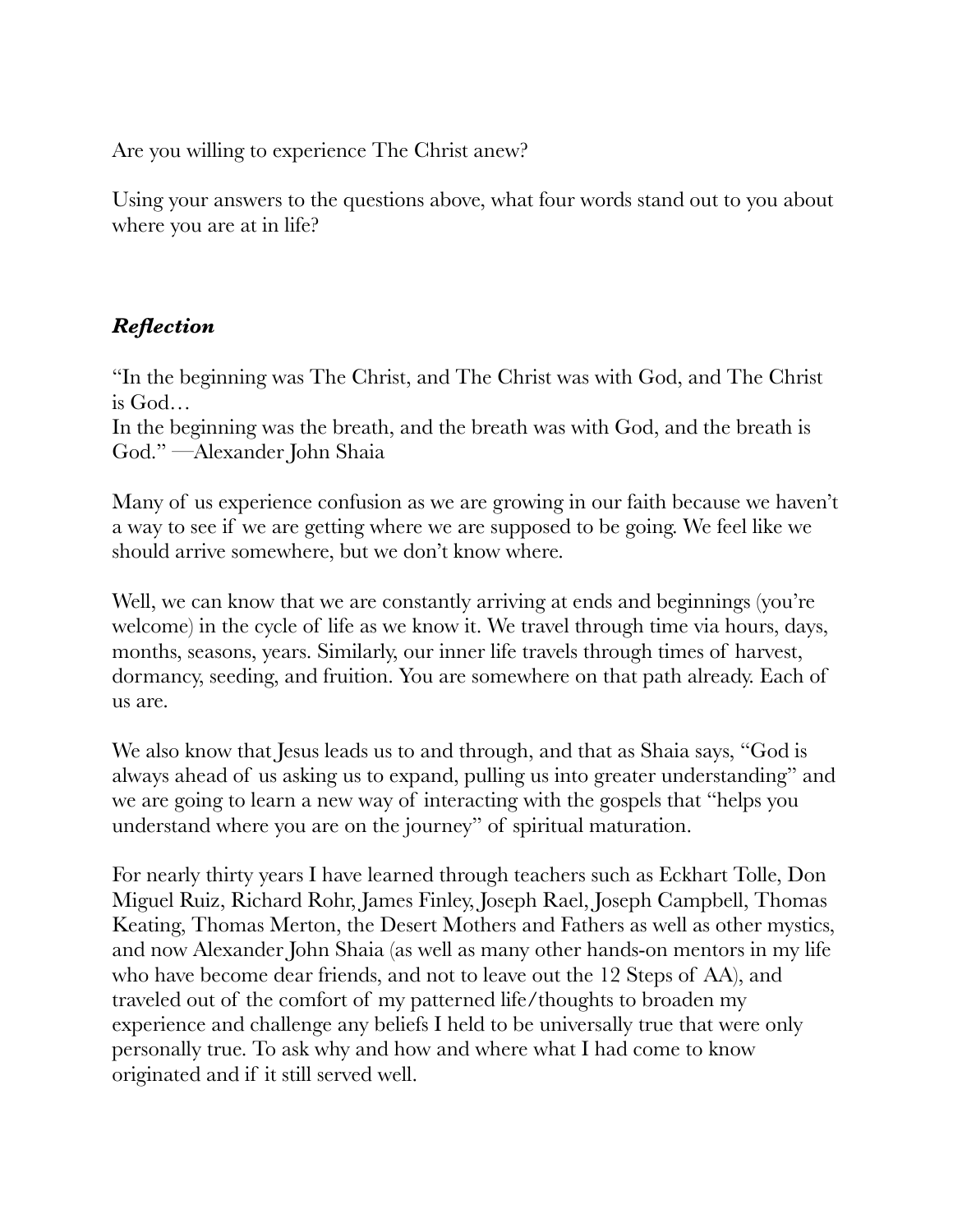I did not mean to catalog my library just now, but just to suggest that having solid wisdom voices in your inner dialogue is good company for the journey…in fact, these are the types of mentors/teachers that arrive precisely when you are on the journey.

Here we are at the beginning. Everything seems quite normal still. That is because you are on the path that you have always been on. You haven't ever left it since conception. This is your story of a human life with Christ. Here at the beginning, before things get really real, really fast, I want to warn you that things may get really real, really fast…if you are willing.

Willingness is key.

Willingness to be rigorously honest with yourself. Willingness to have your truths examined. Willingness to have your motivations revealed. Willingness to deconstruct and let God rebuild structures of belief. Willingness to keep going, even if you are unraveling a bit. Willingness to receive the gift of your life and carry the message to the world as Love in action.

# *Practice*

You may want to gather a few things for the journey. Things that help you recognize a start and stop time for this work. A candle, a journal and a pen, drinking water. You may also want to commit to a day/time during the week to enter in.

For this week, willingness is your practice. Each day, find a way to communicate your willingness.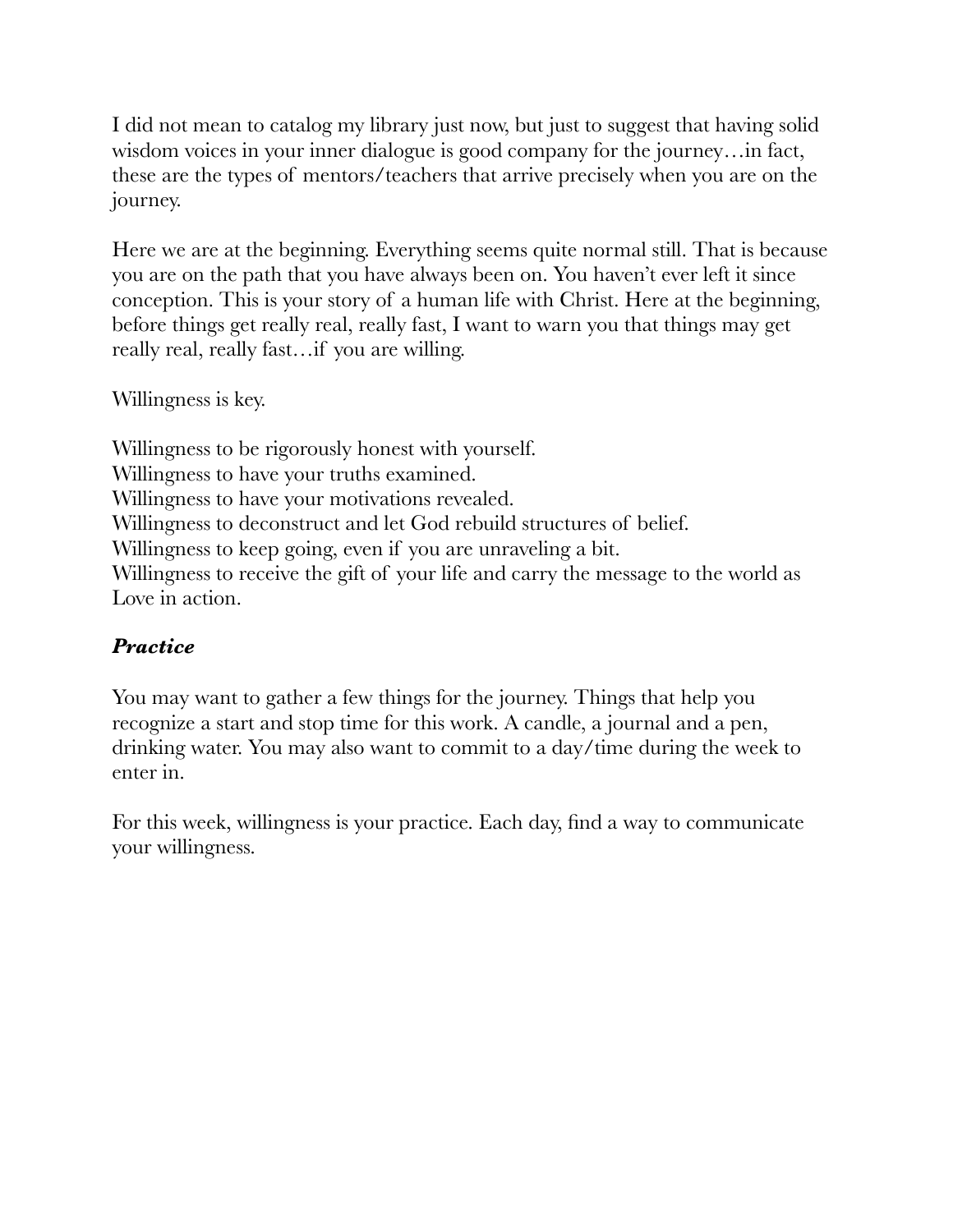## **SESSION TWO // Waking and Facing Change: Climbing Matthew's Great Mountain**

*Watch the Film Climbing Matthew's Great Mountain* <https://www.theworkofthepeople.com/climbing-matthews-great-mountain>

"Whenever life turns to great darkness, this is not the end, but the beginning."  $-$ Alexander John Shaia

# *Going Deeper*

Hearing the summons to the journey isn't necessarily easy to decipher. Not like ringing bells or the blast of a trumpet or a thunderous voice from the sky. Sometimes it looks like the rock bottom of addiction, or perhaps a nervous breakdown or depression setting in. A phone call from the doctor's office. Losing your spouse or friends or job. A lot of times it seems to come at you out of nowhere. The world as you know it is crumbling and you are left standing there covered in ash. Reflect on your life. Take the time to really remember and feel a time you were at the onset of change. Maybe your life had become unmanageable, or maybe you just couldn't remain the same one more day. When you feel you are connected to the emotion of that time, to your best ability, describe how the invitation to change arrived, and how that felt.

Where are you? What happened? Who was there? Was there an apocalyptic voice? What did it voice say? Was there a moral voice? What did it voice say? What, if anything, were your coping mechanisms? In other words, what did you try to use to distract your self from the pain?

Did you have a point of surrender? What was it?

Where and when (if at all) did you sense God?

Using your reflection, come up with four words that describe how you face change.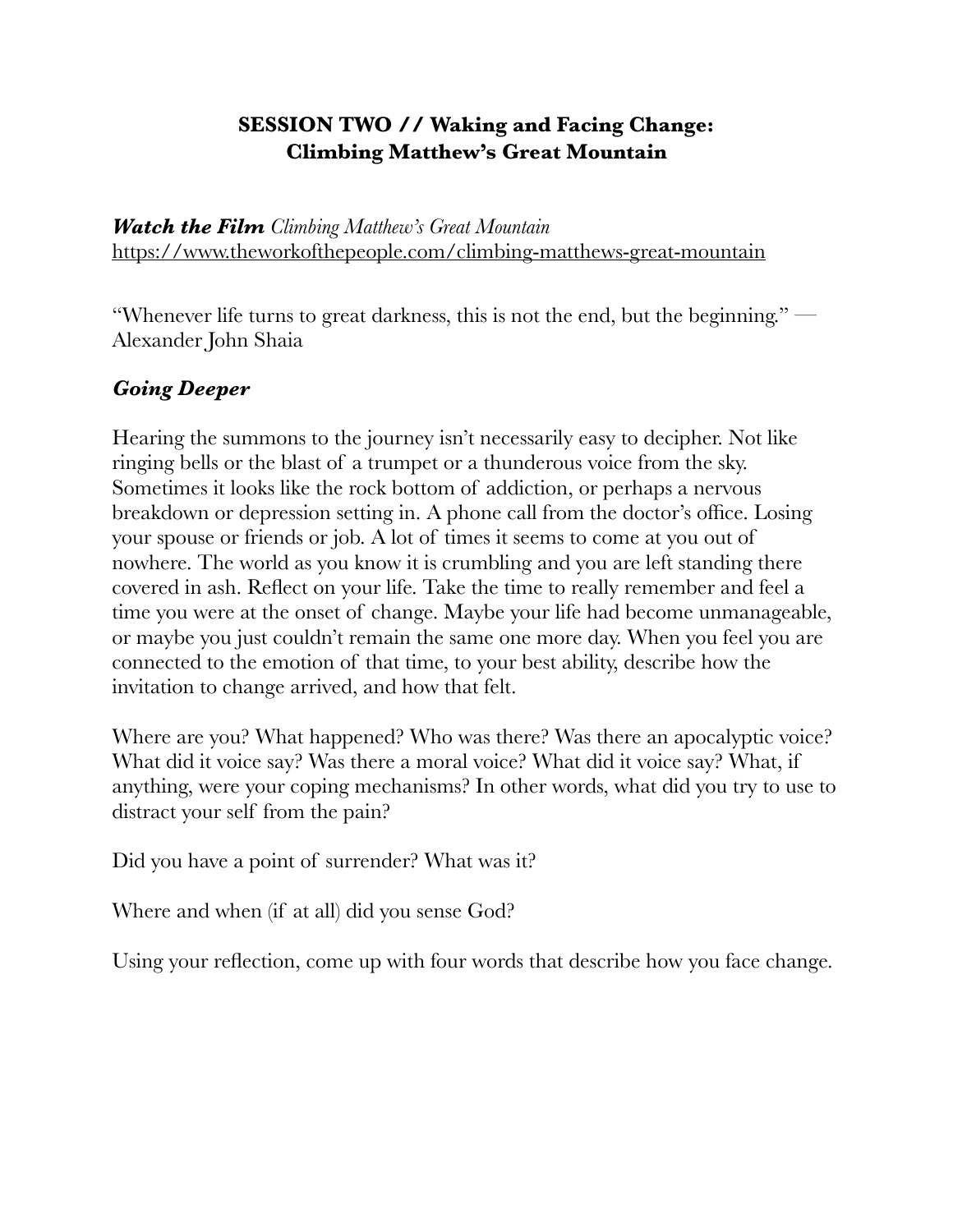#### *Reflection*

"The great overarching message of Matthew is to set out on the journey with courage and trust." —Shaia, *Heart and Mind: Second Edition, p 125*

*One day you finally knew what you had to do, and began, though the voices around you kept shouting their bad advice though the whole house began to tremble and you felt the old tug at your ankles. "Mend my life!" each voice cried. But you didn't stop. You knew what you had to do, though the wind pried with its stiff fingers at the very foundations though their melancholy was terrible. It was already late enough, and a wild night, and the road full of fallen branches and stones. But little by little, as you left their voices behind, the stars began to burn through the sheets of clouds, and there was a new voice, which you slowly recognized as your own, that kept you company as you strode deeper and deeper into the world, determined to do the only thing you could dodetermined to save the only life you could save. – Mary Oliver*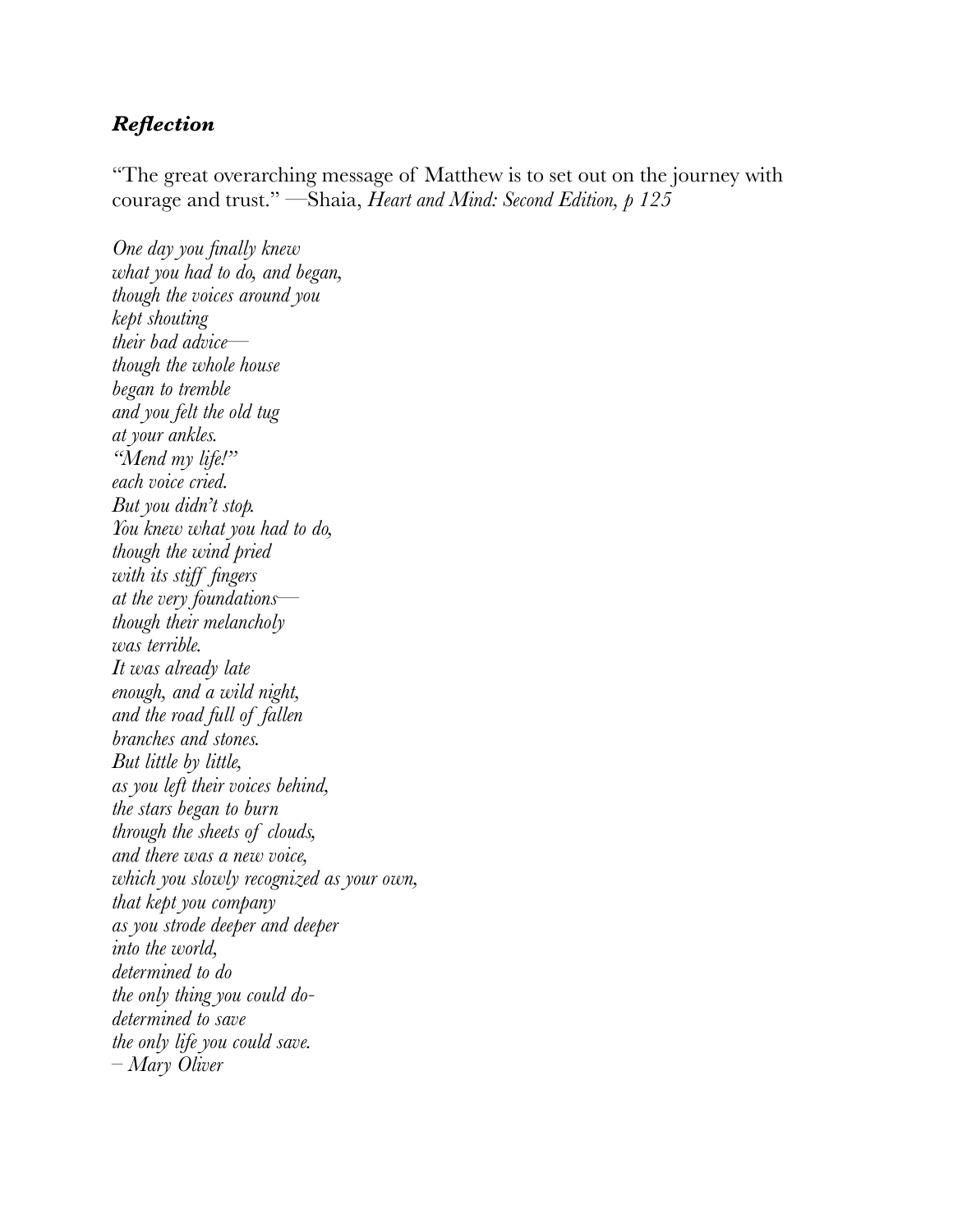When the invitation to change arrives in my life, I am gifted with the image of a migratory bird tucked into a tree noticing the color of the leaves are slightly off, that the sunlight is less of a burden, and the first cool drafts of air are stirring. As the wind fluffs its feathers, a bit of anxiety is stirred, change is coming, and the impulse to fly is strong.

I am not sure what thoughts or feelings a bird feels, but that is what I imagine it would feel like if I were that bird. Only, I would probably launch off the branch with the strongest wing force I had while still clawing tight to the branch because unlike birds, I often work against myself. Even if I want to fly, my issue with change is usually letting go. We all have "those things" that are harder to let go of.

I am sitting here thinking about all the ways I, a person who lives in a constant creative flux, still crave and thrive with stability and security. If I can't create the structure I need, I bring in a person close to me who can or can help guide me through creating it. I like a stable standing ground with the level of chaos I work with on a daily basis.

In his book, Shaia explains the First Path of Quadratos as having four phases:

1. "In the beginning"…there is our life as we know it.

2. Feelings of growing discomfort lead us to a great dilemma, and the pain leads us to become willing.

3. When our discomfort grows into a despair, our willingness grows into surrender, and the admission that we need help. With Divine grace, we now have hope, however small.

4. Challenges arrive to test our resolve to change and we try and fail, sometimes over and over. We betray ourselves. The Divine grace leads us to self-compassion, and with self-awareness we attempt to change one step at a time, gracing ourselves when we mess up.

5. We learn to restore our course when we fail.

*As I listen to Shaia explain the destruction of The Temple, I keep hearing the words of Coldplay's "Fix You" coaxing me even in this very moment to be brave, to embrace of the first path and Jesus' reaching out for me to "place my heart and hand" in God's, take courage and enter in.* 

*When you try your best but you don't succeed When you get what you want but not what you need When you feel so tired but you can't sleep Stuck in reverse*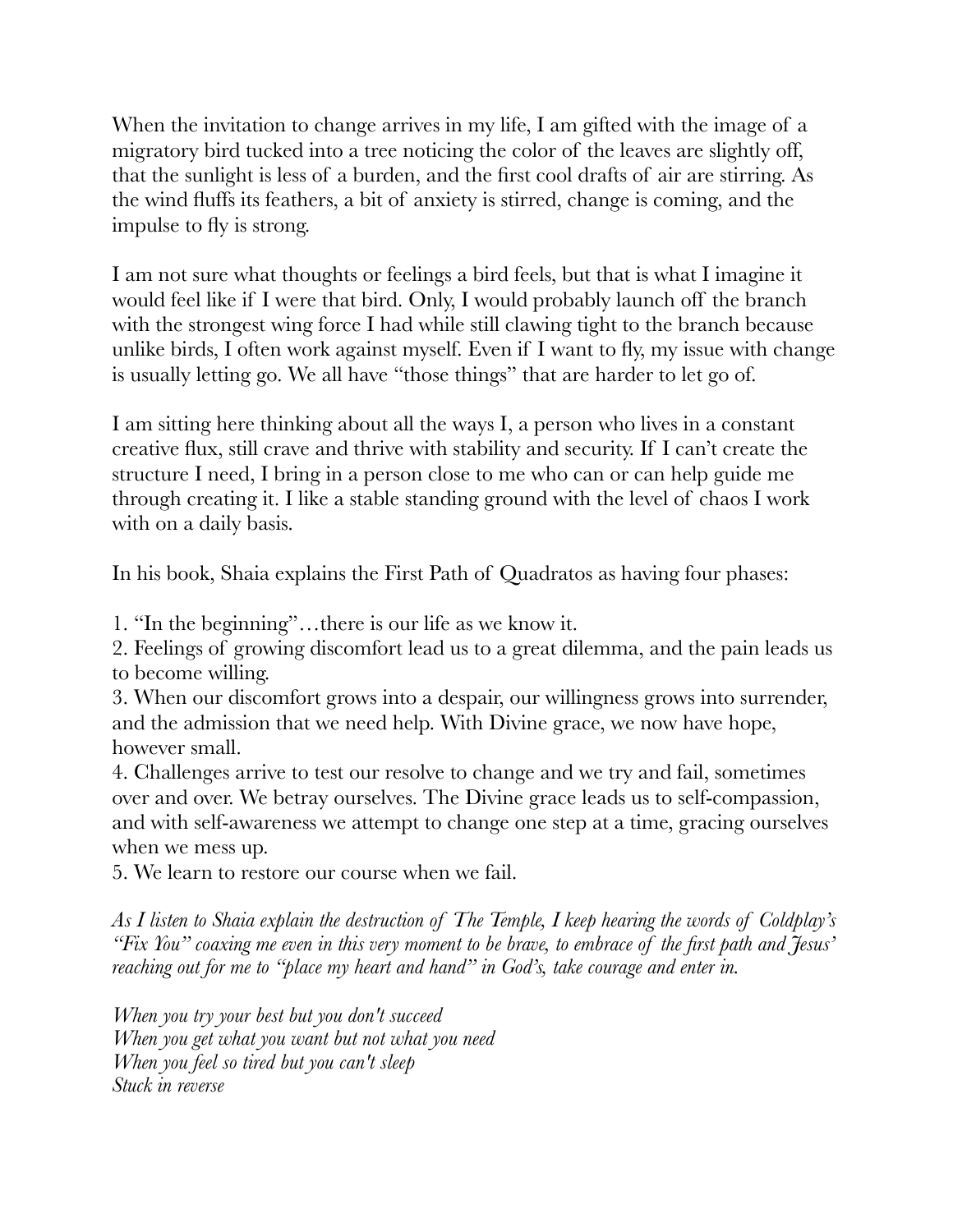*When the tears come streaming down your face 'Cause you lose something you can't replace When you love someone but it goes to waste Could it be worse?[1](#page-10-0)*

<span id="page-10-1"></span>What could be worse than change and transformation, is no change and no transformation. At least, as painful as the stretching and expanding that evolutionary growth entails, that's true for me. So while flapping my wings with all my might—and several touch downs back onto the branch I started from for a breather and another go at surrender—please just hear me agreeing that it is easier said than done.

Surrendering my way and my plan and the structure of my entire being (temple), even if it comes to a pile of ash. I have not walked Camino in Spain, but I have walked the Avenue of the Dead in Teotihuacan, Mexico. It was on that road that I gave over all my life's experiences to date over to God with gratitude for my life. All the good. All the challenging. All the failures. All the successes. I felt as if I was able to mark some chapters as completed, ask for new pages, and fresh ink. Later in the trip we were led to a deep well, one that seemed bottomless. I leaned over toward the well, and my face met with the musty aroma of deep earth. I was suspended between here and there staring down into a long, descending tunnel of lightness to grayness to blackness wondering how far light goes and how far I would have to go.

In there. That is where I am going. Into the womb again for reformation. Reformation is good.

Right?

It's the tiniest speck of light floating into the great unknown that encourages me to move forward with faith that I will be reborn, and even as drift "into" I know that entering in IS the way through, it is holy albeit terrifying, and I move into willingness to give over everything.

I surrender.

<span id="page-10-0"></span><sup>&</sup>lt;sup>[1](#page-10-1)</sup> Songwriters: Christopher Anthony John Martin / Guy Rupert Berryman / Jonathan Mark Buckland / William Champion *Fix You lyrics © Universal Music Publishing Group*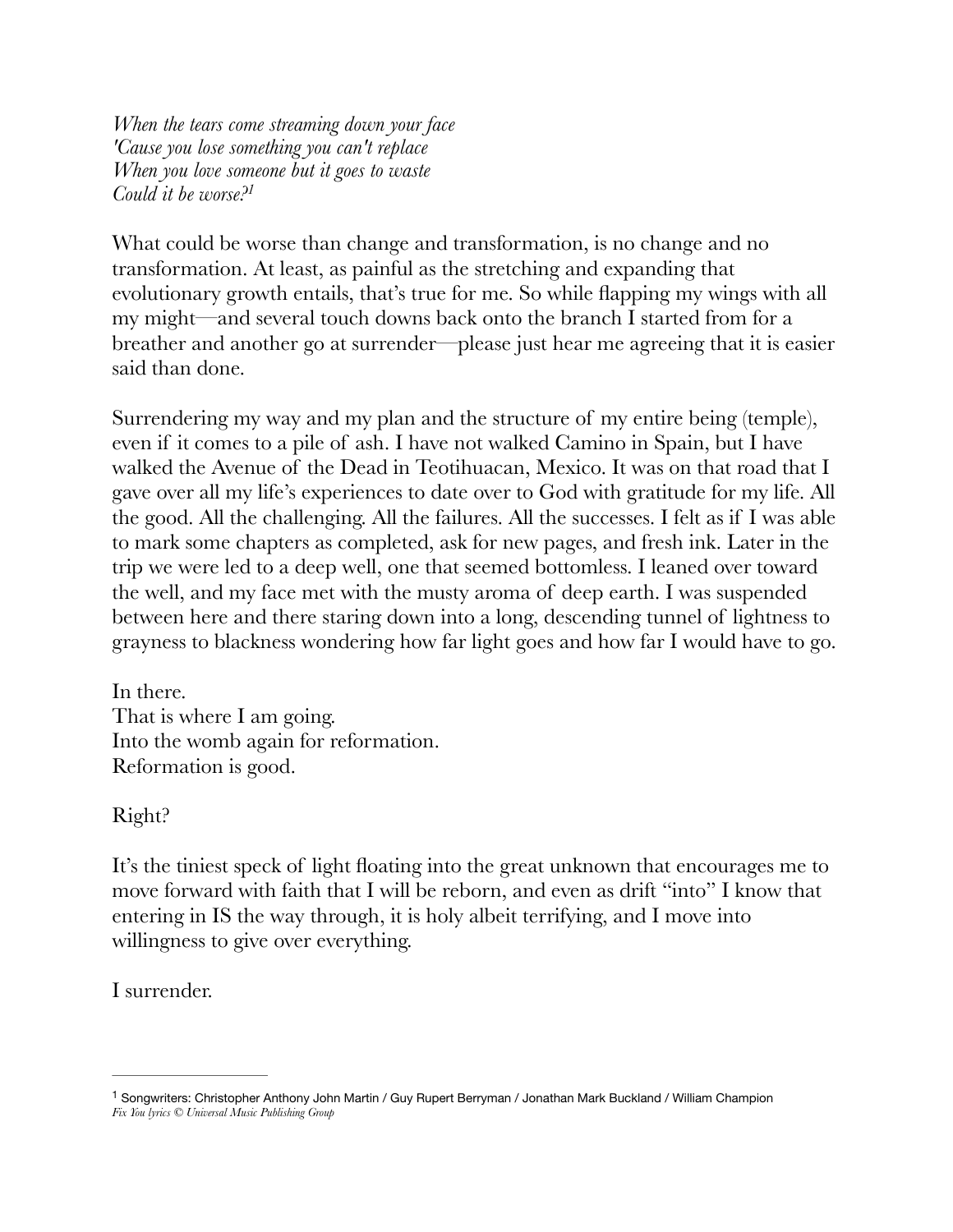Some Indigenous Americans associate the holy darkness directionally with the west, the dreamtime, home of the bear. Jung archetypes this as the magician, the strange attractor. Manifesting from the darkness, dream time into the physical realms. This path has also become part of the Twelve Steps of Alcoholics anonymous and helped guide countless numbers of addicts through to recovery. Step One says, "We admitted we were powerless over our [circumstances]" which leads to Step Two, "We came to believe a power greater than ourselves could restore us to sanity," and Step Three, "Turning our wills and lives over to the care of God."

Shaia says that the Gospel of Matthew teaches us that "God made the holy darkness," and "Whenever life turns to great darkness, this is not the end, but the beginning."

You are becoming willing. That is what is yours to do at the onset of the first path. Become willing to let go of what is for what is to come.

Observe yourself and don't hold on to any of it.

It is hard work, the hardest work, actually. Small deaths that seem manageable at first, but as we strengthen our resolve to continue shedding our "stuff," the value of what we are giving up increases proportionally. These are things that are meant to die in a time such as this so that you might live for a time such as this.

Collapse into, expand through. The darkness is not bad and it is not necessarily void. It is a teacher, a parent. It is every possibility. It was out of the darkness that all things made were made. Including Light. Including all the choices that had to happen to make you who you are and all of the choices from now onward that are part of your continued becoming.

May you answer the call of the Spirit to do your part in the work of the transformation of your heart.

*But high up above or down below When you are too in love to let it show Oh but if you never try you'll never know Just what you're worth* 

*Lights will guide you home And ignite your bones*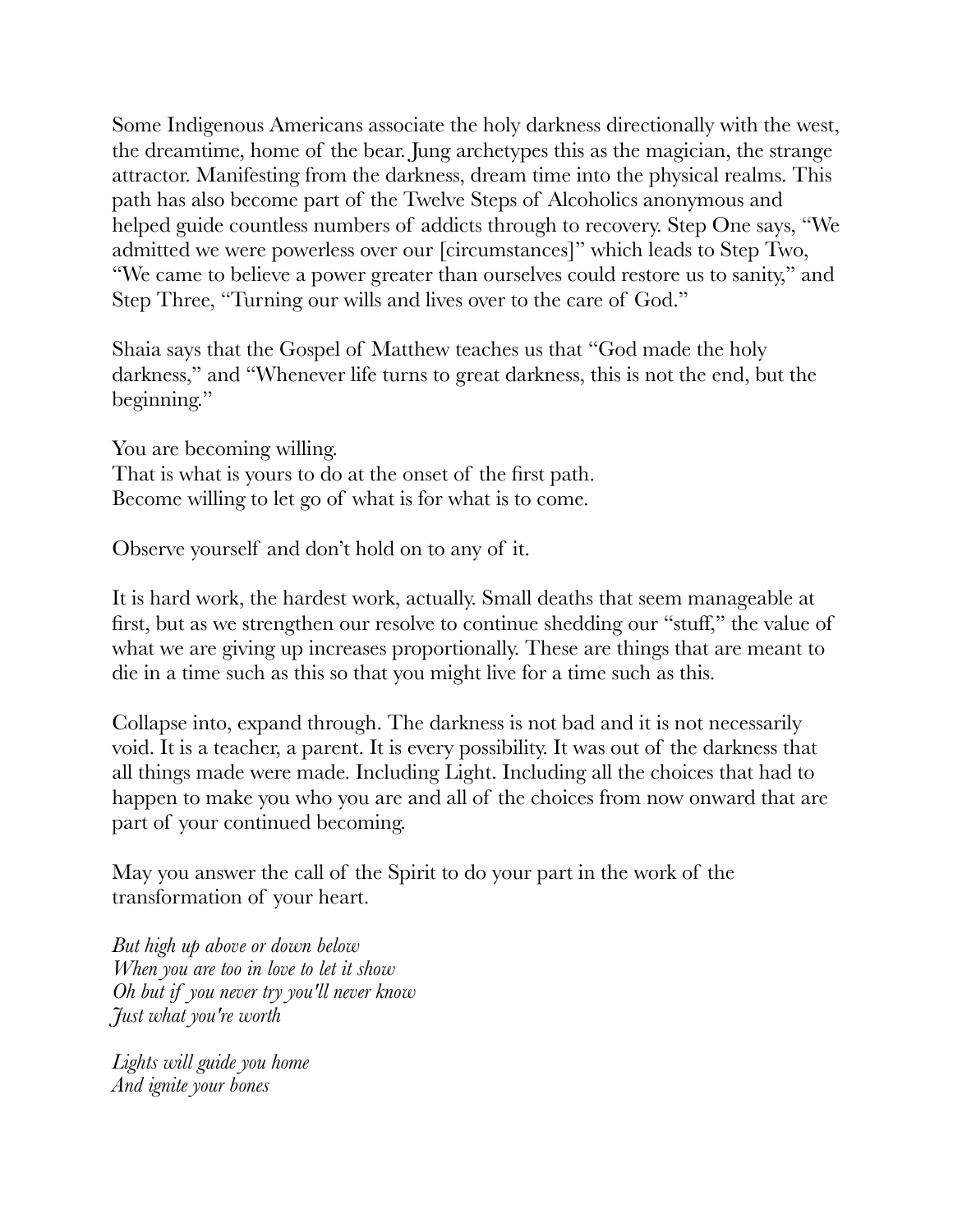## <span id="page-12-1"></span>*Practice*

Shaia suggests a practice in this explanation of the First Path to help us learn to take courage in the face of darkness. As much as possible for the next week, go out and watch the sunset. Start 20 minutes before sundown, and stay 20 minutes after. Let this be a reminder that this is the beginning of a new day. Take the poem offered at the beginning of this session with you, read it to yourself or out loud as a Lectio Divina practice, then sit, observe, take in. Journal about your experiences, write it all down.

<span id="page-12-0"></span>[<sup>2</sup>](#page-12-1) Songwriters: Christopher Anthony John Martin / Guy Rupert Berryman / Jonathan Mark Buckland / William Champion *Fix You lyrics © Universal Music Publishing Group*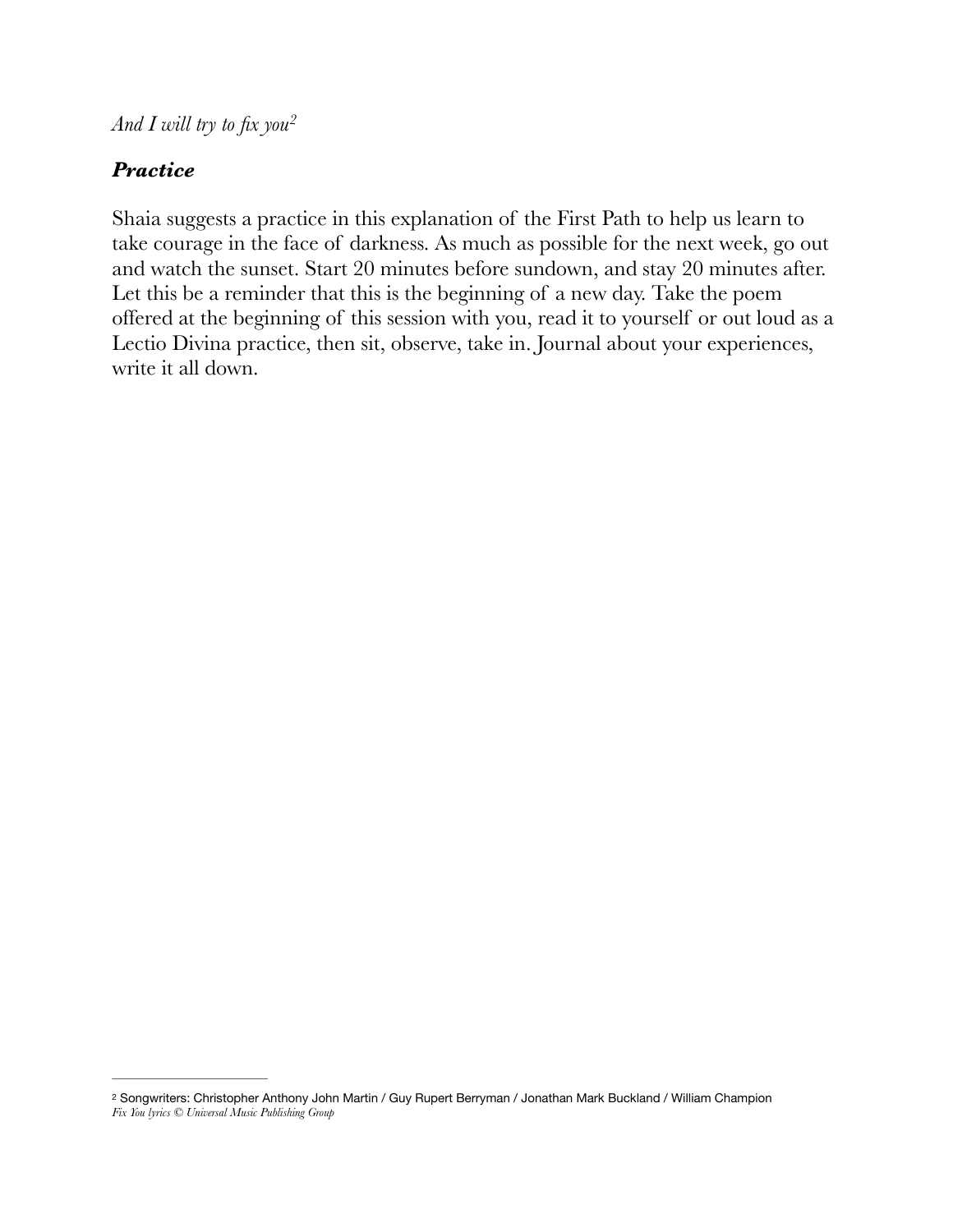### **SESSION THREE // Moving Through Trials: Crossing Mark's Stormy Sea**

*Watch the Film Crossing Mark's Stormy Sea*  <https://www.theworkofthepeople.com/crossing-marks-stormy-sea>

# *Going Deeper*

We have begun facing the fears we need to face to become willing to face our fears. Some people refer to this as shadow work. Acknowledging our character defects so they no longer rule us. It is through this early work that (even though it is hard) we gain courage to continue onward because through it we continue to gain the reward of knowing more of who we truly are and who we are truly meant to be. This is how we receive the gift of our life, and come to understand how it is a gift to the world. This next path shows up now with even more challenges, because now that we have found a way to be willing, our greatest fears show up with a knock on the door wanting to make sure we really believe in where we are headed. So, our deepest fear comes to us as both danger and opportunity asking "Are you willing to die for your life?"

Going back to your previous reflection, and the invitation to change you wrote about in the previous session's work, what was the deepest fear you hoped you wouldn't have to face? Write about it.

When the "knock at the door" happened for you, what did that uncertainty coupled with inevitability feel like? How were you able to have the strength and will to turn the knob and welcome this challenge across the threshold?

In the face of tremendous anxieties, depression and despair, what was your answer to this moment? How did you greet your suffering? Could you go deeper into the difficulty of the moment? What gave you hope?

Can you invite the "appropriate difficulties and sufferings" toward you for the transformation of your heart?

What four words from any of your answers about the stand out to you about how you face your fears?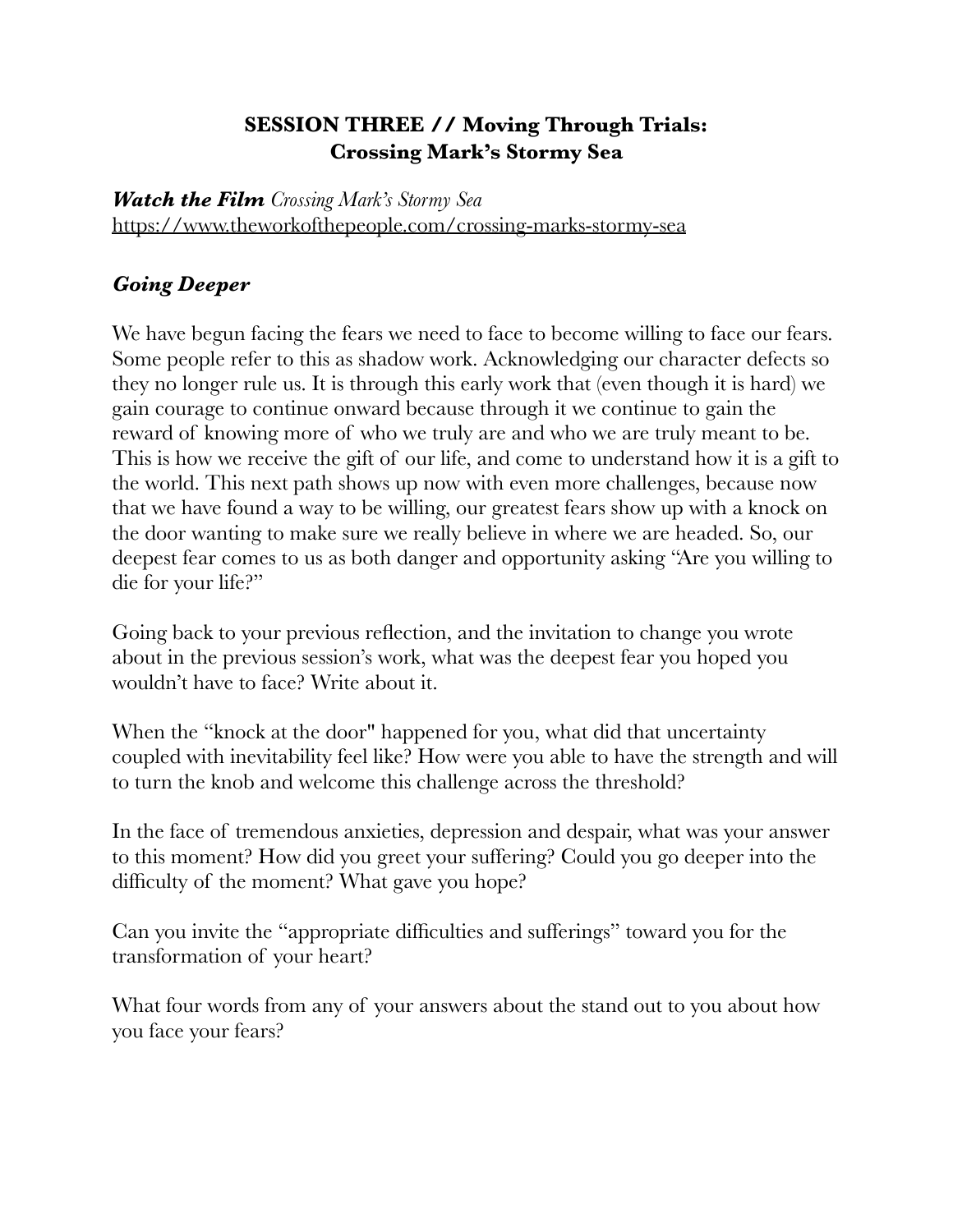# *Reflection*

"When the knock at the door comes, what is your answer? If you only know resurrection as a report from someone else, there is no reason for you to go and die. If you know the resurrection as a living reality, you know what you must answer at the door." —Alexander John Shaia

We are sailing tumultuous seas now. The good news? Christ is in the boat. The challenging news, is that somethings are most likely going to fall overboard into the Sea of Galilee to certain death, and we will risk our lives to scramble to secure those things out of fear of letting those things die.

I have been experiencing panic attacks this past week. A strange surge of trauma and terror suddenly descends on me, my bones shake, and all my body aches. When this happens, I feel very alone. I become afraid of the unknown, afraid of what is going to happen to me, and I feel like I am going to for sure die. I lie down, my eyes close, and let my tears carry out the trauma and fears I am afraid to speak. Words of prayer, utterances to God that I know something in me is about to die, and I am laying down in it at my best ability to allow the process.

I am terrified to die and yet dying is the way through.

In my younger years, at the onset of awakening, mentors arrived on the scene to care for me. Each time I met my new mentor, I came at them full force for answers to deep questions about the way through. They inevitably told me a story about their life (one that may or may not have made sense to me at the time) and pointed me back towards myself while offering me some sort of blessing for the journey. They kept pointing me toward an entry to the path that was always virgin, mysterious, and uncertain. And they kept pointing me towards God's absolute love and self-acceptance.

As I have been given the gift of time, and have had the gift of being placed on other people's paths, I understand. We don't have one another's answers, just our own growing theology with God that we can offer. As Travis Reed says, "All I can give is what has been given to me." We must keep one another going through, and give our gift for their passing. We must bless their death and look forward to the rising of their new life.

While in Teotihuacan, Mexico, I experienced God as the Origin matter that keeps agreement with all creation. God birthed out of its expansive, holy unknown, the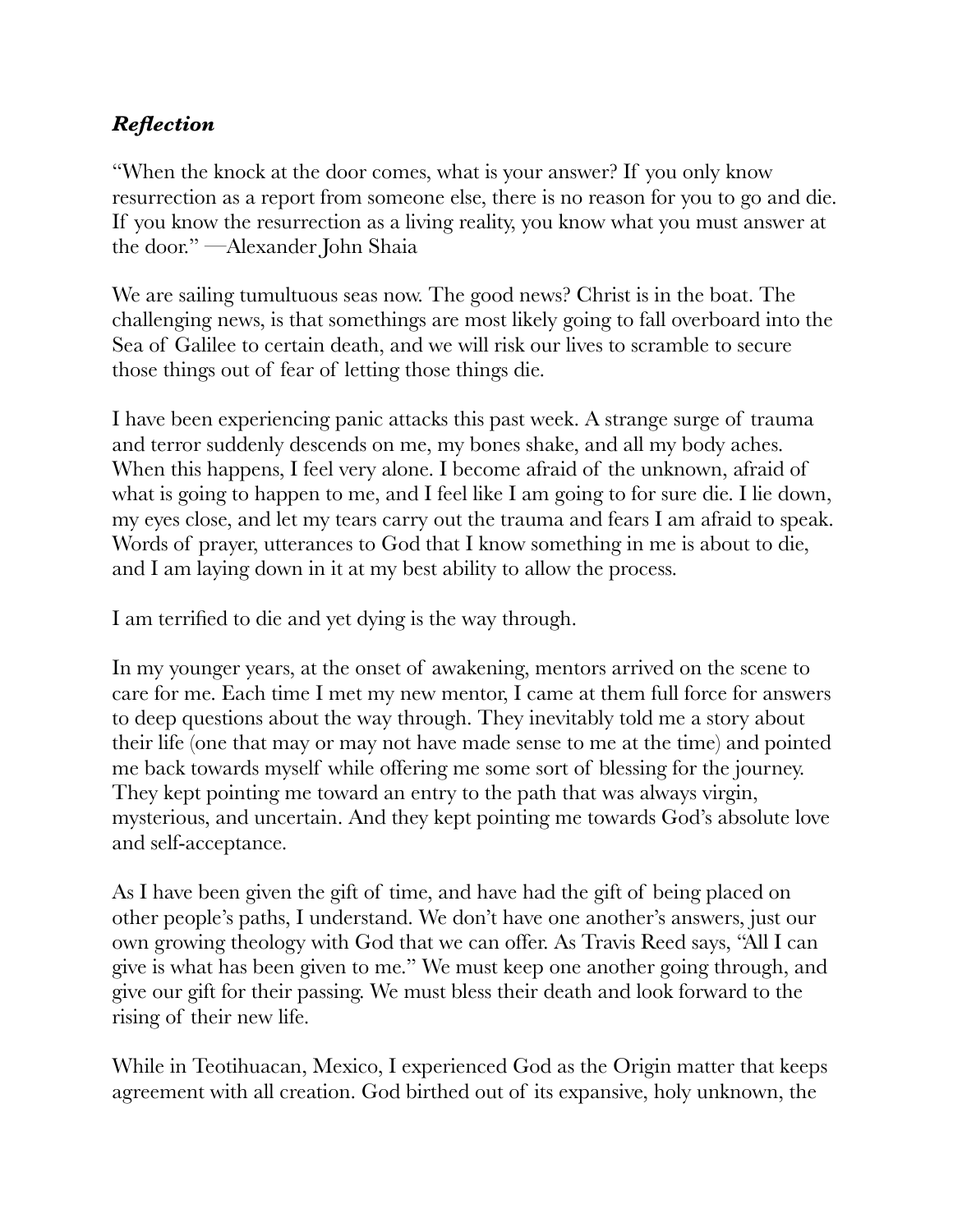Light of life that continues to move and evolve and illuminate and expand to this very day. This is true within our bodies just as much as it is true of the cosmos. We learned to face our shadows, and how to turn from negative egotistical ways of managing the chaos of our lives through our character defects, and instead draw upon the agility of the holy unknown to co-create with God our way through…we learned to lean into the resurrection of Christ to cross deadly seas.

## *Practice*

This Buddhist prayer from the film is simply beautiful. Spend time with this prayer this week, making notes along the way either mentally or through creative expression what emerges in you.

*Grant that I may be given the appropriate difficulties and sufferings on this journey so that my heart may be awakened, and my practice of compassion and liberation for all beings may be fulfilled.*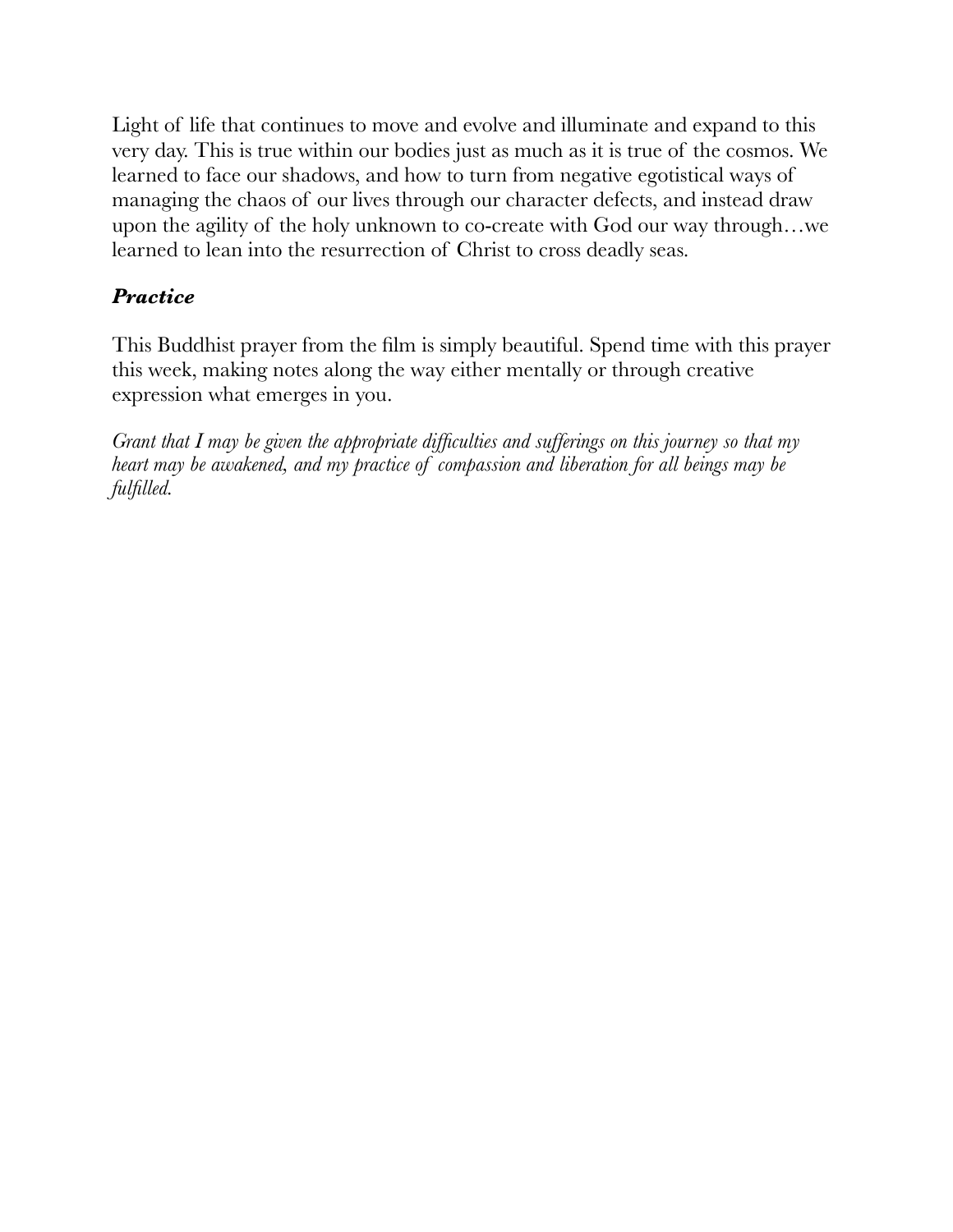# **SESSION FOUR // Receiving Gifts: Resting in John's Glorious Garden**

**Watch the Film** *Resting in John's Glorious Garden* <https://www.theworkofthepeople.com/resting-in-johns-glorious-garden>

## *Going Deeper*

Going back to your personal reflection in the past two sessions, talk about how it felt to get to the other side of your fears and challenges. Try to remember as much detail as possible about what it felt like in your mind, heart, and body. What was the gift you received from the work? Write it all down or consider another form of artistic expression to tell this part of your journey.

The lowest lows and the highest highs are what have been our teachers along the path, all of which brought us to where we stand with a greater openness and acceptance. The third path comes with the question: "How do we receive joy?" How do you practice opening up to joy? How do you receive it and rest in it?

Shaia describes the Third Path as the experience of joy and union, and goes on to say that what unifies us is greater than what separates us. Each of us "are already made of the incorruptible substance of God," and he goes on to explain Christianity as "the first tradition on record to be pan-tribal." This changes the table-dynamic drastically. Where are you at with welcoming those who seem obviously "other" to your table? Who are the most challenging people for you to pull up a chair for? What keeps you from making room for them at the table of your heart?

What else in this film made an impact on you?

Considering all of your answers for this session, what four words stand out to you about how you receive joy or experience unity?

# *Reflection*

"What arrives and opens in us feels like the everlasting embrace of an eternal guardian or an intimate lover. We are filled with an immediate and unexpected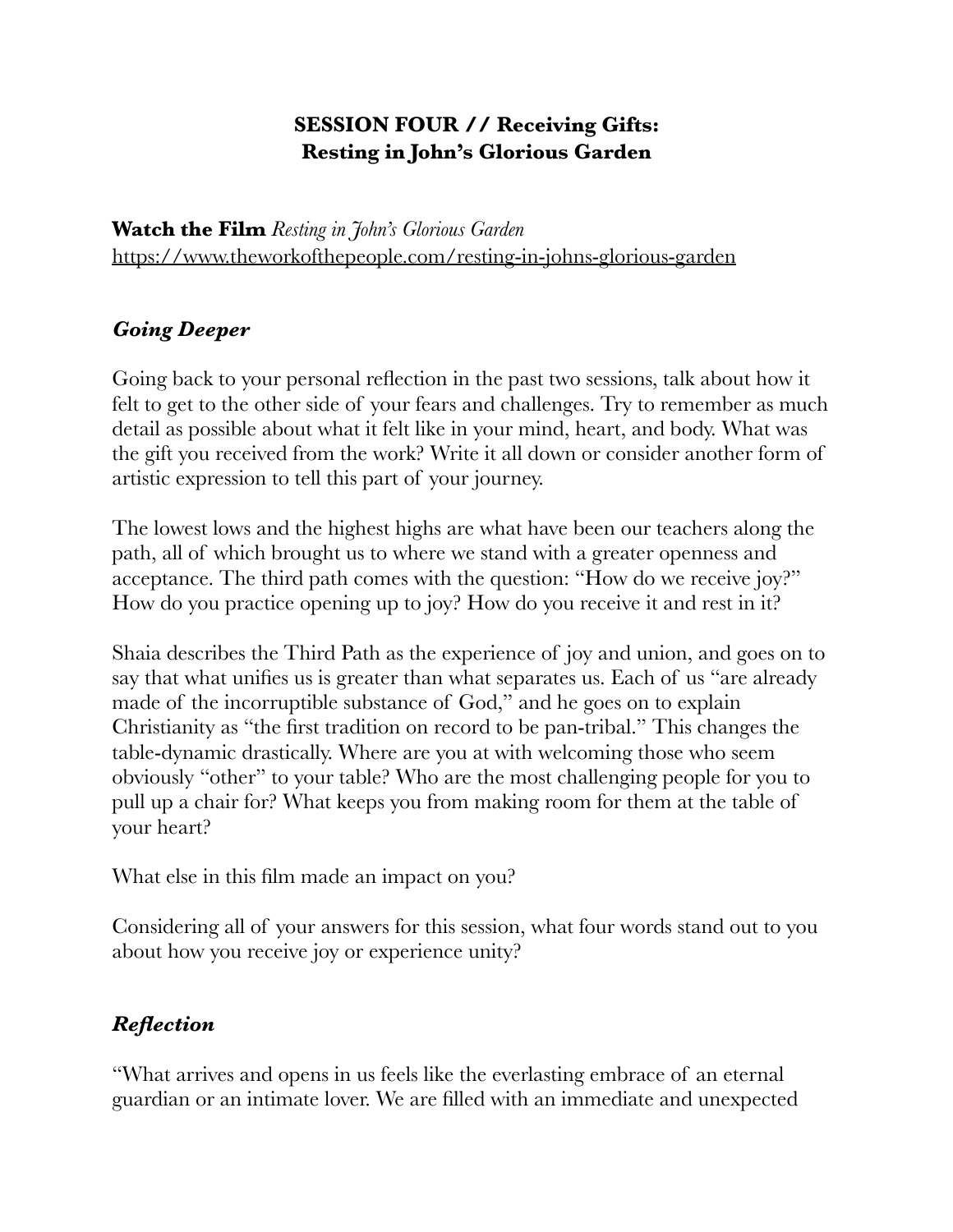experience of union—full, un-reflected, visionary, totally indescribable." *—* Alexander John Shaia

I went on a weekend getaway with my closest friends. We're an adventuresome bunch, the kinds of women wise enough to follow the promptings of whispers about thin places, about holy grounds. This is the second time we've propelled our swirling selves into the unknown…a fine and good habit, we believe. One of the days during our time, we climbed into the car with loose intentions and headed towards a mountain town well known for its thin places. We ended up stopping just 1/2 way there to feel out a place that sounded promising.

The grey-stone chapel backed up to a beautiful lake, which we walked towards through a beautiful archway. There were large-bellied geese enjoying the warm North Carolina day on the shore. As we made our way around the Chapel, we we found the treasure we were looking for. The labyrinth.

It was simple, much simpler than a few of us had visualized—just a worn path on the sunny chapel side yard. The four of us stared at it for a minute. It can be a strange sensation to leave not knowing what you would find and yet find something deep down you were looking for—curious and miraculous are words that come close…but aren't quite enough.

We took off our shoes, I came to the threshold of the Labyrinth first, and took a deep breath. I had left Houston with troubles on my mind and a weighted, breaking heart. I stepped onto the path. Slowly, each of my friends entered in. The ground was hard and dry, warmed with sun, and scattered with Goose shit.

Yes, that's right. There was shit *everywhere*. You had to be mindful to avoid it.

We walked though, breathing, watching where we stepped, slowly pacing out our path towards the center. One by one we arrived to the inner core, some of us with tears, others with giant grins. We took a moment there, breathing, expressing, celebrating within. With great clarity I heard a voice say to me, *Welcome to the heart of God*. I closed my eyes and took several breaths to appreciate and accept this welcome. I looked into the faces of each of my beautiful friends.

We had made our way to the heart of God. We weren't on a pathway paved of gold but a pathway so narrow you had to walk one foot in front of the other to stay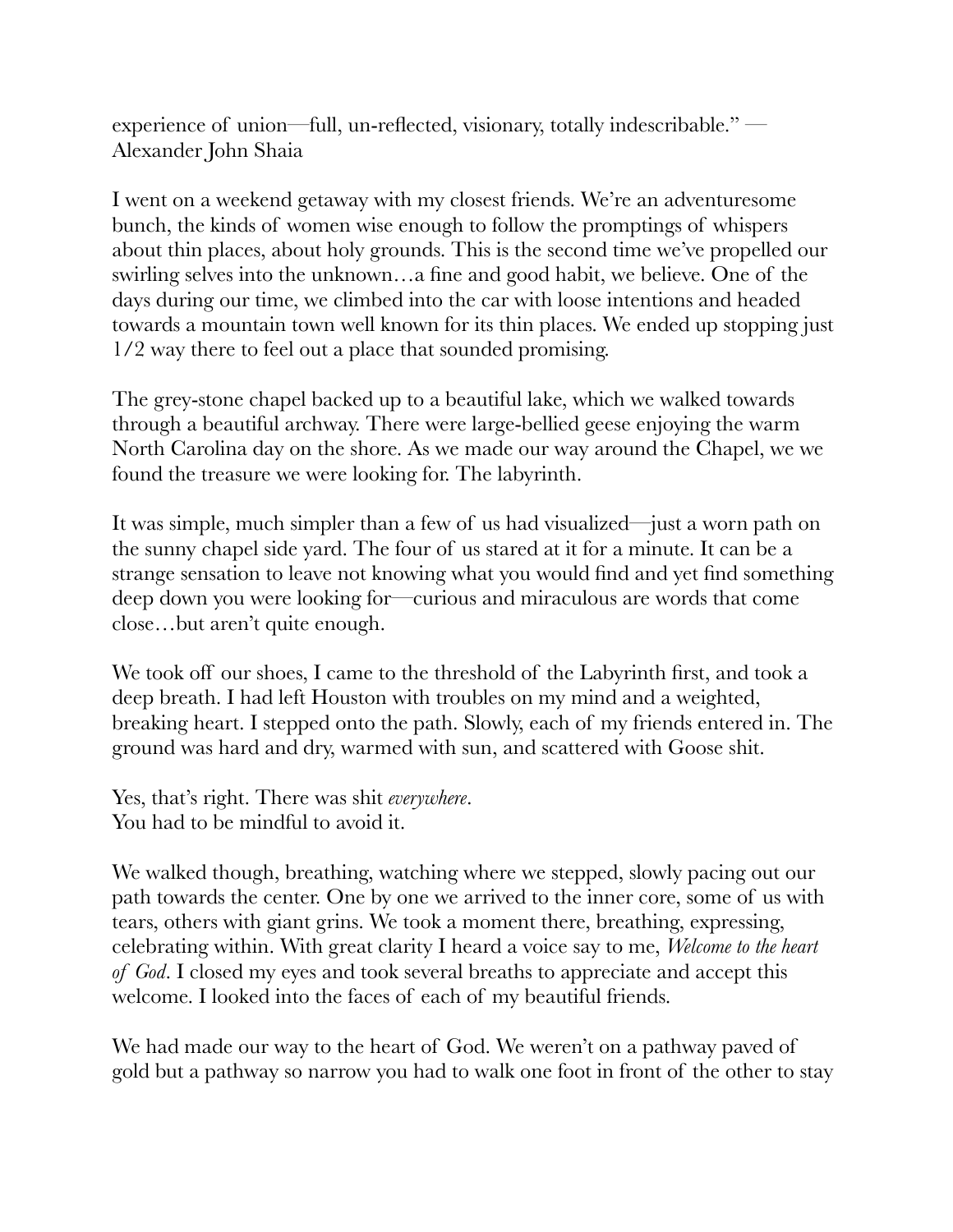on, and that was literally littered every 6 inches or so with poo. Some things started to become clear to me:

There was shit on the pathway into God's heart, what's more, we likely tracked some in on our heels…and yet God did not seemed phased by it. We were welcomed regardless of what we carried in with us.

We didn't have to come changed. We didn't have to come with proof we lived good, sacrificial lives. We didn't have to claim to believe or know God what-so-ever.

We were welcomed for who we are, period. Regardless. Never-the-less.

This was oddly reassuring. Then I realized something else: stepping out of the heart of God put me right back on a shit-filled road! There was no avoiding it. The road in, the road out…it was as if we were getting a simplified and yet amplified lesson of Life 101: there will be shit.

It Will Be **Messy** And Yet…

I heard clearly, "You leave soaked of the heart of God." I was dripping with God. We were dripping of God. Every step left an imprint. We didn't do anything differently. Stepping slowly, watching our feet, winding, like blood cells carrying oxygen through a trail of artery. But, our perceptions were different. I didn't feel the weight of what I entered with.

*Welcome, Beloved, to the heart of God*.

Have a seat. Lean in. You have been hard at work, rest. You belong. Let your eyes adjust for a moment to the lighting here, the colors (I know) are rich. Enjoy this experience. Breathe. Take it all in. Do not rush.

After walking through so many questions and fears, and coming to face our personal scarcity in a wilderness time of our lives, we are called into a time flowing with milk and honey. We have crossed the threshold of the promised land. The gift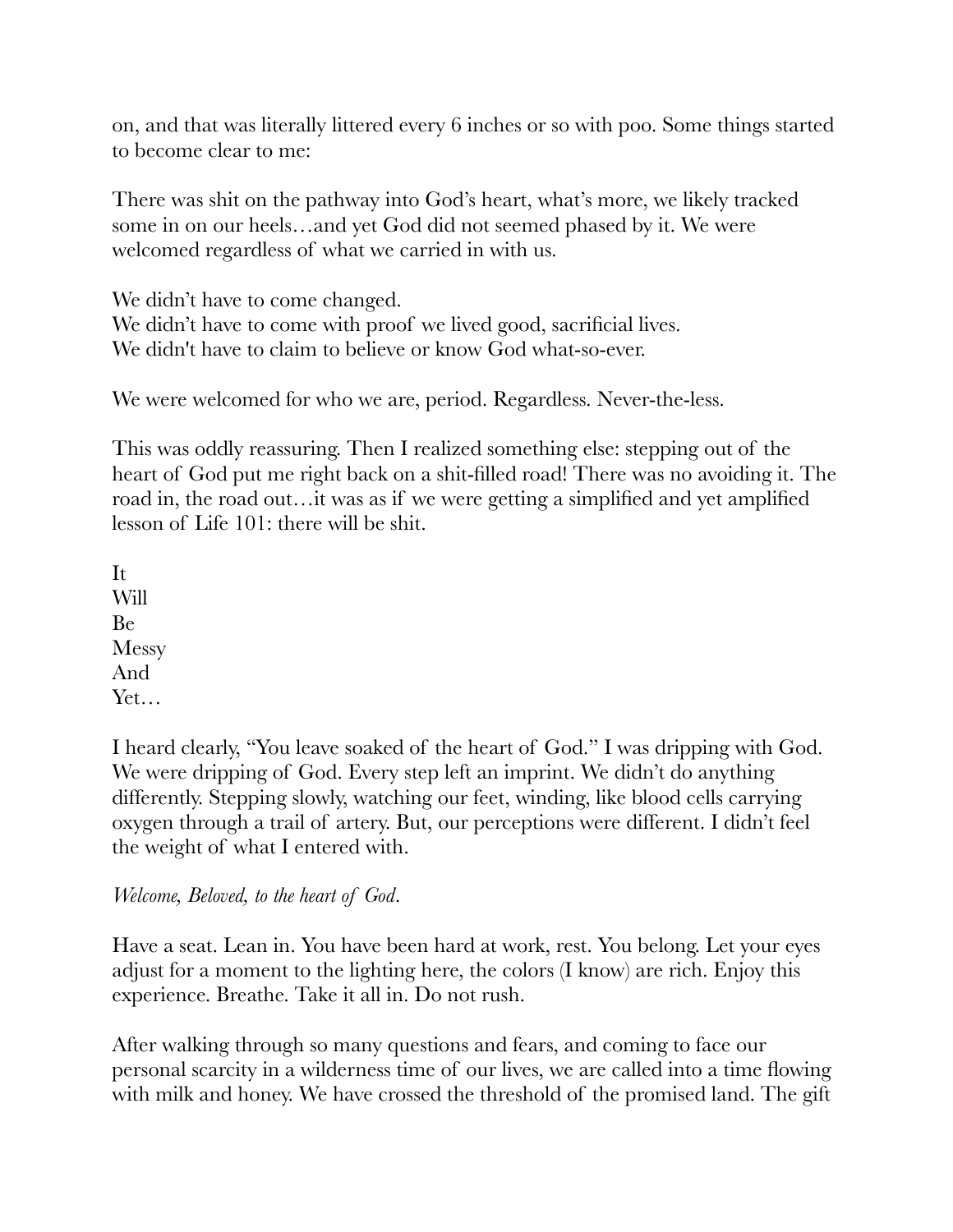of remembering we are God's beloved. Removing blocks of fear that cut us off from the flow of life has made way for a wellspring of new life. We will rise to walk again, but first we get to remain captive to this blissful moment of oneness with God and all things.

In all of our trials. In all of our successes. In all of our nothingness. And all of our muchness.

God has gifted us with a bit more of the answers to some longstanding questions with glimpses of what is always possible with God.

In his book, Shaia describes the euphoria that comes with the mystical experience of oneness in the Third Path - an experience of oneness which includes taking in with fresh sight all that the journey entailed with gratitude and a sense that it all belongs. In *Conjectures of a Guilty Bystander,* Thomas Merton described his experience of unity this way:

"In Louisville, at the corner of Fourth and Walnut, in the center of the shopping district, I was suddenly overwhelmed with the realization that I loved all these people, that they were mine and I theirs, that we could not be alien to one another even though we were total strangers. It was like waking from a dream of separateness, of spurious self-isolation in a special world….

This sense of liberation from an illusory difference was such a relief and such a joy to me that I almost laughed out loud.… I have the immense joy of being man, a member of a race in which God Himself became incarnate. As if the sorrows and stupidities of the human condition could overwhelm me, now that I realize what we all are. And if only everybody could realize this! But it cannot be explained. There is no way of telling people that they are all walking around shining like the sun.

Then it was as if I suddenly saw the secret beauty of their hearts, the depths of their hearts where neither sin nor desire nor self-knowledge can reach, the core of their reality, the person that each one is in God's eyes. If only they could all see themselves as they really are. If only we could see each other that way all the time. There would be no more war, no more hatred, no more cruelty, no more greed….But this cannot be seen, only believed and 'understood' by a peculiar gift."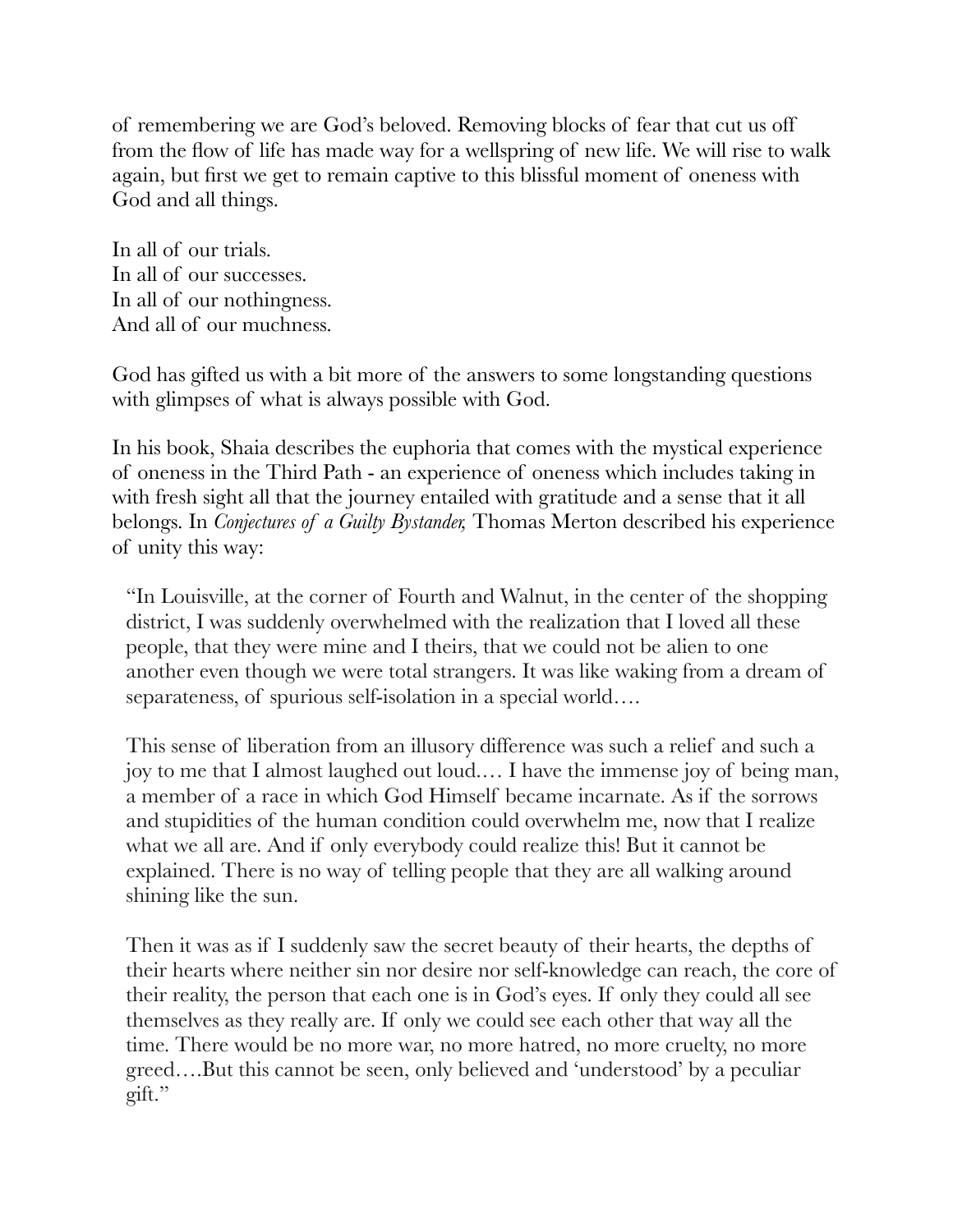Christ's full acceptance of us gives us permission to accept ourselves and receive the gift of our life (and all that comes with it) which ultimately leads to a deep resounding joy which in turn also hopefully leads us to being able to accept one another with Christ-like welcome.

We are given the gift of our life, along with compassion for what we've done or not done, and what has been done to us. And, having been called out of sleep onto a path of awakening and detoxifying ourself from our fears, we are brought to a place of rest, abundant God, and much needed joy. God meets us and shows us what we couldn't see before…and that is what has always been available to us, always been true about us, and always been within us. So, bliss out with God here. Tune yourself to this frequency. Take it all in, this is good medicine for the journey that is not quite over.

# *Practice*

Have you walked a labyrinth? You may know of one in your area, or can use a simple google search to find one. If you don't have one in your area, you can create a simple one by marking the four directions: North, South, East, and West, and finding the center. I have found this to be a beautiful way to orient myself to fully acknowledge where I am on the planet. You can walk to each of the directions telling God about your journey, and then make your way to the center. By walking this path you have basically constructed a Celtic cross. At the center, you can acknowledge your humanity and divinity, and God's place above and within all things. Take the time at the center of the labyrinth to receive what God has for you. There is no rush, rest in this place taking in through all of your senses.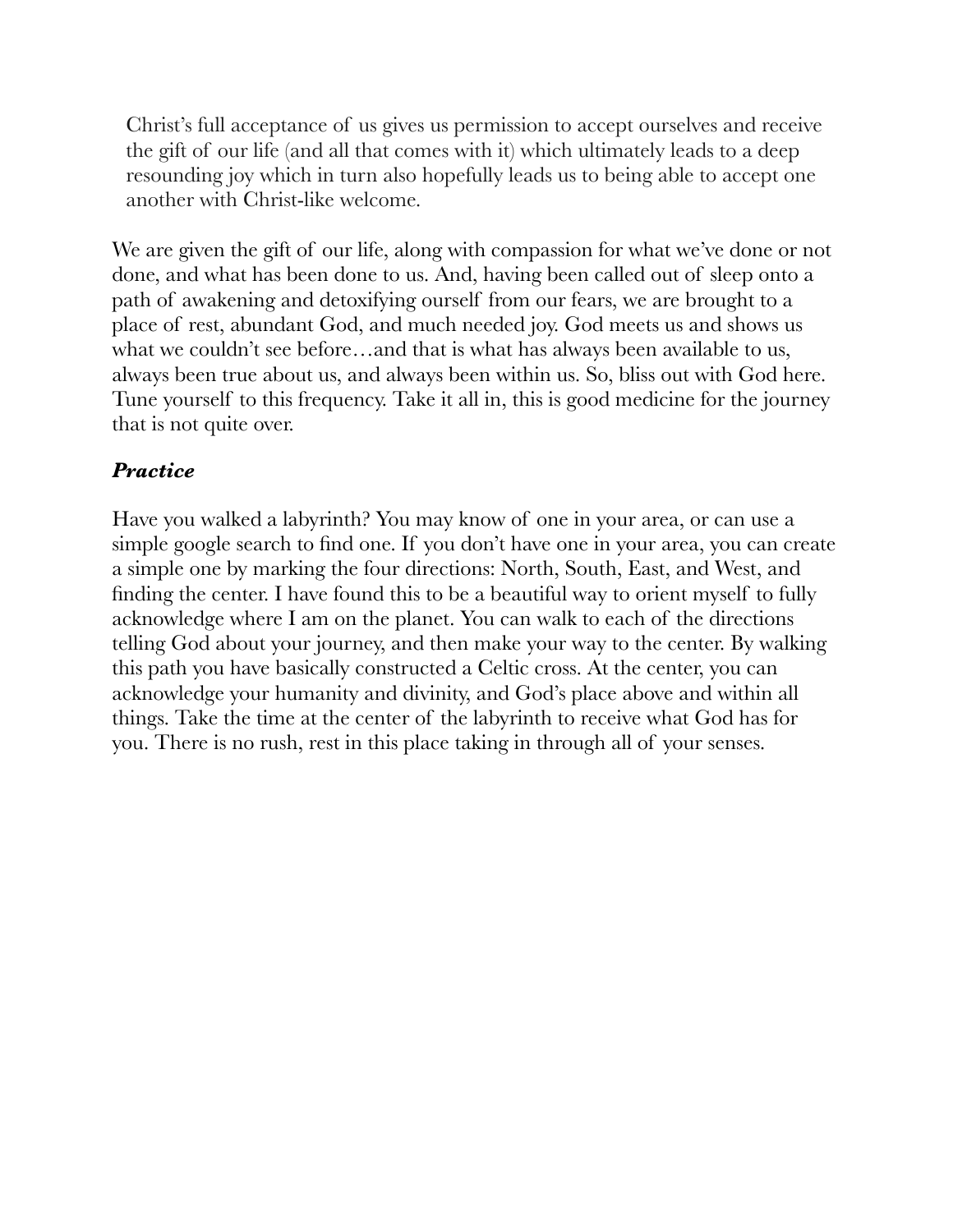## **SESSION Five // Maturing Through Service: Walking Luke's Road of Riches**

*Watch the Film Walking Luke's Road of Riches*  <https://www.theworkofthepeople.com/walking-lukes-road-of-riches>

# *Going Deeper*

Going back to your personal reflection throughout this study, and learning what your gift is to the world, think upon how you walk that forward in your every day life. Where has your gift led you? Who do you walk alongside? How do you share your gift?

Does sharing your gift still bring you joy? What else brings you joy?

How have you learned to serve from the heart center? Where your service is not centered around your identity or ego needs, but something that you do because you can't not do it?

What, in your experience, are the true riches of life?

Reviewing all of your answers for session five, what four words stand out to you about your gift and what you are made to do?

# *Reflection*

"We will so appeal to your heart and to your conscience by our ability to love in the face of what others see as great suffering, that when we win our freedom, the victory will be twofold, for we will win yours as well." —Martin Luther King adapted by Alexander John Shaia

As I watched Part One of this film, I could not help but reflect on the 12th step of AA. Here's my adapted version for the Four Path of the journey: Having had a spiritual awakening as the result of the journey of finding God within, we carried our gift of God's love and acceptance to others, and continued the work of practicing our new understanding in all our affairs. We may feel like new beings, but we are reentering the same old world. A world that thrives on people falling asleep, numbing out, and dumbing down. That is why people keep attending meetings: to stay awake.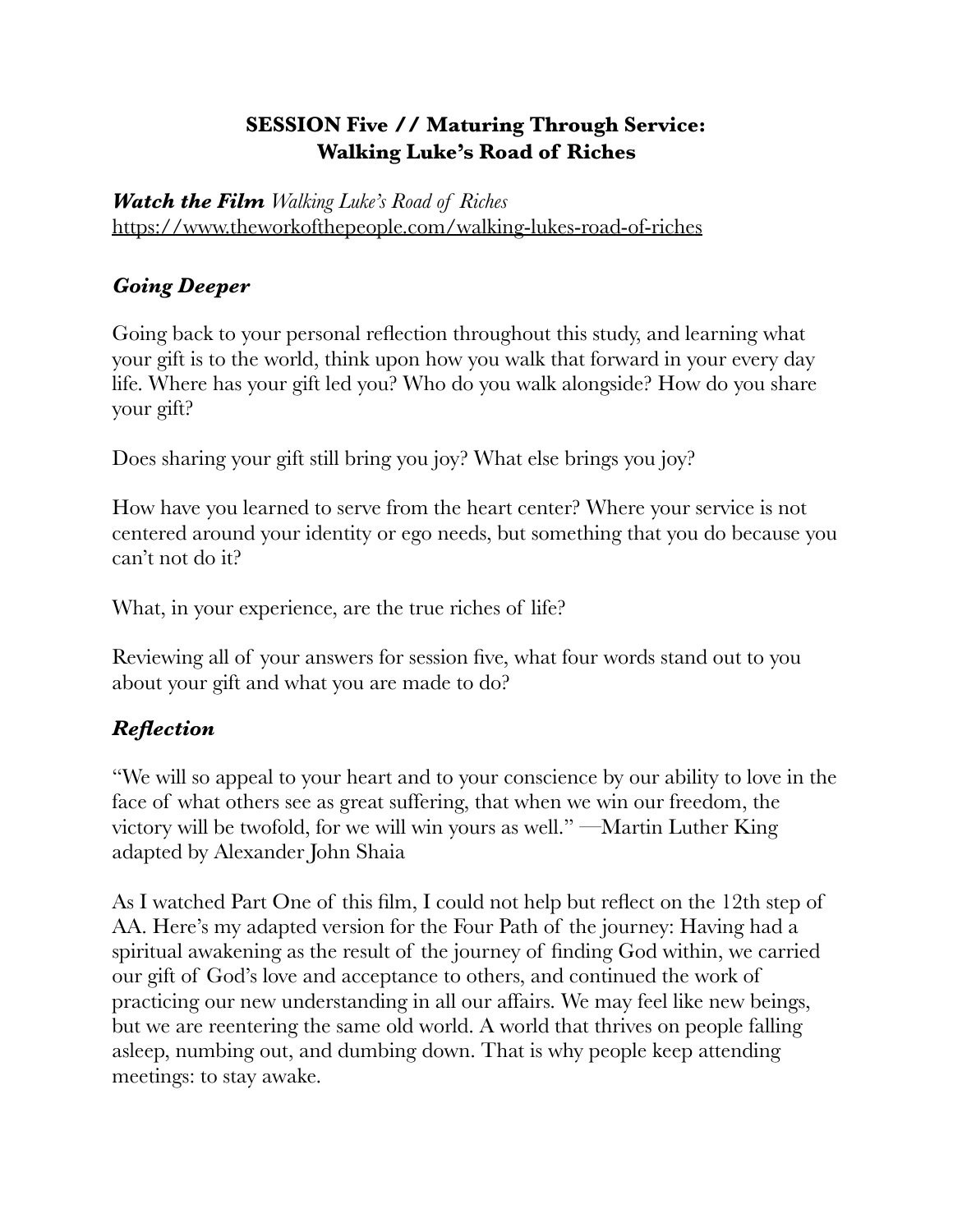Years ago, when the founders of AA were having success with the 12-steps, and began to regain their lives, something interesting happened. The wives of the men who were recovering started coming undone because now that their husbands were restored to sanity, there was no one to enable, blame, control, or manipulate. So, as the addicts got better and better, they started to recognize their *own insanity. Ironically, it was the same 12-steps that helped them heal from their co-dependency issues.* 

I only say that to let you know that when you have had a transformational experience, it not only will effect you, but the people around you. The important thing to remember is to stay with your healing and keep offering your gift. The world needs your bit of light, your story, your perspective, your compassion, your love, and your hands and feet. Some may be really happy for you, some may want to learn from you, but there may still be some who want you to be the old you. So, temper yourself as you come online in your usual circles. I like to remind people of a few things they may already know but are easy to forget:

You don't have to share EVERYTHING as its happening or just after it happens. Your transformation is restructuring your whole inner world, it takes time. Just let it continue to work inside of you. Let it fully integrate into your entire being and way of being. If you have one solid, trustworthy friend, mentor, spiritual director to share with, that can be helpful.

You will bring this gift to the world by living it out first and foremost. Your healing is already healing. It's already bringing more love and acceptance and God into the world. You are the gift. You are enough.

Your path of transformation is not everyone's path. Be someone along the way who simply says "Yes" and "Keep going" to others on their path.

Some people you serve will "get better." Some will not. Have healthy boundaries, and try to meet people with curiosity before judgment. Love them through your gifting, regardless of whether they ever get things "right."

When the world becomes too much to bear, when pain and questions come, breathe. Pray. Wait. Play. Play takes us to the joys of life, and reminds us of the agility we have to co-create with God. Laugh. Taste. Listen to nature. Take in Love.

Place spiritual practices in your daily, weekly, and seasonal life to sustain you for the long haul.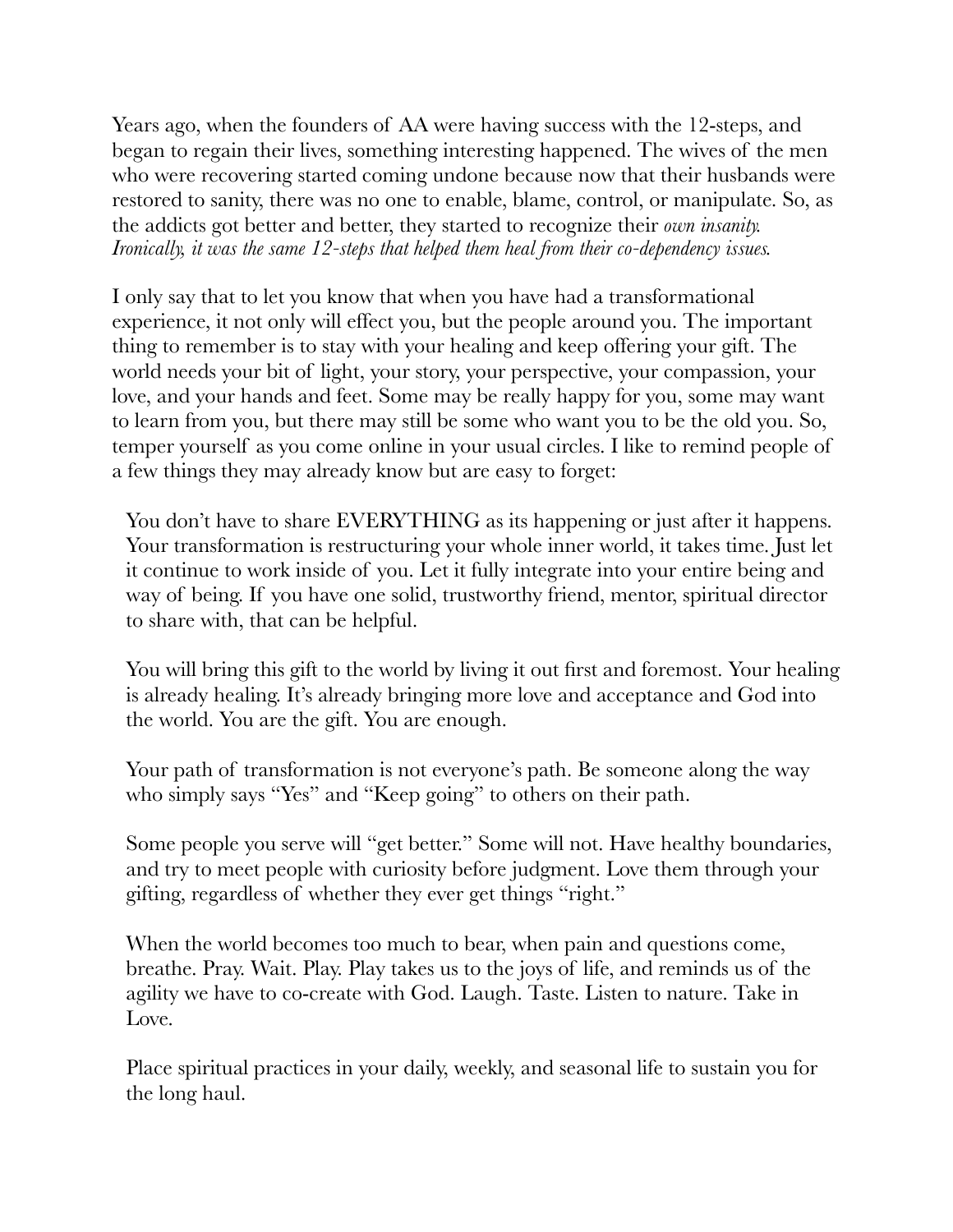Give God all matters, all things, all ways. Do your next right thing to do, trust God with the rest.

Always be prepared to be at the beginning again. Be a student of your life.

We are growing up. We are gaining our freedom. We are learning to be courageous to follow the journey. We are learning to be courageous to live with God. We are learning love others as we have been loved, to pass on what we have learned with hope that it inspires others to be free.

"Are we concerned that our lives will be too short for the task? That we will never see results? No, never. We now know with certainty that life is eternal, and God's time is the only one worth marking. We have our greater purpose and it is very clear. We are focused on the noble work with which Christians were charged 2,000 years ago and which hasn't changed:

Follow the journey— Understand and know God. Follow the journey— Grow and live with God. Follow the journey— Pass it on and serve God

And do this with all our heart and soul and strength and mind." —Alexander John Shaia

#### *Practice*

As you continue to let your gift unfold within you, and as your heart's desire moves from within you out into the world, remember to spend time in silence. Practice deep listening for what is yours to do. As a blessing, I offer this poem as a companion or beginning or end to your silent sit:

If you make room for me, I will come in. Stretch yourself, breathe. Grace yourself, breathe. Reach out, beloved, unfold your arms,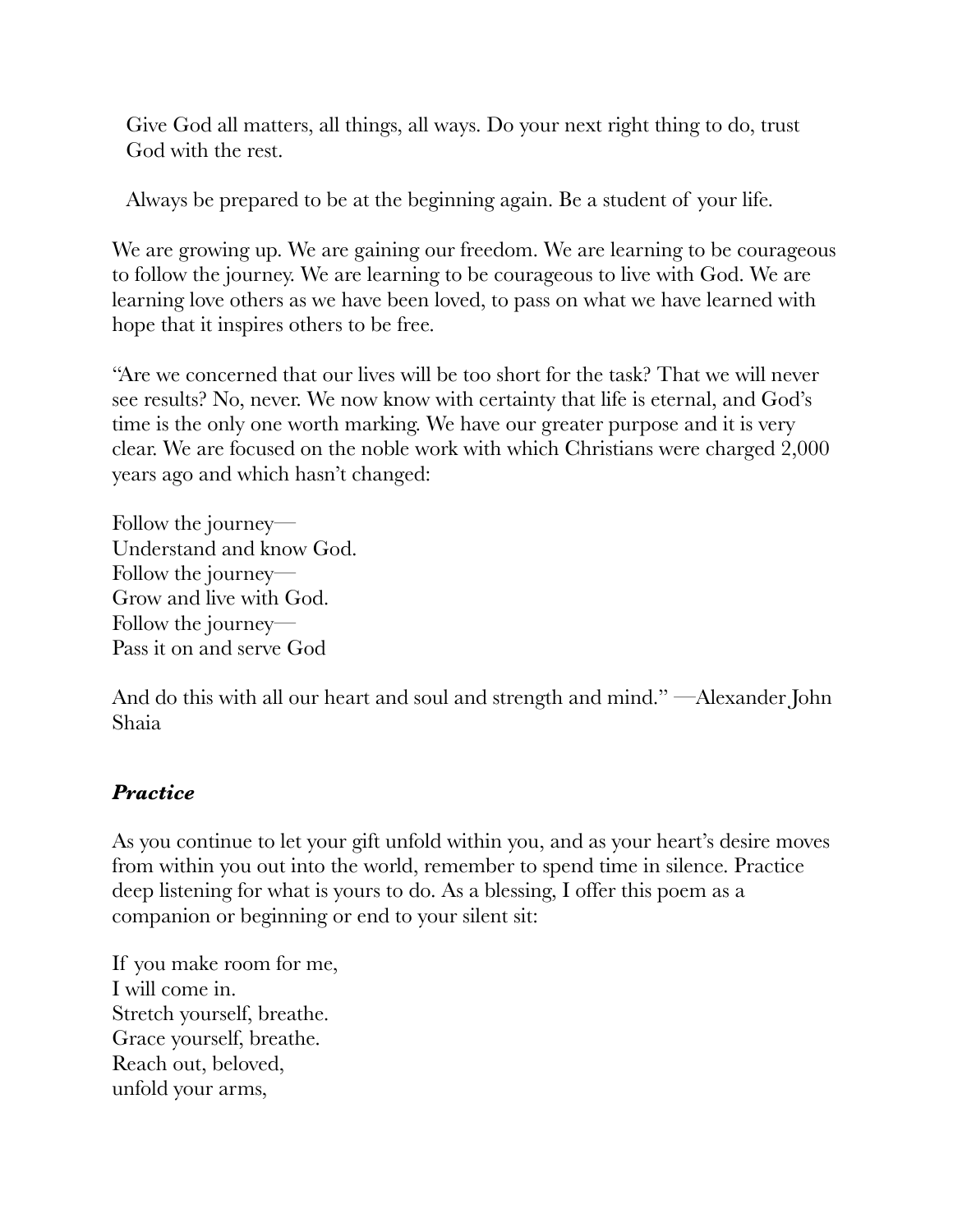let me move between them.

I will make my home, You will be my living room! I'll call in more of myself and continue to alter this space so that you can bear this world and even more—embrace it with me.

Its through your arms that I will cradle nurslings and the dying, Pound drums with the thriving, support the barely surviving… Yes, with open arms we will receive joy and mourning; we'll clean up, stall out, and fight on we'll lift and let down, be vulnerable and strong with these two very human arms! These lanky, expressive tools of the trade will embrace again and again... So, I bless your hands to act as my own, to connect as me, to love through me.

You feel inadequate at times, you have a direct view of your insufficiency, your wounds, your hidden mess… Don't take your eyes off of me! I AM still breathing, thinking, creating… pondering new ways to impart love and grace to you… through you, through us!

It's you and me.

So, share us, touch them, pass me on. Love who I love and give what I give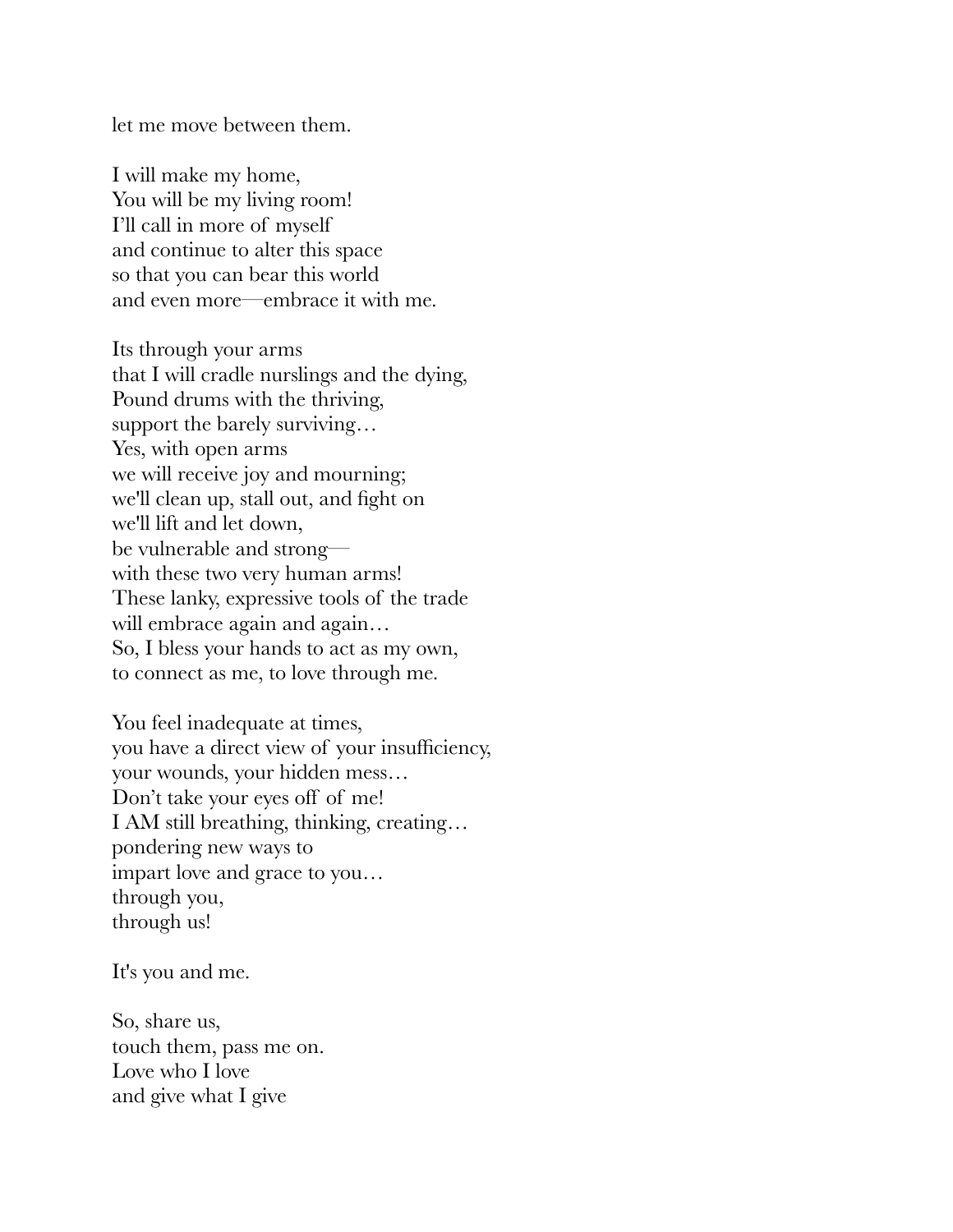because I tell you truly, the more of the lost you come to know, the more found you become. The part of you that is me will have found the part of me that is them.

And, O how I love them, and, O how I love you!

Trust, me my love, your arms, though small, can bear this world— I AM the strength within them.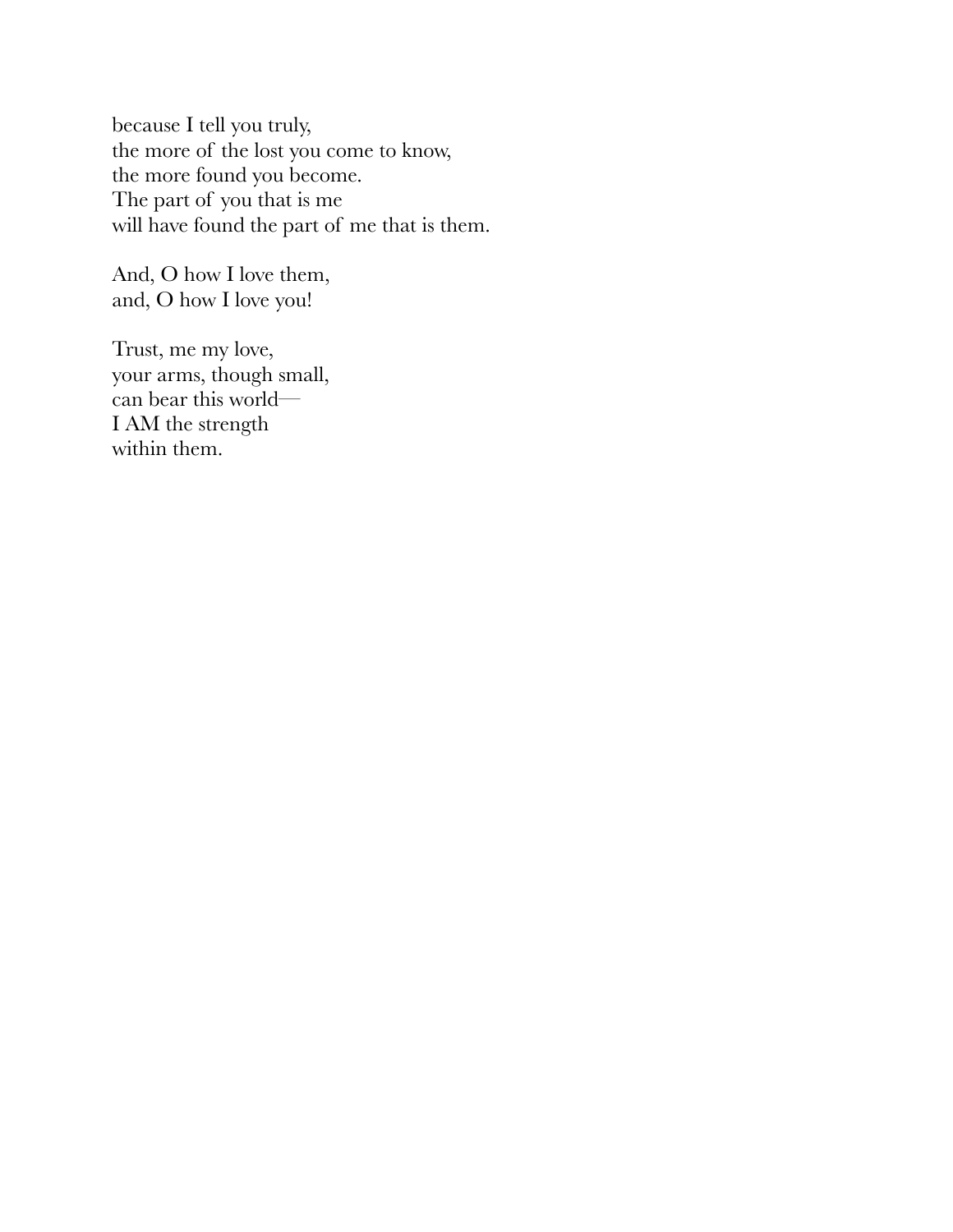## **SESSION SIX // The Essential Practices of the Journey, Parts One & Two**

*Watch the Film The Essential Practices for the Journey*  <https://www.theworkofthepeople.com/essential-practices-for-the-journey>

#### *Going Deeper*

Shaia describes freedom as "Christ's non-judgmental love that makes us want to grow." He goes on to say, "Love calls to Love," and that the practice of freedom includes acceptance of yourself exactly how you are. How do you define freedom? Do you have a practice of freedom?

Shaia says that "True freedom requires safe boundaries." It requires us to act with honor and respect for ourselves and others. What boundaries have you established that serve you and others well? What are areas of respect and honor for yourself and others are in your awareness that need work?

Making room for the other is a lofty concept, but not an easy practice. The other doesn't come into community with ease, ever. They come in with challenge and opportunity. They are messengers who bring us our internal transformational work assignments. They remind us our perspective is one of many, and that there is another line of sight to consider. They teach us unconditional love. How do you welcome the other in your life? How do you serve the other with your life?

Shaia says, "We need to remember, that as we go to the world in service, that we live in a cosmos that is already the Christ. And so, therefore we do not fight people. We bring awareness to new ideas, to new concepts, to new experiences." We must continue to speak truth in union in love." To do that, we remember not to create stories about others that in any way make others superior or inferior to everyone else. We don't demonize, we humanize. Do you notice a tendency in you to inflate or deflate others? How can you work to bring this habit into your awareness so you can remind yourself of our equality?

We have become accustomed to our houses, our grocery stores, and other modern conveniences. We have forgotten the rhythm of life as seen through the changing of the seasons. Shaia poetically welcomes us to "absorb the deeper rhythms" of the cycles of life as seen through the changing of the seasons or the cycle of one day.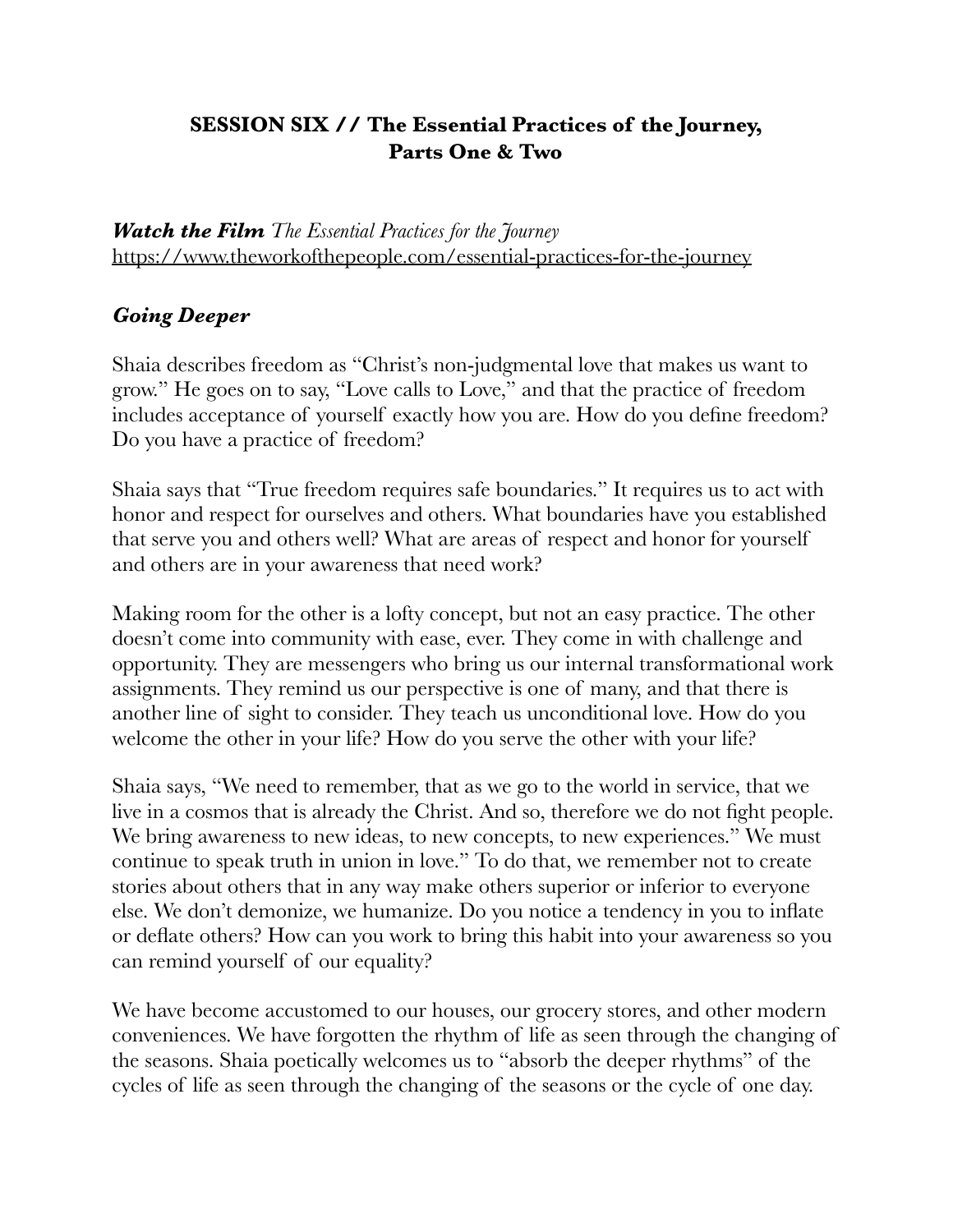How are you drawn to the outward expressions of living, dying, and rising as a comfort to your inner rhythm of the journey?

What four words do you have to express where you are at the end of this series?

# *Reflection*

When my children were babies other parents often talked about the schedules they kept. Feeding schedules, nap schedules, bed time schedules, and routines. I was an ultimate fail at all of these things. I totally went by my kid's natural schedules, I followed their innate knowing of when to eat and sleep.

I think they are going to be okay people.

What I didn't get then that I get now, is that we need to have a rhythmic way of living. I don't know if that includes adhering to regimented daily schedules, although I see people thrive in that! But I do think it includes placing practices in our lives that rest us, dismantle beliefs that don't serve us, build us, restore us to God, and allow us to grow.

Do you have any practices in place?

Shaia has offered us four places to start, but I think the key is just to start. It can be daunting if you feel like you don't know what you are doing, but let me reassure you—you will. It's a practice, and I think the goal is to find a handful of mindful ways that befriend and enrich your journey. For me, each Sunday I leave out of the house with coffee and walk down our property toward the woods and the small creek that runs behind our house. There is a retaining pond there that I like to sit at and have no thoughts whatsoever (when possible).

There are times when the pond is almost completely empty with families of deer leaping through, and others where it is overflowing its steep walls, connected to the creek, and swimming with life. I just sit and watch, mesmerized like when I was a young child. I let go of all the things of my head, all the responsibilities, and the world of "my way."

This works for me. It's simply complete.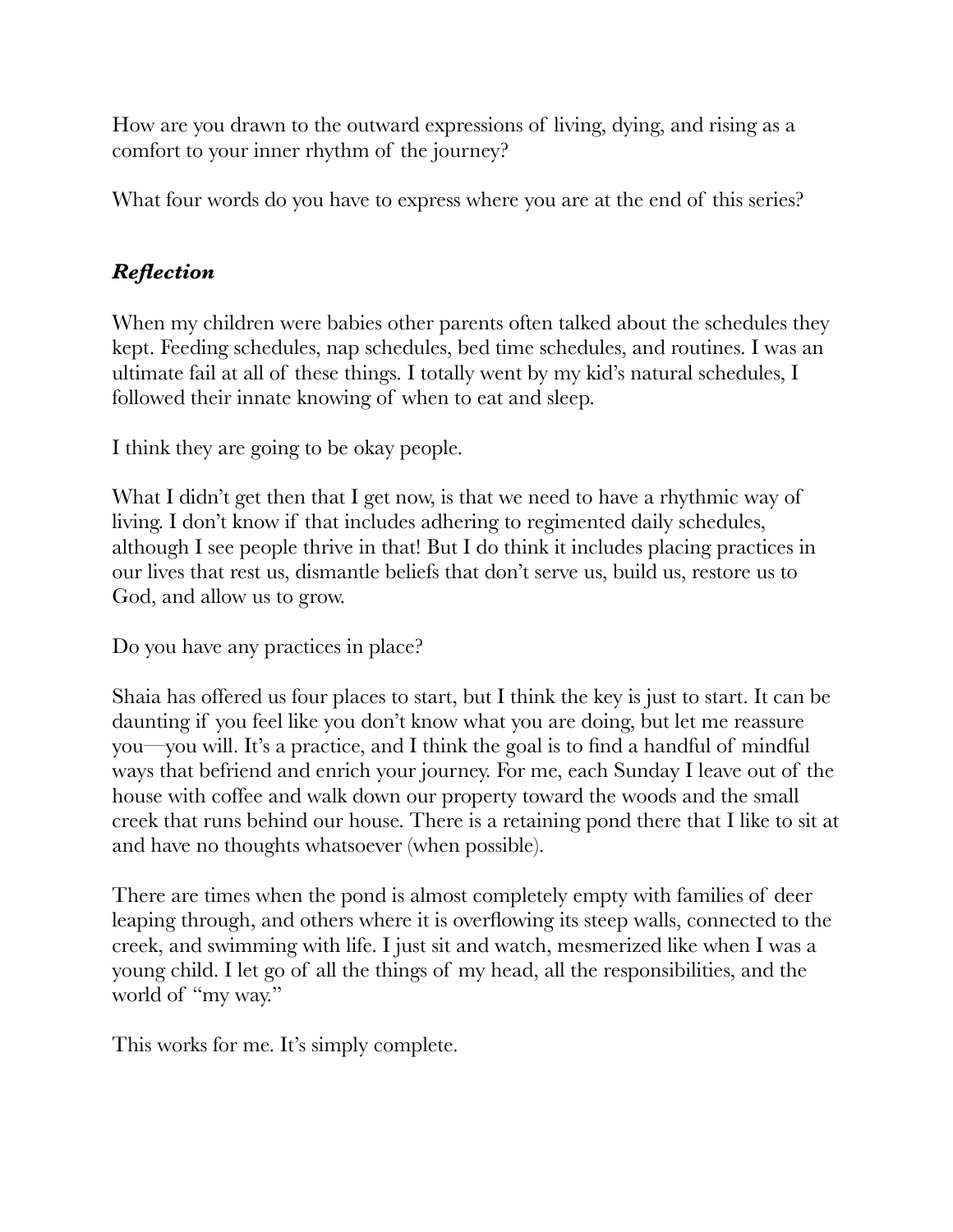If you are looking for inspiration for contemplative practices, he lists more practices in his book *[Heart and Mind: the Four-Gospel Journey for Radical Transformation](https://quadratos.com/heart_and_mind/), Second Edition* and he also has other resources to continue the work that can be found through his website here: [www.quadratos.com](http://www.quadratos.com)

If you are looking for another TWOTP series that complements this study, consider viewing [Becoming: A Season of Rebirthing](https://www.theworkofthepeople.com/bundle/becoming-a-season-for-rebirthing) and the film [A Death to Awaken](https://www.theworkofthepeople.com/a-death-to-awaken) based on the Dark Night of the Soul.

It has been a blessing to share with you throughout this series. I hope you have come to understand where you currently are along The Four-Gospel Journey, and I bless you to be right where you are at because that is where you are blessed to be.

May you come to know yourself as the one God has always loved.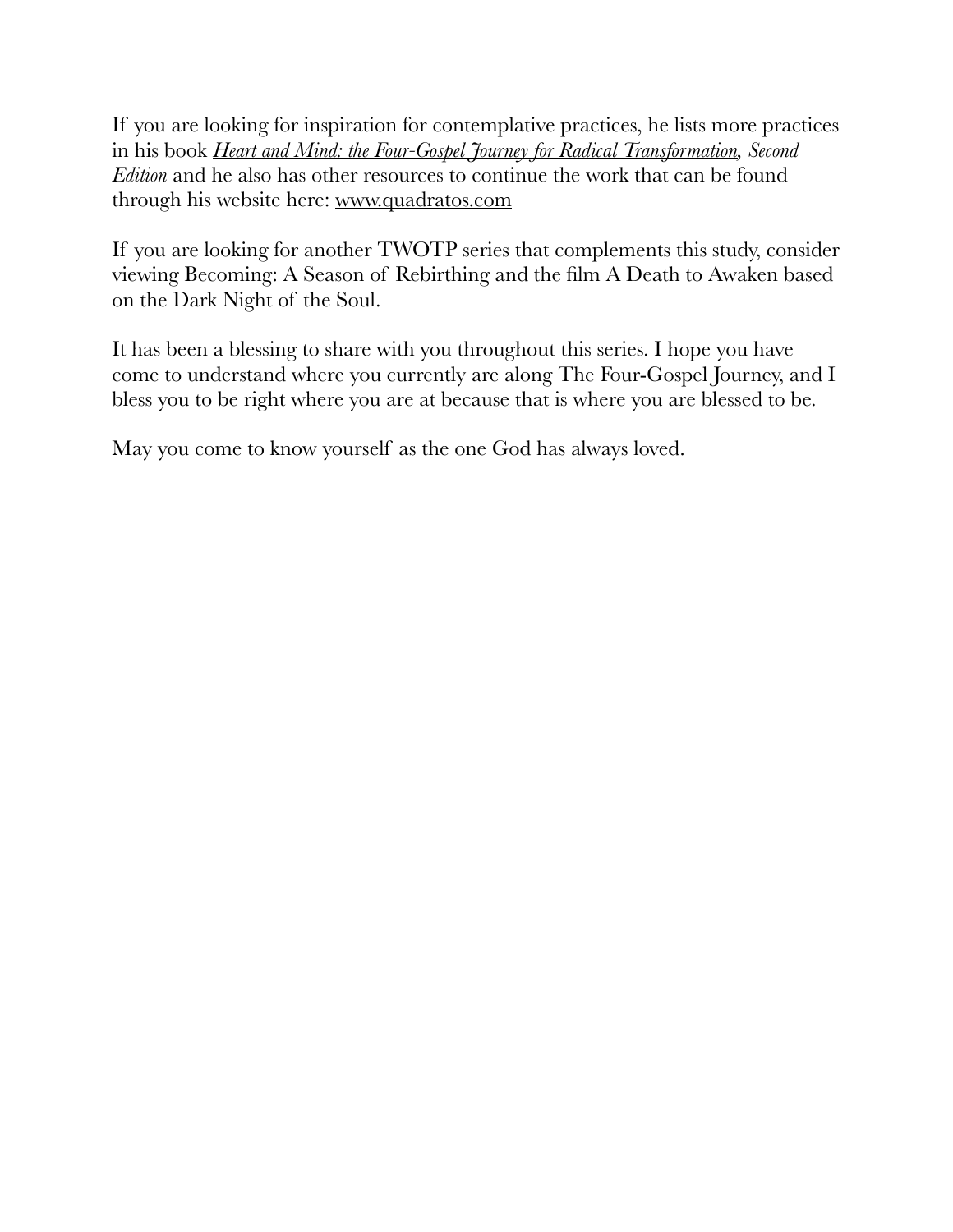#### *Video Transcripts*

#### *SESSION ONE: Preparing Heart and Mind for the Journey*

- Alexander: When I was an undergraduate at the University of Notre Dame, there was this quirky, passionate, energetic professor who came every year to teach upperclassmen in theology about scripture. And his name was Joseph Campbell. But of course, this is long before Joseph Campbell became known to the general American public. And what he was teaching us was, is that every great story on the planet is told in four parts that there's a structure that, and the way that you tell a story that seems to match something that's in the inner human experience of life. At that moment, which was 1973, I immediately began to wonder if there was a connection between this four part story of the human journey and that the Christian Church ended up with four texts that we call the gospel.
- Alexander: So that journey for me of searching and discovery went from 1973 until the year 2000 and I kept trying to find a way that these four texts tell a larger story. Oftentimes I would find myself forcing it. I had enough, I hope, integrity to step back until finally in the fall of the year 2000 I was reading another book and I got the key. The key was given to me. Pure gift.
- Travis: How's that?
- Alexander: About how these four accounts that we call the gospels are actually one continuous story of transformation. Everything since that moment in 2000 has been about trying to help people understand that yes, they are stories of Jesus obviously, but I don't believe that they were written to tell us about Jesus alone. They were written actually to be something far more efficient and effective.
- Travis: What do you mean? Where did it go from.... It was there was alive and you talk about something bigger. What was that you saw that was bigger and where, you know what I mean?
- Alexander: That each one of the texts is telling us through Jesus' life, how to walk that part of the journey of transformation. So the stories are built upon the life of Jesus, but the way that they're crafted and that the way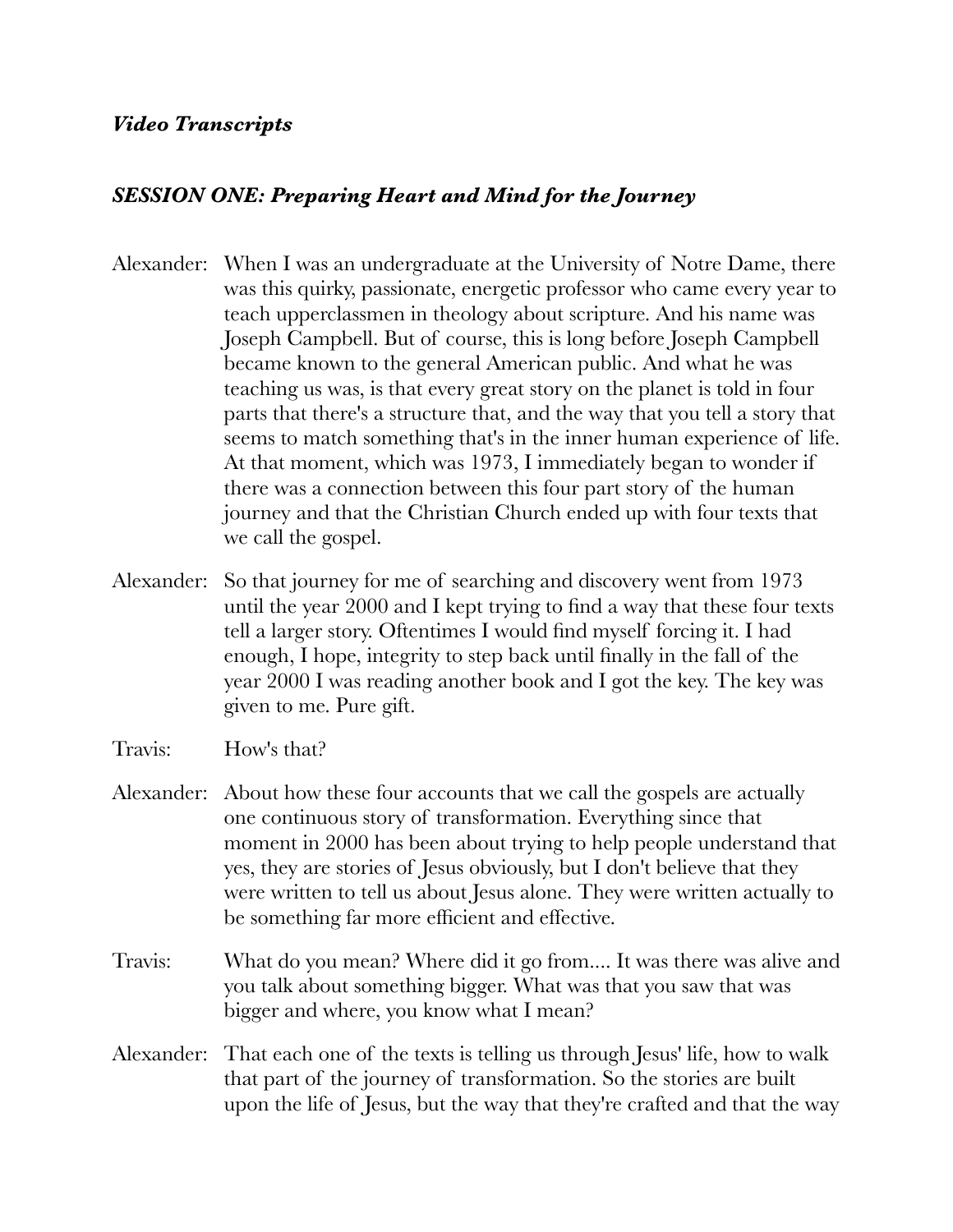they're given to us, they tell us about how we live in the midst of that life, so that it's not just simply about historical reality from 2000 years ago, but it's about a present moment reality about how we can follow this path and in that language-

- Travis: To get to heaven.
- Alexander: To live well, so that heaven is now. Early Christianity was not concerned about an afterlife. We're one of the first traditions that had the sense of an afterlife. But the focus of early Christianity as it was the focus of our mother tradition Judaism was how do you live now. And that how you live now is what you will begin to experience on the other side. It's not focused on our last breath. It's focused on every breath.
- Alexander: The early Christians knew because they had assumed this from our mother tradition Judaism. Judaism's great story is told in four parts and they consider the four parts story in Judaism as the way of walking with Yahweh. So when Christianity comes along, we don't need to reinvent that story. What we need to do is we need to add the account of Jesus the Christ, life, death, and resurrection in to the fourpart story. So when Irenaeus in the second century, who's the first person who tells us about the choice of a gospel and his very first words are the gospel. The one revelation must have four parts because he does not say that we're going to go out and choose correct stories of Jesus.
- Travis: Can you say that again?
- Alexander: Irenaeus does not lay down as the basis of the choice of the gospel correct stories of Jesus. We know that there are correct stories of Jesus which are not in the Bible. There are other accounts of Jesus which are not in the Bible. What was the basis upon the choice of these four and what Irenaeus begins to say to us is the gospel account must be four. It can't be one, it can't be three, it can't be five, it must be four. What was he understanding about the number four and then in his treatise called Against Heresies written in 180. He goes into all these beautiful metaphors about the four points of the compass and the four rivers that come out of the garden of Eden. And the four winds, et cetera, et cetera. People have tended to not give him much credence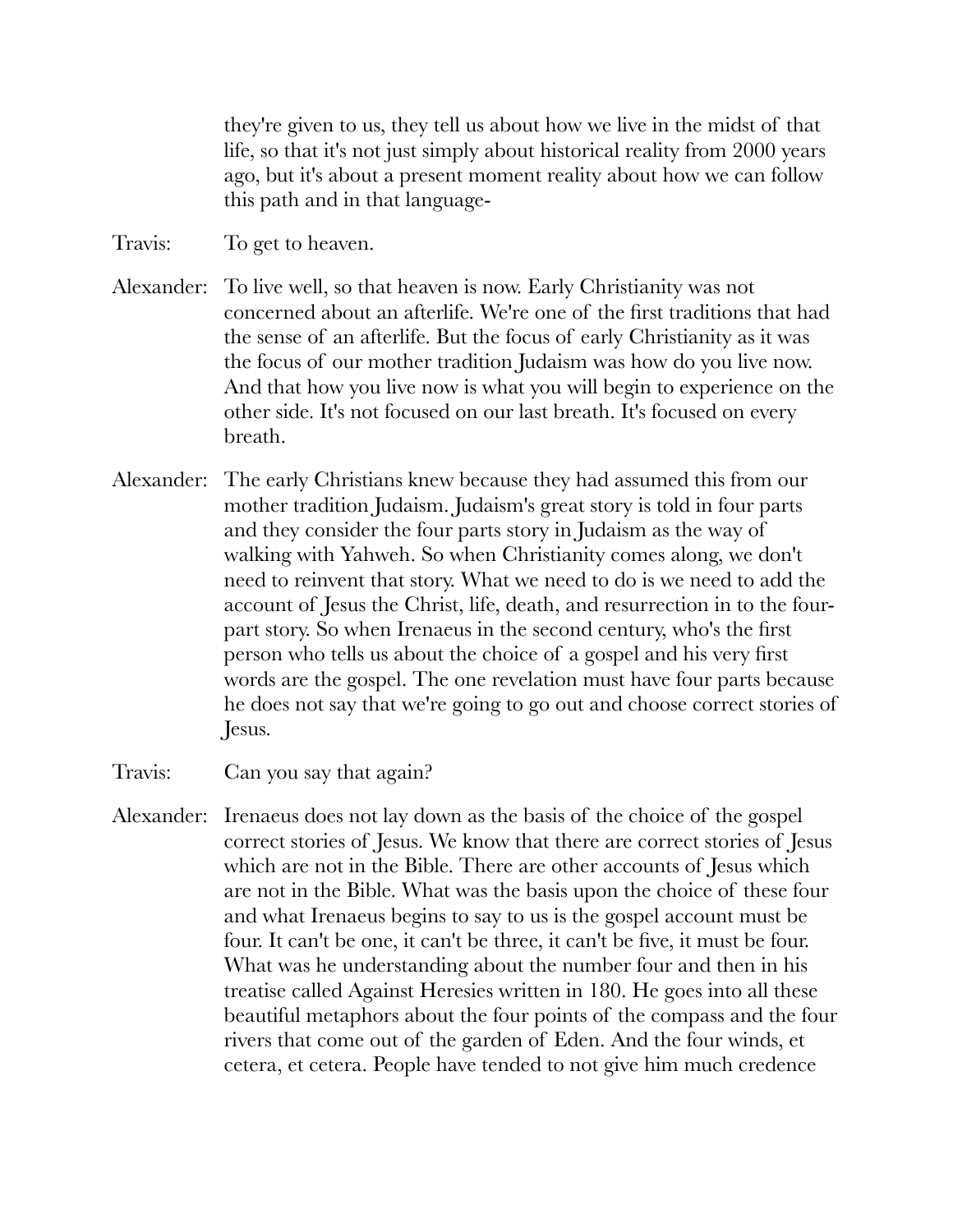because he's talking in metaphor and we know we're looking for the true story of Jesus.

- Alexander: But what Irenaeus is telling us is the choice of the gospel text was the choice of the text about how we transform. In his metaphor, transformation has four parts to it. Back to Joseph Campbell who gave me that first thought, all great human stories are told in four parts.
- Alexander: In Campbell's metaphor, the first part is hearing the summons to the journey. In Christian metaphor, we can call that Metta bene Noya the desire to grow. The second part is having the desire to grow. We then go through a wild and wooly time, a desert time where we have to unlearn. The second part of the journey of transformation is unlearning. It's embracing uncertainty. It's stripping away what we have known, so we can understand it in a new way. It's not stripping away because it's not true. It's stripping away because the way that we have understood it is too small. And then the third part of the journey, Campbell talks about it as receiving the gift or his language was receiving the boon.
- Travis: The what?
- Alexander: The boon, the gift. In Christianity, I would say it, it's receiving the charism, the talent, the personal calling, knowing what that is. But then comes the fourth part, which Campbell calls returning to community with larger ability to serve because receiving the gift is nothing but having the infant in your arms. Now you have to grow that infant up. You have to take what was a nascent small early understanding of the gift and develop it into something that serves the world and serves your community and serves your own deeper spirit.
- Travis: That sounds like works. I thought you're not supposed to grow. You just accept Christ and then you're there. That seems, yeah, cancel that.
- Alexander: Yeah, and that's exactly... Christianity has been exactly at the point of the third path and not understanding that the third path is not the final path, that there's a fourth path that comes out of the third path, which is the moment that you receive or understand love and Christ is a tremendous moment where your awareness explodes. But unless you take that awareness to practice and to internal work and external work, it's still born. In terms of the journey, it's sort of like the old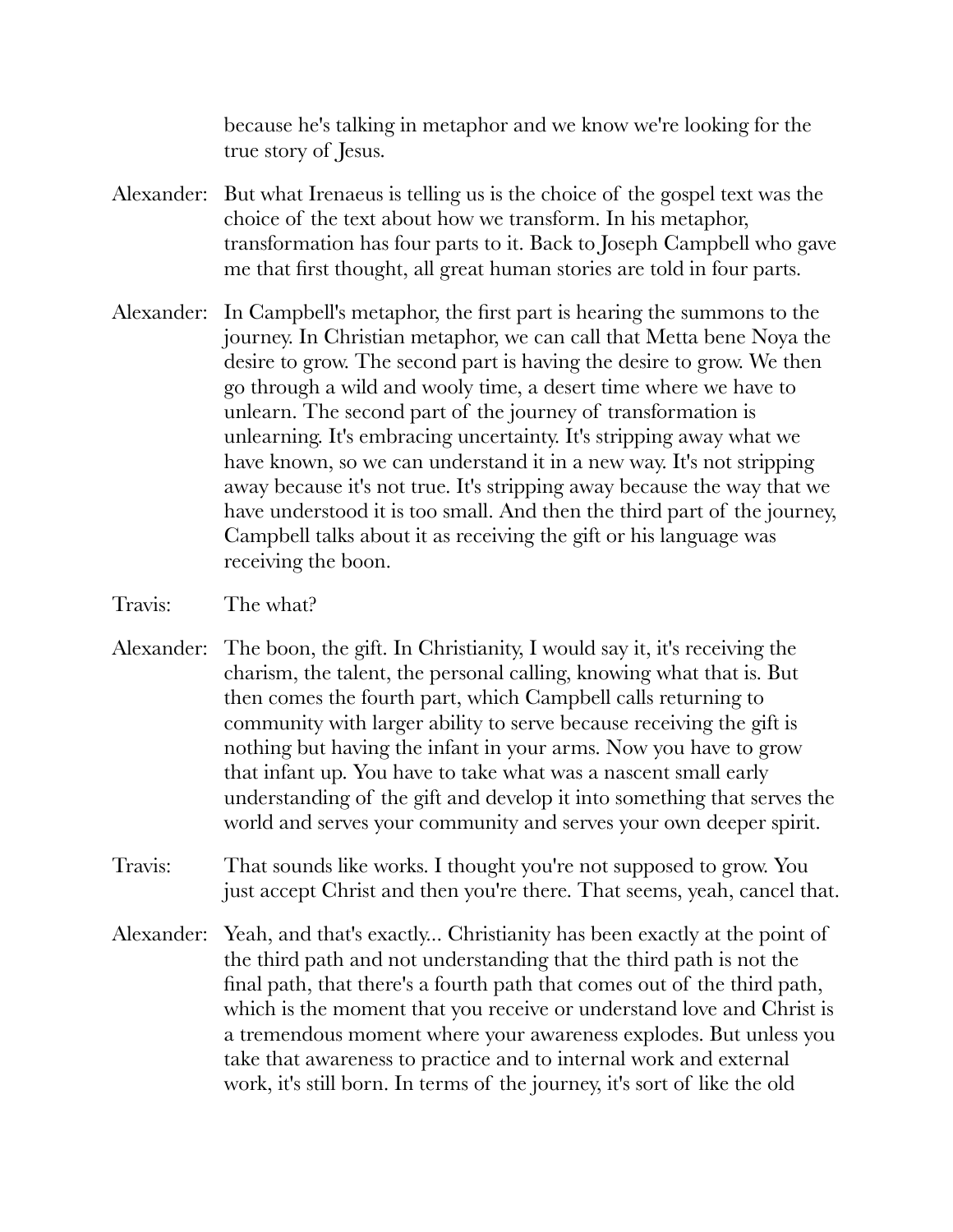monopoly. It's back to go and start over again because the third path must mature into the fourth path.

- Alexander: I mean, here we are in this beautiful forest. But use the image of the growing cycle of a fruit tree or the orchard or any food that's going any... What's the word I'm looking for? Anything on a farm, anything in the pasture land which is going to mature to feed us. The moment that it blossoms, which is like the third path. It's beautiful, it's gorgeous. That blossom has awe in us, but it doesn't feed us yet. That blossom has to mature into a fruit and the fruit has to mature past the green, raw bitterness to some sweetness and then we pick it and then it feeds us and it nourishes us.
- Alexander: The same is true on the spiritual journey with Jesus the Christ. That moment of new realization or first realization, wow, don't want to go without it, but it's just the first moment. It actually is the beginning moment of a whole new journey. It's not the end moment.
- Travis: But you can always just go to Home Depot and buy a plant and go to the grocery store and buy food, so you don't even need to go on the journey really. If you need a bigger plant, just dig up the plant and go buy a bigger one.
- Alexander: Yeah, I mean sadly we live in a culture today which is product driven rather than growth driven. We go and we buy something rather than develop it. Christianity has fallen into this very sad pattern as well. We-
- Travis: Well, how Christians not... We've forgotten how to develop Christ life or whatever you'd call it.
- Alexander: Yes.
- Travis: What's underdeveloped?
- Alexander: Because we're like newborns with the vision of the Christ that we have not made this earth heaven. The work of the fourth path is taking the vision of the Christ and saying the Christ is not over there and the Christ is not up there and Christ is not just under us or all around us, but the Christ is here for us to make part of our everyday reality.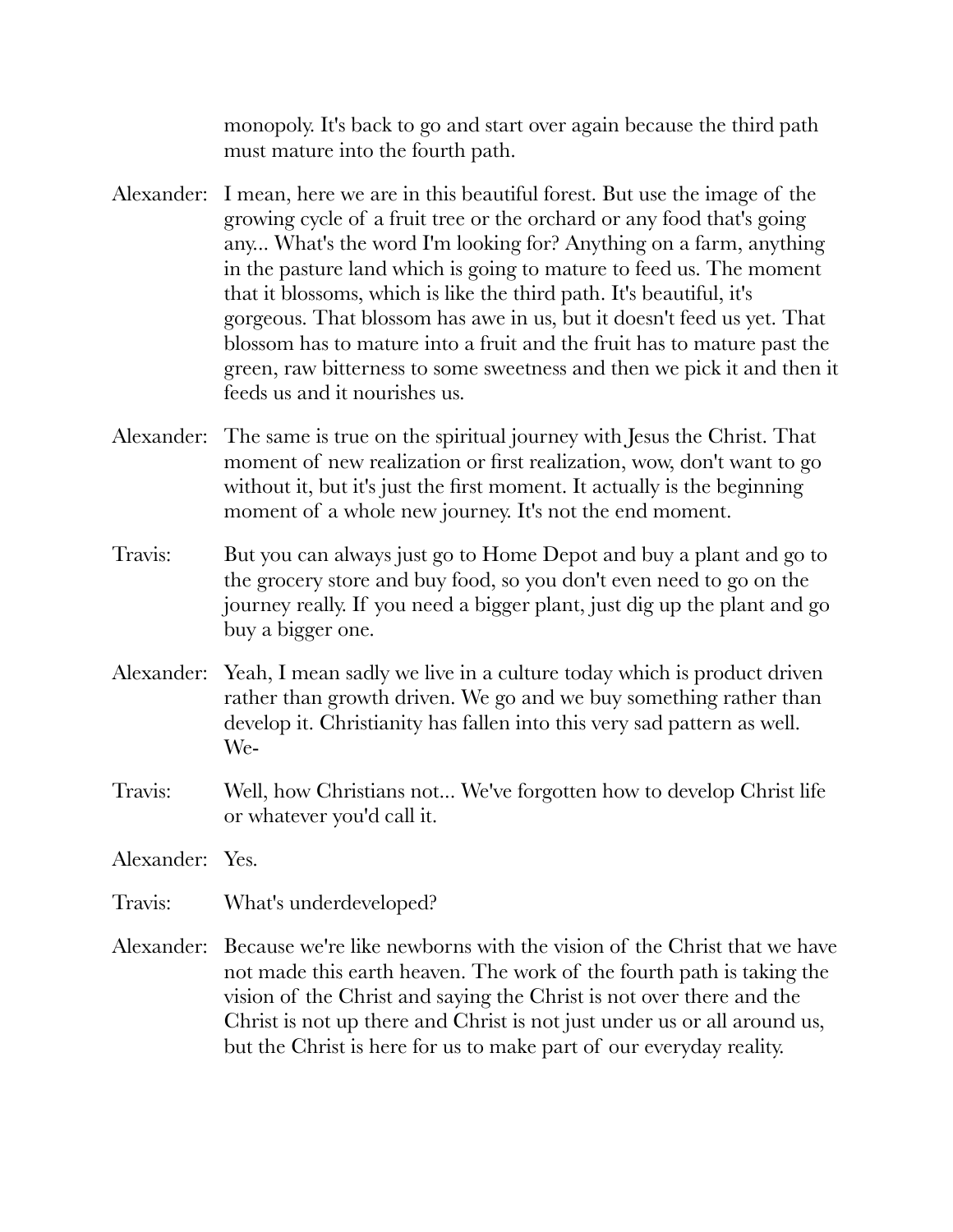| Travis: | But through metaphor, how can you find truth through metaphor? I'm<br>trying to get to right belief. It seems a little fuzzy, a little hippie-isher.                                                                                                                                       |
|---------|--------------------------------------------------------------------------------------------------------------------------------------------------------------------------------------------------------------------------------------------------------------------------------------------|
|         | Alexander: It's certainly true that we have so concretized the Jesus.                                                                                                                                                                                                                      |
| Travis: | We've done what?                                                                                                                                                                                                                                                                           |
|         | Alexander: Concretized. Made Jesus into a concrete, small, literal expression of<br>God when Jesus is certainly a concrete expression of God, but Jesus is<br>an expansive expression of God who is always a half inch ahead of us.<br>Always leading us to expand our understanding more. |
| Travis: | What are we missing out on?                                                                                                                                                                                                                                                                |
|         | Alexander: Love, growth, forgiveness, reconciliation, compassion ever going ahead<br>of us.                                                                                                                                                                                                |
| Travis: | What do they do?                                                                                                                                                                                                                                                                           |

- Alexander: So one of the things that we'll explore as we get into the four paths, a lot of the difficulty that many of us have today and including Christianity and a lot of our spiritual traditions today, not just Christianity, is a difficulty that comes out of the third path. It's the reason, I see, that the Gospel of John was written because the Gospel of John was written as a way for us to always pull up another chair at the proverbial table. Always to reach beyond our current understanding. The tragic figure in the Gospel of John is Nicodemus who is the natural law guy who says, "I know everything about God. My tradition has given me everything about God from yesterday." And because of that, Nicodemus can never open his heart to understand what God is doing something new today.
- Alexander: It's the precise wounding of every great tradition they get into this place where they become satisfied with what they have known about God and you come up with a new question today. The easiest thing today is to say, "Well, everything has been revealed. We've known about X since the beginning of time. God can't do anything new today." And we are right back into the Gospel of John, the figure of Nicodemus, who was there to say to us, "We always need tradition. We need to put tradition on our shoulder. We need to listen tradition. Tradition needs to slow us down, but tradition is never there to stop us and to paralyze us and to pull us back to yesterday."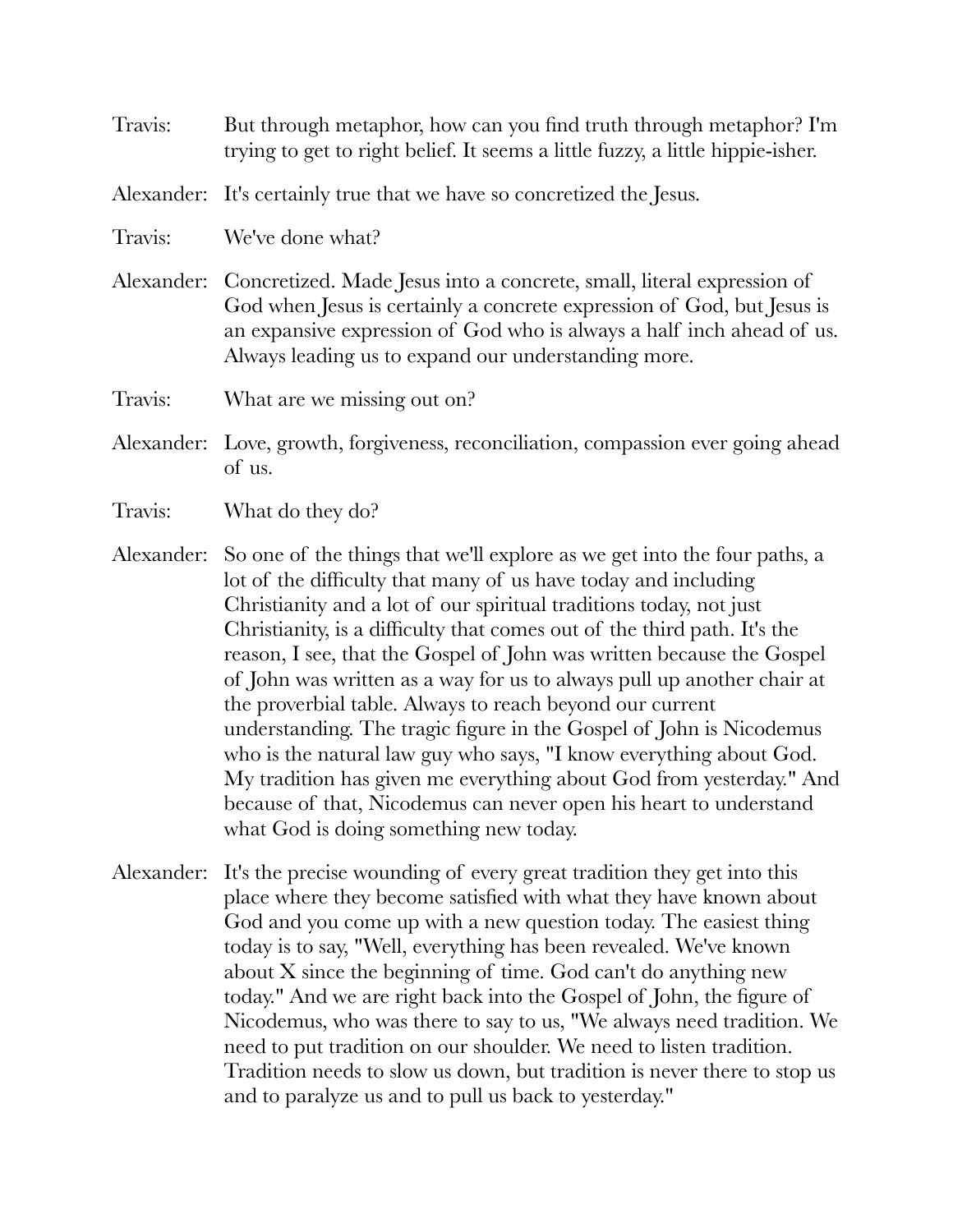- Alexander: Unless you know how to deal in the spiritual practice, how to deal with the Nicodemus voice, which is a Holy voice but not the holiest of voices. You're going to go back to yesterday and say that's where God is. Christianity has always said, in its best sense, "No, God is a half inch ahead of us and because God is a half inch ahead of us. God is stretching us. God is asking us to be more. God is asking us to understand all the major moral questions today in larger understanding."
- Alexander: So we must use the path of transformation to discern what spirit is asking of us today. One element of that discernment will be tradition. But if we rely on tradition, as other people have said, we are living our ancestors faith and not ours.
- Travis: But you can build some stuff.
- Alexander: Oh I need tradition because tradition gives me the guide ropes. That's the way that the Christianity is best to use tradition to know the guide ropes. But we also know that-
- Travis: I'm sorry, what do you mean guide rope? So that you don't mess up or to help you come forward into love, you know what I mean? Because that guide roads could be a bad thing. Don't mess up or no or...
- Alexander: Guide ropes are the shoulders on a road. You don't want to go off the road. You can go so far this side and you can go so far this side that the healthful creative way is this middle way between the two extremes.
- Alexander: But how do we discern what are the appropriate guide ropes? What I understand is the gospels are given to us not as the answer book, but as the way to help us with spirit discern the answer in each year, in each era.
- Travis: Yeah, so there's this a liveliness again where it's like, "Well, I need it to be this answer book so that it has the certainty of these answers gives it this authenticity for absolute truth." Which then I can... Why is that like that? Yeah, you need that. I need absolute truth. I get those things very honest human things want to make sure they're doing the right thing and doing that, but then that actually keeps you from growing.
- Alexander: Well, it does because you need the map. The map in Judaism is the great Passover coming out of Egypt story. This is how they understood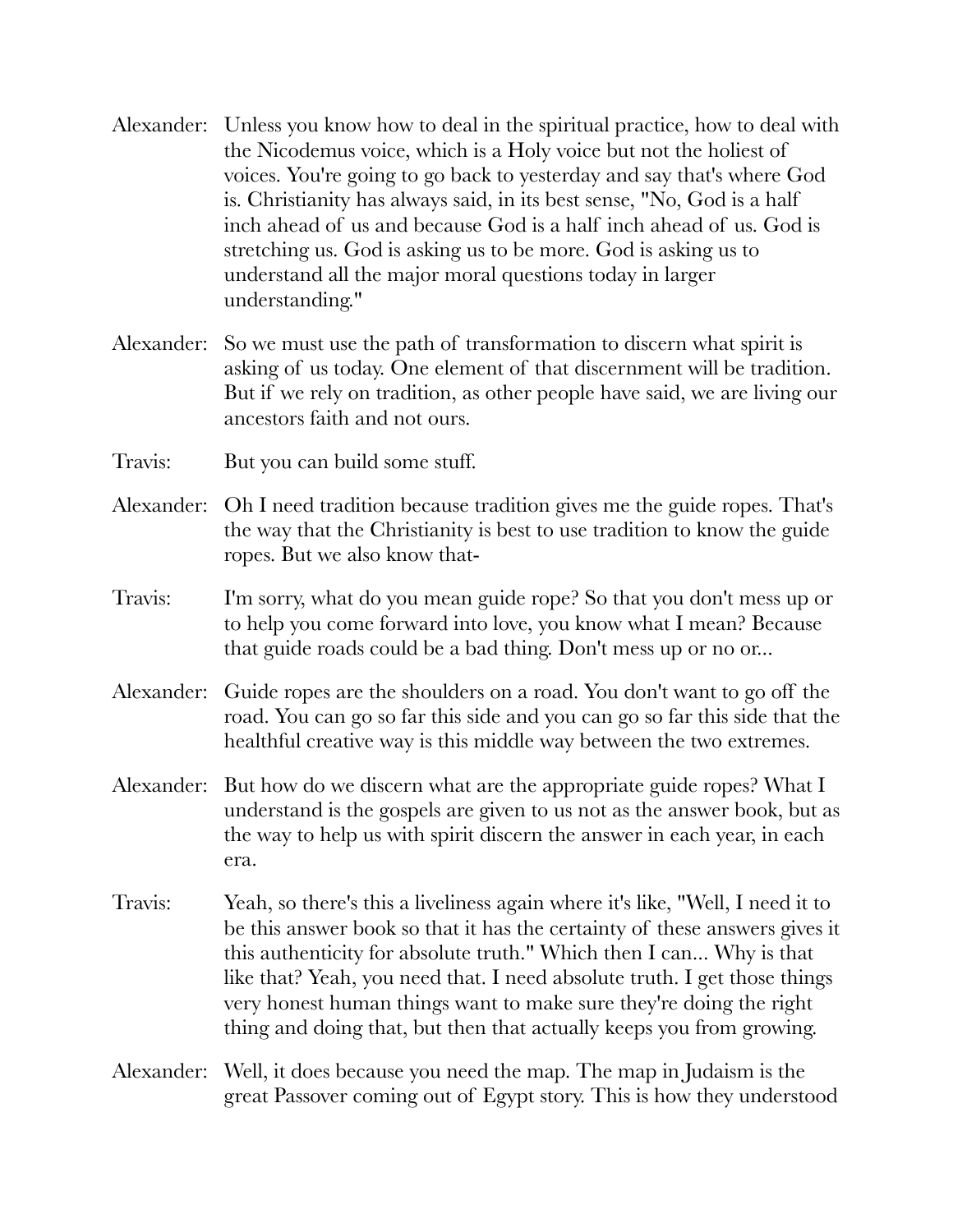and examined themselves in their under... Of how far on the path with Yahweh when they celebrated Passover in the time of Jesus. It's not like the way we celebrate Passover today. The way that that Jews celebrate Passover today was a creation 200 to 300 years after the time of Jesus, after the destruction of the temple. The way Passover was celebrated in Jesus's time was the family is gathered around the head of the household over a very simple meal is going to ask four questions and going to ask the family or all those gathered at table to examine their life with each other and their life with God through these four parts of the journey.

- Alexander: So the evening would be something like this. The first question, the head of the household would say, "We know that our ancestors were slaves in Egypt and we know that Yahweh raised up Moses to bring us a path of liberation. We also know that every member of our family in Egypt had to make a choice about whether to go with Moses or not. Tonight at the table, where are you locked into slavery? Where are you locked in some emotional paralysis? Where are you locked in fear, anxiety, despair. Are you willing to hear God's voice of liberation in that place for yourself ?" Talk, talk, talk around the table.
- Alexander: Later in the evening would come the second question. We know that those of our ancestors who went with Moses across the Red Sea and into the wilderness, went into that wilderness for 40 years as a place until death. We also know that many of those who came out of Egypt died in that desert. Where tonight are you in a desert unto death and what tonight in you needs to die? What in you is standing in the way of God and spirit? Talk, talk, talk around the table.
- Alexander: Later in the evening comes the third question. We know that our ancestors came across the Jordan River into the promised land. And having arrived in the Promised Land with great jubilation and great belief in God's promise to them that they would come here. They rejoiced. Where tonight are you hearing God's new promise in your life?
- Alexander: Now, what is so phenomenal about this ancient festival of Passover is all of these questions are happening at once. Even though the head of the household is telling a linear story about coming out of Egypt, the questions are being asked, where right now, are you locked in fear? Where right now are you in a death experience? That may be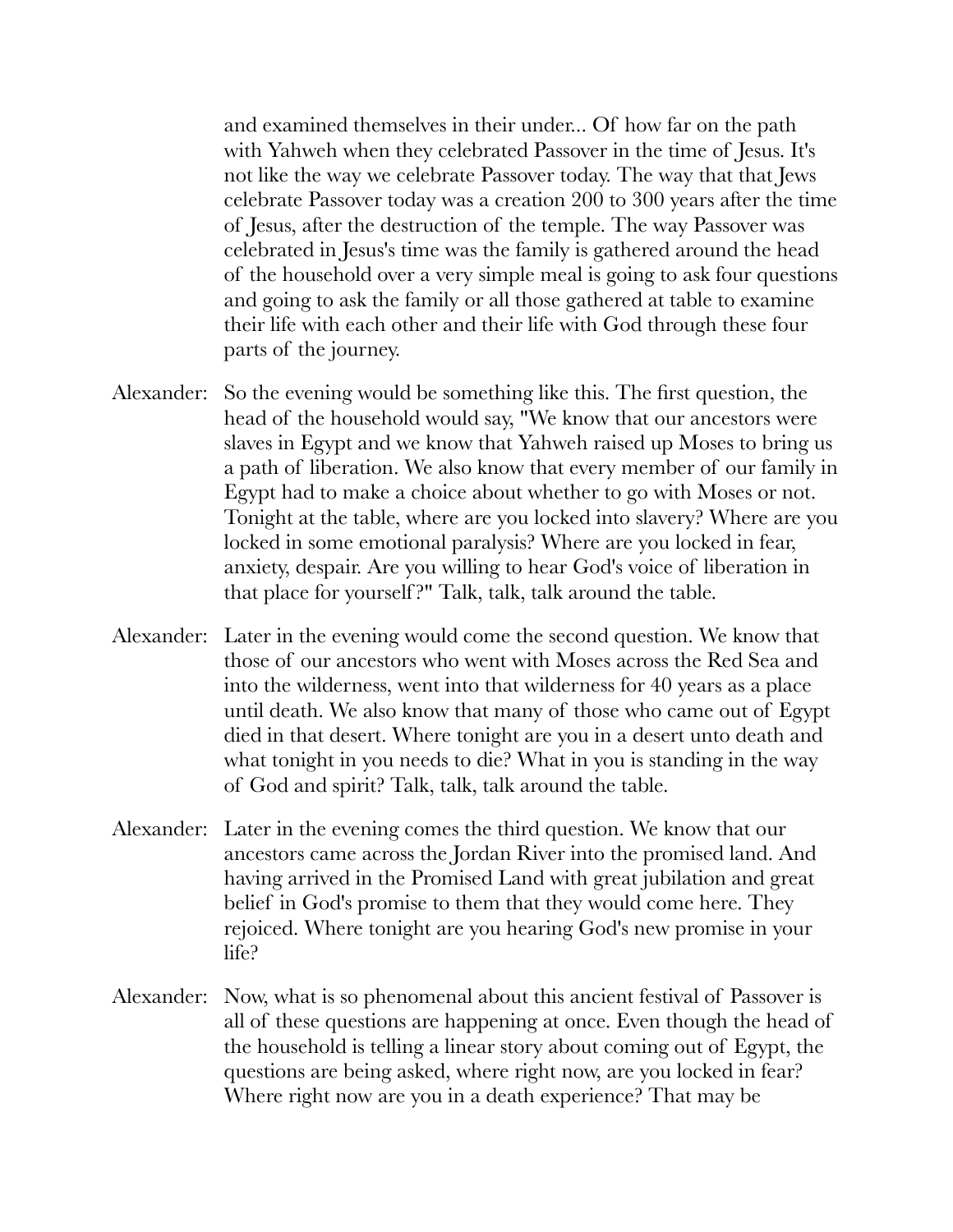something that you need. Where right now, are you rejoicing in God's new message?

- Alexander: And then at the end of the evening would come the fourth question and they will have taken now the cup of Elijah, the last cup of wine at the meal with a cup of Elijah is the cup of mercy and compassion. And with this cup comes the fourth question. Now at the end of Passover, what action of God are you committing yourself to for your own life, for the life of your family, for the life of your community, between now and next Passover. Talk, talk, talk around the table.
- Alexander: So there we have it. We have the annual Jewish festival of transformation. Not as the historical event alone about the coming out of Egypt, but as the metaphor, the map for living today and knowing that on this Passover night we're going to ask these questions of ourselves, but probably somewhere in the year one of these four questions that's going to become the most important of the four questions for us. Maybe it is right now for many people who are locked in some great fear and paralysis who are locked in some place where we think these are the worst times and things are getting even more worse and they can't be reversed.
- Alexander: I would suggest to you that that experience is true in yourself, but the truth is you're being invited to a new journey. This is not the experience of the end of the journey. It's the experience of the beginning of the journey.
- Travis: That's the good news.
- Alexander: It is very much good news. Only if you know the map and the emotional and the thinking content of the map, then you can identify where you are in the path of transformation. Yes, the second path doesn't feel very good. It's not a great, wonderful, awesome experience, but it's absolutely critical as part of transformation and it's not where transformation ends.
- Alexander: If we just look at the seasons of nature, autumn goes to winter before it gets to spring. Spring turns to summer and summer turns right back around to autumn. And this is exactly in a simple earth-based understanding of the real transformation. It's the same deep truth of Jesus the Christ that we're given in the wheel of the four gospels that Matthew is like the season of autumn and Mark is like the season of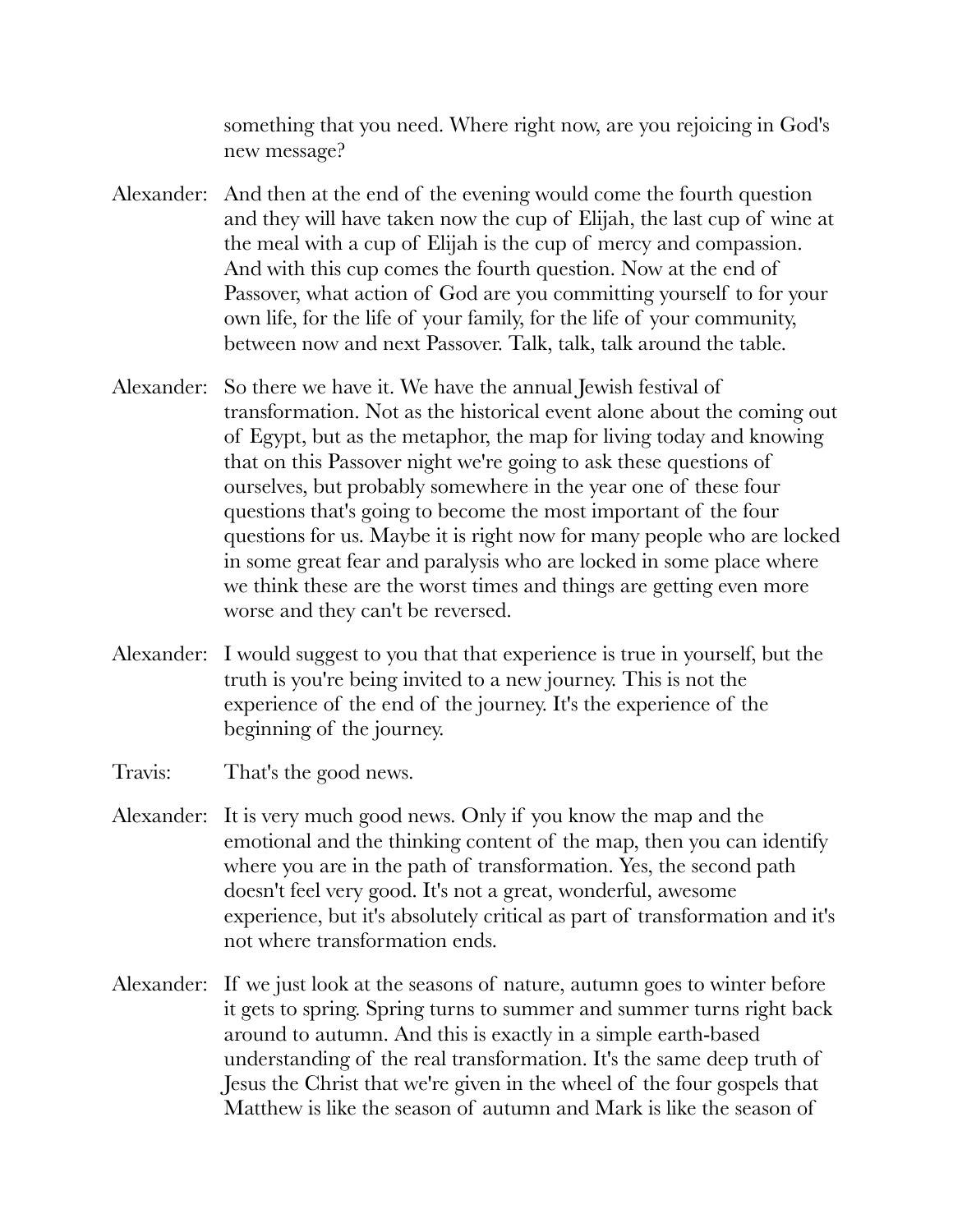winter and John is like the season of spring and Luke, summer. Luke-Acts is summer. The end of Luke-Acts, bends us right back around again to autumn and the text of Matthew. And that we have these gospel texts as the life of Jesus in us helping us understand where we are on the journey and where you are on the journey is where Jesus is at everything is okay even when it's an experience unto death.

- Travis: And then when do you get saved?
- Alexander: You get saved by walking the journey.

Travis: How so?

Alexander: Because the journey is the life of Jesus.

Travis: To get to the father, right?

- Alexander: Well, the father and Jesus are one. The journey of transformation is an eminent incarnational experience of the Christ right down. This is heaven or there's no reality.
- Travis: The Christ is relevant?
- Alexander: Is Christ relevant? In my understanding, the Christ is the only relevance because in my understanding as a Christian, everything I see is the Christ. We'll talk more about this when we get to the gospel of John and the Prologue, but in essence a much better translation of the first line of John for us, for our ear and our hearts today is in the beginning was the Christ and the Christ was with God and the Christ is God.
- Alexander: Another way of understanding that very same first sentence is in the beginning is the breath and the breath is with God and the breath is God. No thing comes to be. No thing comes to be except it comes to be through God's breath. And that breath has been the radiance of all people for all times. The breadth and the Christ is the visible cells of the cosmos.
- Alexander: It the critical understanding in my mind. It's the most critical understanding in all of Christianity. To understand that Paul in giving us the name of our tradition, Paul did not name us as the tradition of [Yahwhosians 00:26:10]. We're not the traditions of Jesus alone. We are the tradition of Jesus, the Christ. We are the tradition of Jesus as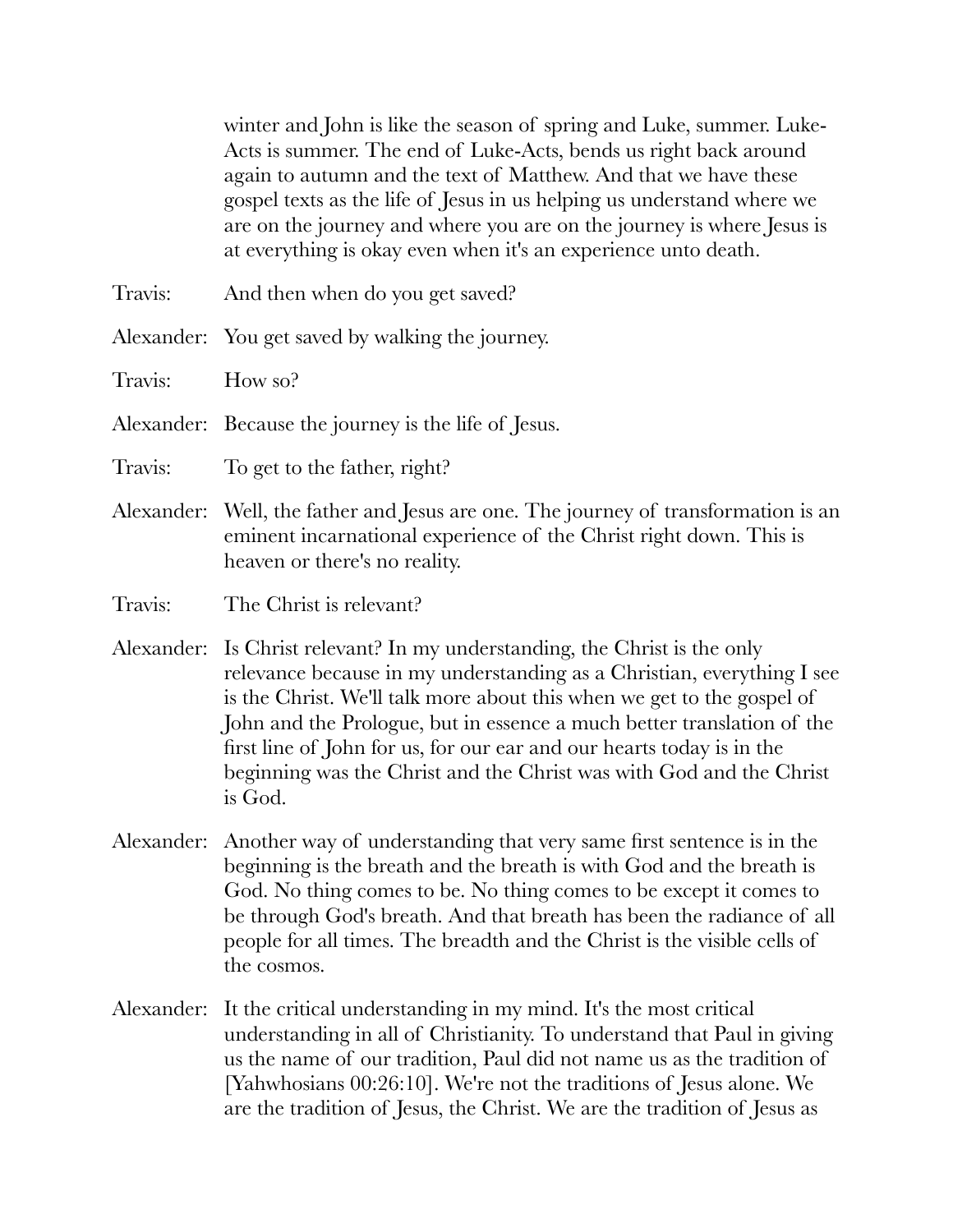the one breath sweeping across the cosmos from the first moment of time. The stress is not on Jesus as the one. Jesus is the visible manifestation of the reality of the one breath. And what is most important for everyone is to find their way in to an experience and understanding of one breath that is sweeping across every cell of the cosmos.

- Travis: You think, well, everything will breath together at once at some point?
- Alexander: I think everything is already breathing together at once.
- Alexander: Christianity at its beginning was a tradition of here and now. It was that a tradition of tomorrow and wait for something. It's a reality. One of the most radical things that anyone can do in reading the gospel text is change the verb. As long as the gospel texts verb is was, it reads as history. When the gospel text verb is intended to be is, and now, and here, what makes these stories true is that they are how the human heart grows and transforms.
- Alexander: Now you begin to follow the stories as a living reality now, that's your verification. There's never going to be enough archeology and physics to prove something from 2000 years ago. How the heck could the early church in the fourth century know that it had the white texts? It knew it because the evident living grace in the text proved the reality of what the story itself. And that same proof is available to us today. It's the primary proof of the text.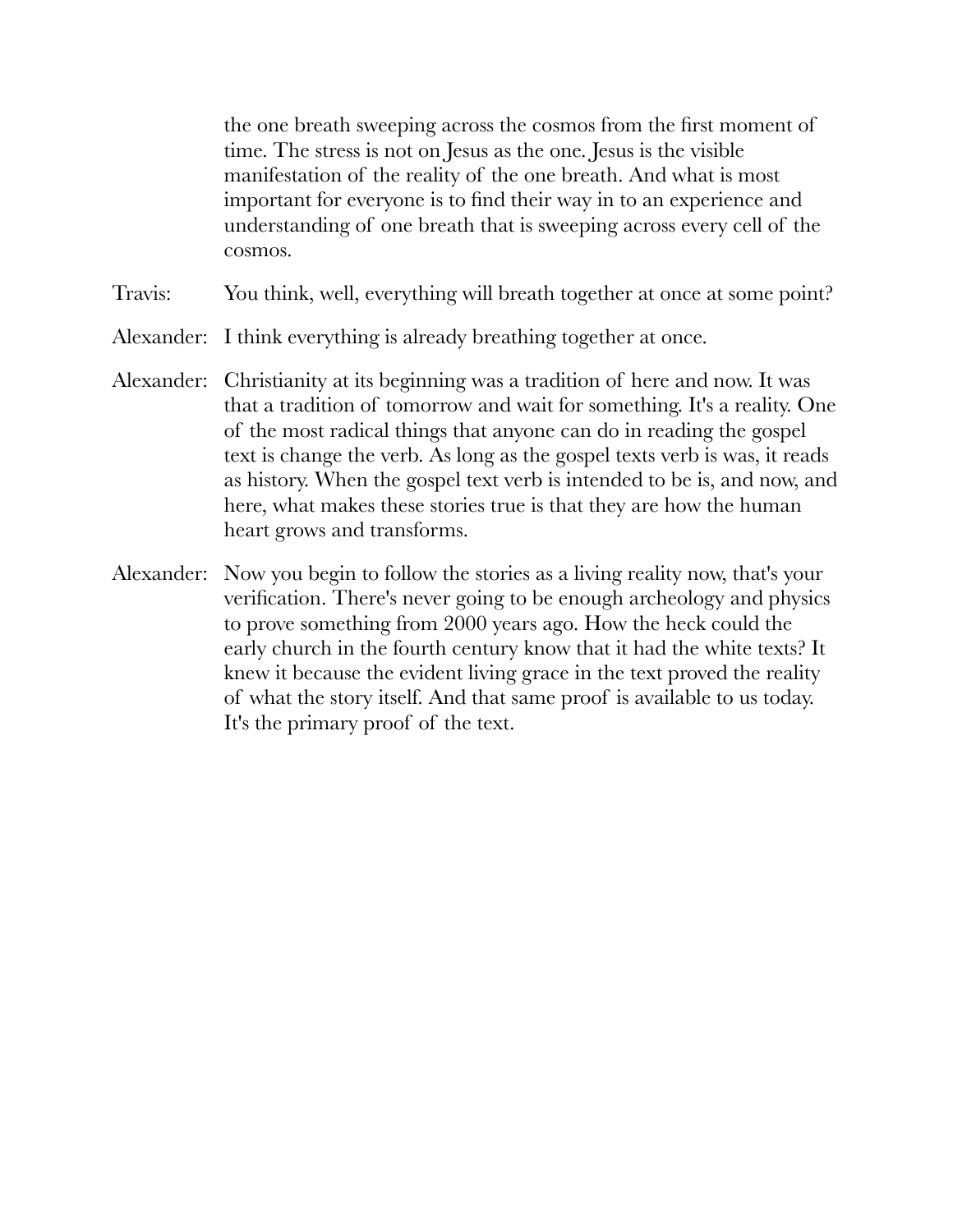## *SESSION TWO: Climbing Matthew's Great Mountain*

- Alexander: So we're going to explore what I call the first path and what Joseph Campbell termed as hearing the summons to the journey. But before we move ahead, just a small recap of this approach so that you can better understand where I'm going in this discussion of the first path and the gospel of Matthew.
- Alexander: So my belief is, is that the early Christians, and by early Christians I mean the first three centuries of Christianity, knew and assumed from our Jewish mother that there was a definite four step or four path approach to how we walk with God in spirit. Four was the number that we assume for our mother, our mother, Judaism. Don't go crazy over the number four. It could be four and a half, it could be seven, it could be 11. Four was the Jewish metaphor. We assume that therefore we were looking for the four gospel texts where each of the four texts would match one of the four paths or parts of the journey. Secondly, that the texts were intended to be texts of here and now. And Paul taught us this, that certainly we have the historical story of Jesus, but that's not how we tell the story because Jesus is an eternal moment inside of time. Jesus is always a now and a here. And Paul taught us to see the stories of Jesus not as something that happened back then, but something that's happening right now in our present moment lives.
- Alexander: Thirdly, Paul also taught us that we are followers of the Christ. We're followers of Jesus the Christ, but we're followers particularly of the Christ of all time. And so, the Christ does not begin when Jesus is born. The Christ has always been. And Jesus is the manifestation in the flesh of the eternal Christ of all time. And finally, because Christianity in the first century and second century was a developmental step in human consciousness. We could not simply bring people to Jesus. We had to create in them a path and a practice of transformation. So it is actually far easier to bring a person to understand Jesus than it is to form them in a certain way of living in a pantribal community, which we had not had on the planet to this moment, or at least we'd have no record of a pantribal community before the first century.

Travis: Why can't you just bring people to Jesus?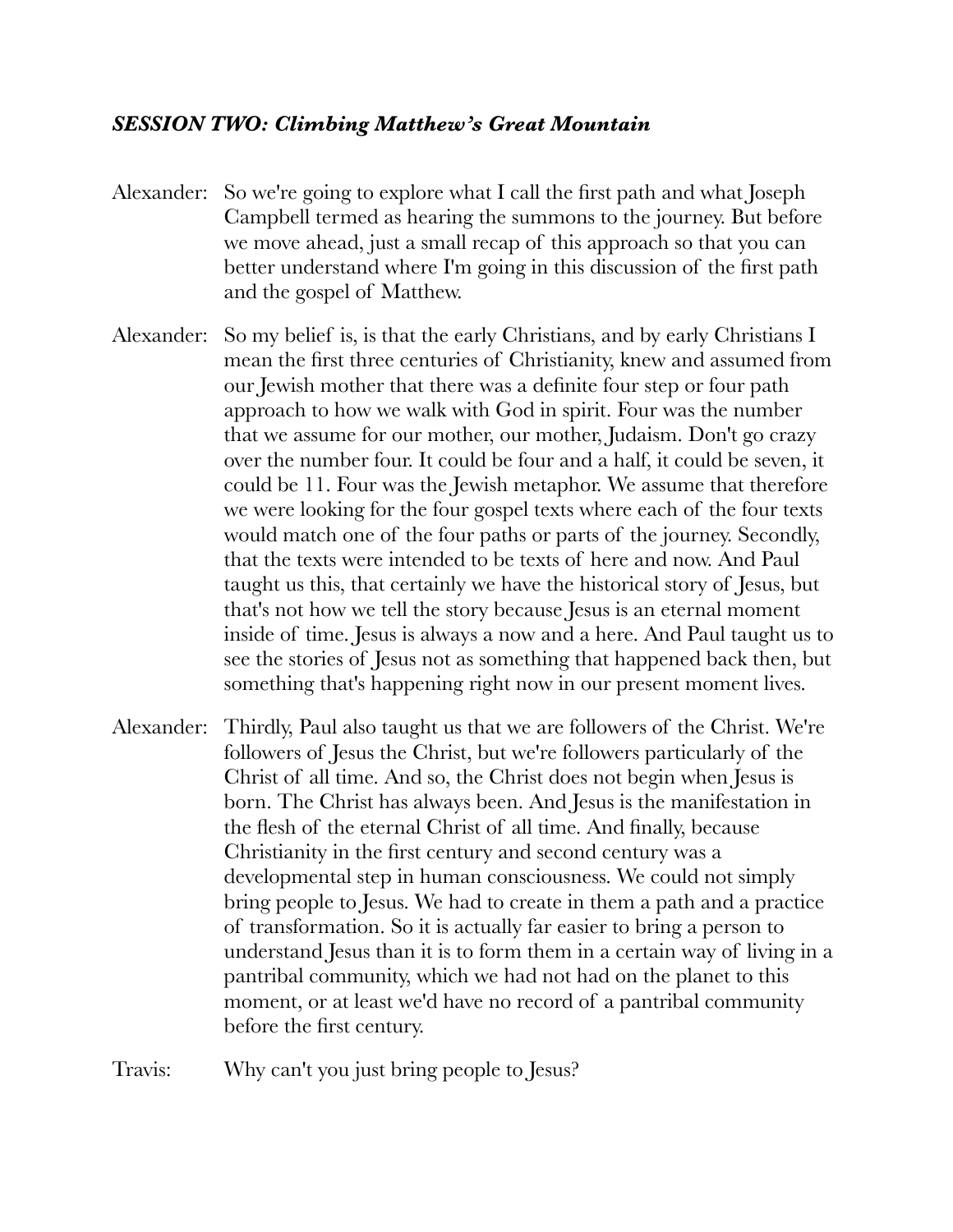- Alexander: Certainly we can bring people to Jesus, but the second part of that story is we have to bring people to the way of Jesus. And Jesus created a new moment in human history because we had never lived pantribal before. In the presence of Jesus, the Christ in the first century, we did something that we can find no antecedent of, which is people of differing tribes, people from differing blood lines, people from differing parts of the globe, people from differing socioeconomic class, people of different gender, all of us sitting together as brother and sister in what we call the new Jerusalem. And to desire to become part of that community is the first step. But the second part of that is to learn how to live in a way with people that for your whole life you've been taught are the other, the enemy, the anathema, the outsider, and now they are your brother and sister. And no matter how much love brings us to the desire to live together as one, the practice of it takes training and formation. Therefore, the gospel in four parts was chosen following the Jewish metaphor of Passover to be the Christian way of understanding and following Jesus into this wider living in love, compassion, justice, vitality, creativity, et cetera.
- Alexander: So now, let's turn to the first path. Joseph Campbell's metaphor or way of naming the first path is hearing the summons, hearing the call to the journey. In Christianity, we're going to call this first path the text of the gospel of Matthew. And now let's historically situate this gospel. It's coming out of the community, we believe, of Antioch. Antioch is about 100 miles north of Jerusalem. Excuse me. It's about 200 miles north of Jerusalem. It's about a one week walk to walk from Jerusalem to Antioch. And what's happened is the temple in Jerusalem has been destroyed in 70, the Jewish priesthood has been ended by massacre because the emperor, the spatian, wanted to set his power on the empire and he wanted to show his hand somewhere in the empire to bring order out of the chaos of the three emperors in two years that had preceded him. To do this, he decided to make an example of the Jewish people. No, he didn't want to end the Jewish people. This was not Hitler. He wanted to end the Jewish faith because he believed that the Jewish religion had this festival every spring, which taught them that they had overthrown the Pharaoh and therefore it kept alive the belief that they could overthrow the Roman emperor.
- Alexander: To end the Jewish faith, he knew he had to do three things. He had to annihilate the temple. He had to end the Jewish priesthood, which is a biological line. He had to end it by massacre. And thirdly, he wanted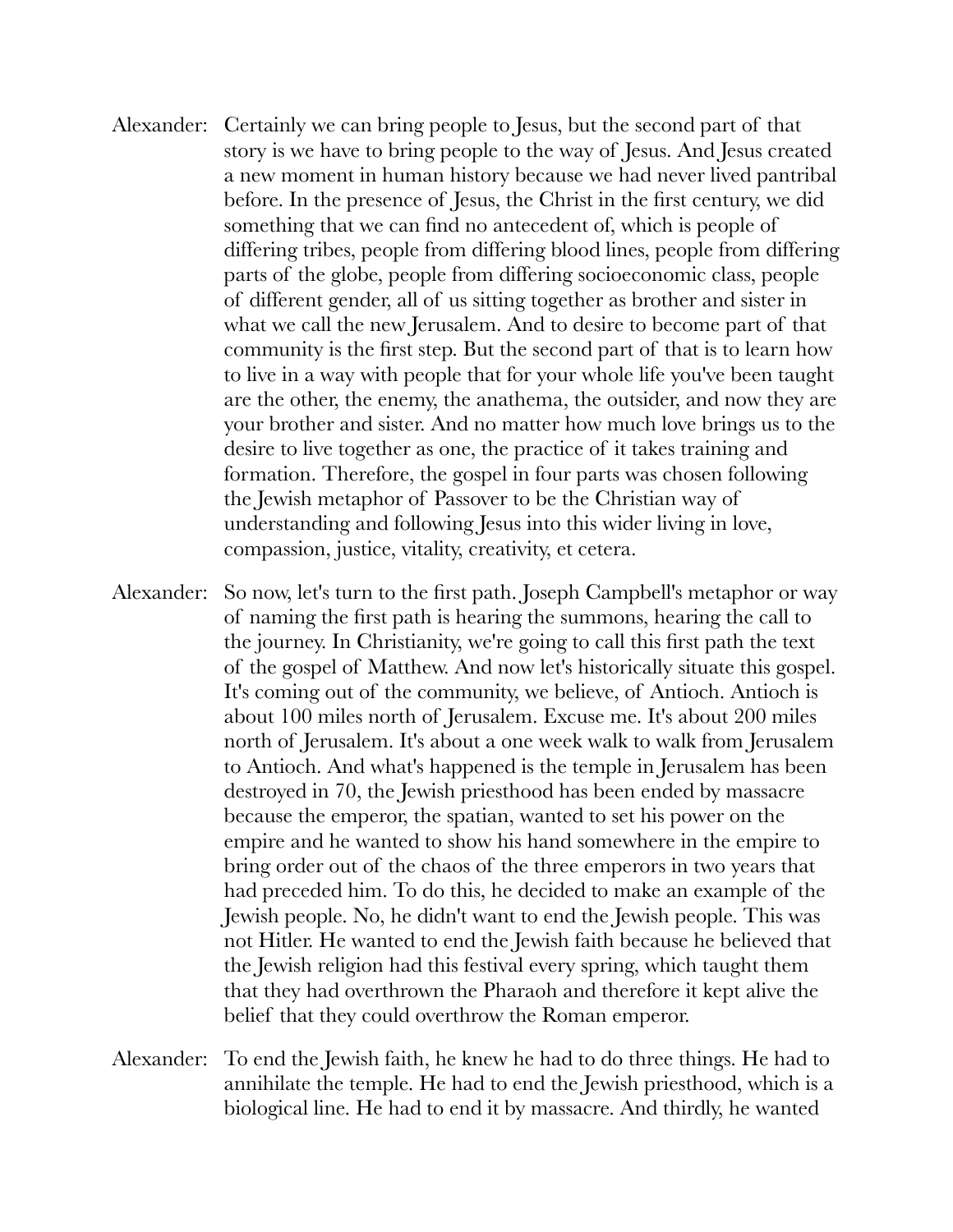to destroy much of the holy city of Jerusalem. He almost succeeded in his plan. There were a few children from the lines of the Levites and the Cohens that were secreted out of Jerusalem. But by the time that those terrible days were over, the temple was gone and the holy city of Jerusalem was sacked, much of it was torn down. And the Jewish people fled the holy city and didn't enter it for almost 40 years believing that it had been because of the sacrilege and the sacrifice and the martyrdom that had happened there. There was no desire to return to the great city.

- Alexander: We turn now to Antioch because with Jerusalem effectively gone, Antioch is the city with the largest Jewish population in the Roman empire. And the desire was to win the hearts of the Jewish people in Antioch for what was going to come next. And there was a major argument that was happening within Judaism at this point. And there were many, many positions. One position was with the temple gone and the Jewish priesthood ended by massacre, this was the apocalypse and that the end was at hand and we should prepare ourselves to either die by flood or by fire.
- Travis: I've heard that message before.
- Alexander: Yeah. And just as an aside, we should always know that whenever we are in a time of change, and the greater the change, the stronger you're going to hear this apocalyptic voice, it is a psychological truth that goes through millennia, disregard it. Listen to it because it teaches us the level of change that we're in, but know that for the most part it is not the great truth of the moment.
- Alexander: The second voice in Antioch was the voice of the moralist who was saying to the Jewish people, "You're bad. You're sinful. That the destruction of the temple and the massacre of the priesthood happened because of your moral impurity. So if you will return to a stricter observance of the law, Yahweh will favor you and give you the strength and the means to go back and regain Jerusalem, rebuild the temple, and rededicate the priesthood." Just as an aside, Judaism believes that they can't rededicate the priesthood without the temple.
- Alexander: The third voice is the voice that perhaps many of us most identify with and it's the voice of this afternoon I've got to get the kids to ballet, to soccer practice, I've got all this work to do. We're working so hard.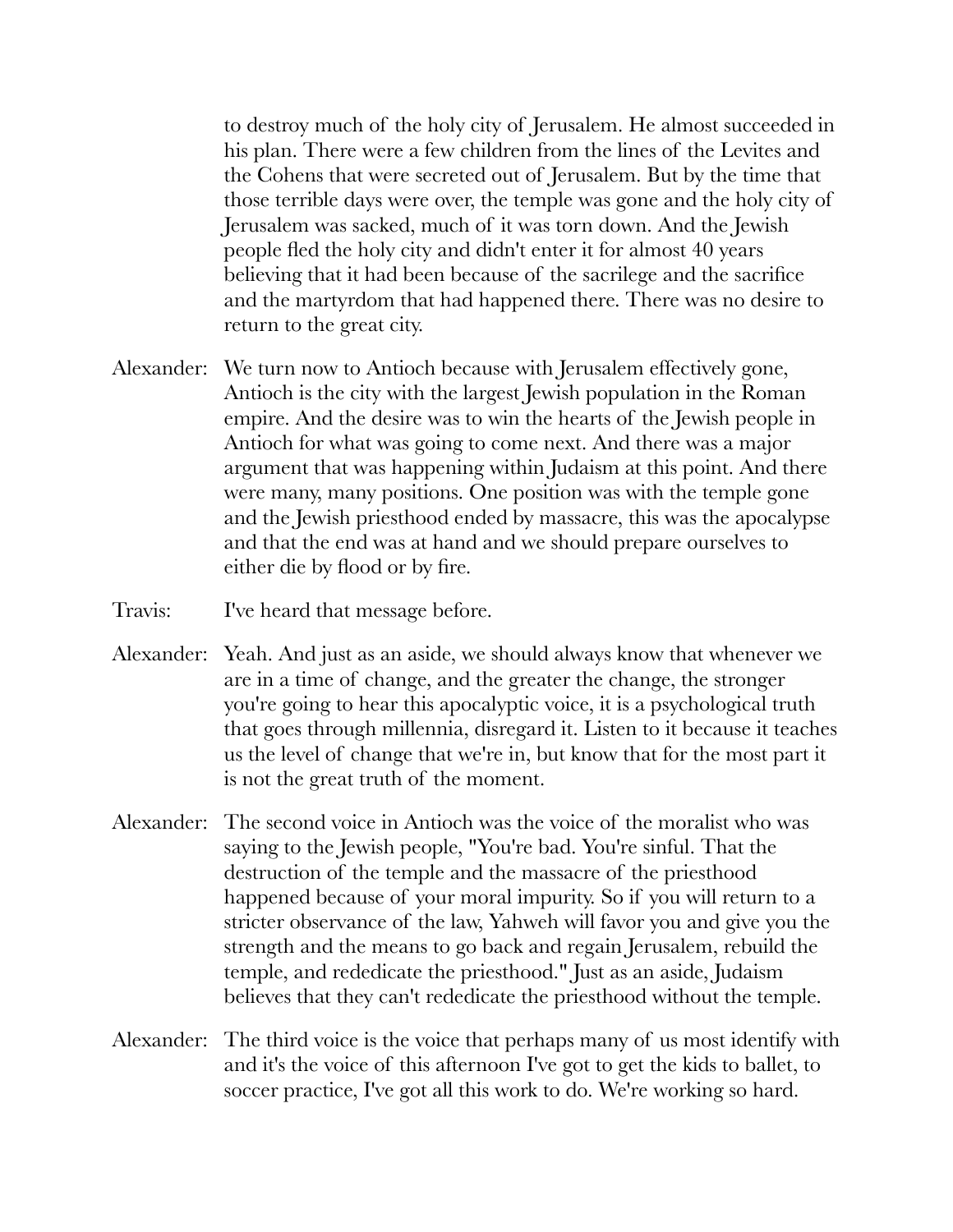When you theologians and political thinkers get all this solved, tell me. But in the moment, I just got to get to work and take care of my family. That's the upside of this. The downside of this is that we slip into all manner of addiction as a way to deaden the pain. The chaos and the questions are so large I can't handle it and so I'm just going to go to the pleasure principle and let someone else bear the responsibility of getting us out of this mess.

- Alexander: The fourth position ends up being the position of we, the Jewish Christians of Antioch, hearing the text of the gospel of Matthew. The texts of the gospel of Matthew said to them and it says to us when we are in such a change moment, "You can do the woulda, coulda, shoulda all you want, but when you're ready to take a step in growth, I'm here. Put your hand in mine and we'll move forward. Even though the first place we move forward to is a place of uncertainty and trial." So this was the Christian Jewish population because what they were hearing Jesus the Christ say in their midst is, "In the midst of this chaotic, cataclysmic moment, this is not about shame, blame, or apocalypse, nor is it a matter of emotional paralysis. It's a matter of put your hand and your heart in mine and let's get back to work. There is a new and brighter future ahead."
- Alexander: This is not that we look at the apocalypse and this cataclysmic moment as something that God deigned, but rather that no matter how dark and painful the moment may seem, God can make this work for our good. And this is the position of Matthew. And it starts with the way that Matthew tells the genealogy, which is a very, very strange genealogy because right in the midst of this long passage, which we think is about patriarchy and all the fathers who begot, who begot, who begot, well, first of all, the begot is that no matter how difficult times were, God's blessing remains.
- Alexander: And secondly, in the midst of the genealogy, five times the genealogist tells us a very untoward story, not a story that you would usually include in a genealogy. But what the genealogist is saying to us is, "You think God comes to you because of moral purity? You think today's a bad day? Let me tell you your story. Let me tell you about Tamar, who is the daughter-in-law of Judah, who dresses as a Vestal Virgin, which we in our polite language might call a woman of the evening, and prays that Judah might come to her and lie with her before he goes into the temple to pray." Remember, this is 4,000 years ago. So that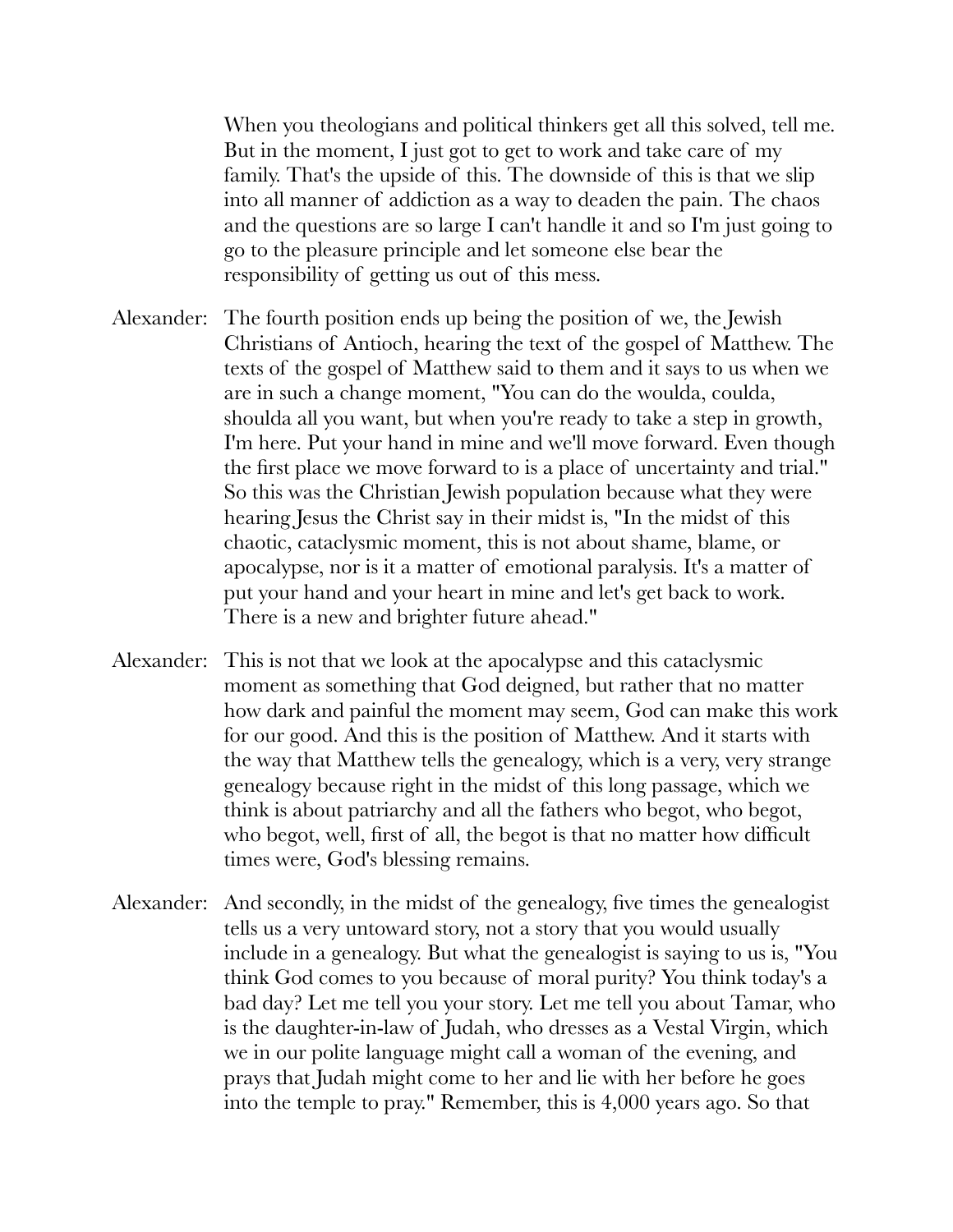she might conceive because her husband has been killed and she's childless and she's about to be removed from the line of Abraham and the tribe of Judah and she is so fearful. So she prays to God that God will have Judah come and lie with her and that she might conceive and so she can stay part of the line of the coming Messiah. And this is what happens.

- Alexander: But Judah is also very smart because before she and Judah lie together, she asks Judah for his ring because she knows that if she does conceive that it will be Judah's right to have her executed for bringing shame on the family. And in fact, that's exactly what the scriptures tell us. They tell us that when Tamar began to show and Judah hears the news, he pronounces the death sentence. And Tamar does not dispute the sentence, she only asks for the favor to meet with Judah before she's killed. And upon that meeting, she produces his ring and we move on in the story of the line of the genealogy of Jesus the Christ, a line that over and over through these small stories that are inserted in the genealogy tell us, "You think that this is a bad day for you, you think that your personal world is going to a certain place in a hand basket. You don't know your story very well. You don't know the life of Yahweh very well. You don't know the grace of Jesus the Christ."
- Alexander: Because the text of Matthew can be summed up in this way. Whenever your personal life, whenever your corporate life, whenever your civic life, whenever the life on the planet turns to a time that you are going to call a moment of great darkness, this is not the end, it's the beginning. This is the sounding bell underneath the first path and the gospel text of Matthew that whenever our personal and collective world is in a time of increasing darkness, encroaching darkness, this is not the end. This is the beginning. And so, the great hope that pervades underneath the text of Matthew is that when you are in such a time, return to even deeper spiritual practice and return to the presence and the grace of Jesus the Christ. Yes, there is enormous work about, but the future is bright if we will continue our prayer, our practice, and our belief in that new future eventually arriving.

Travis: When it's dark, the future is bright?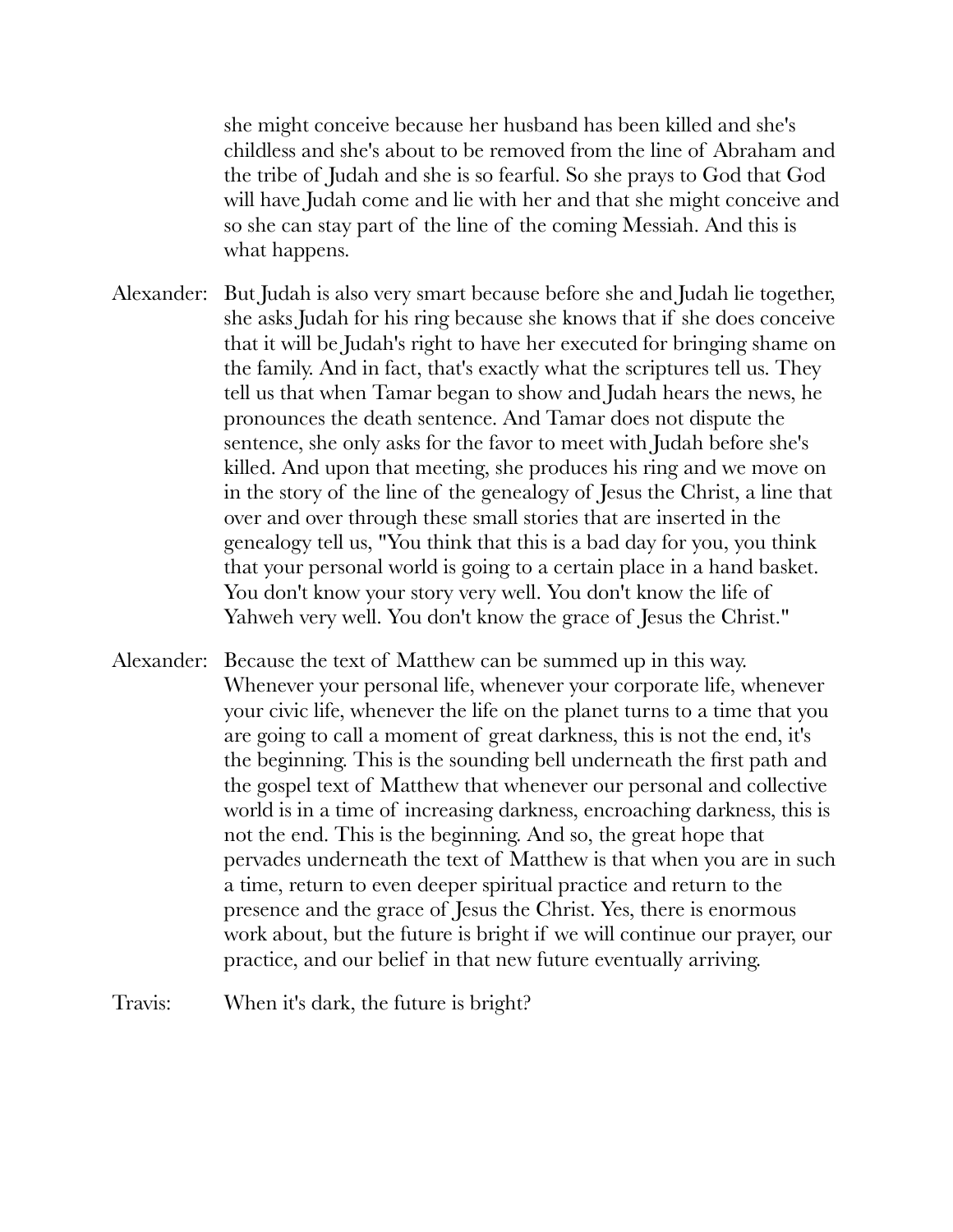- Alexander: Absolutely. This is why in Judaism and in Christianity up until 500 years ago, we started our sacred day at sundown because we wanted to teach ourselves every 24 hours that when you reach sundown, sundown marks the beginning moment of something new.
- Alexander: Going into the dark is not in the sacred way. Going into the dark is not the end, it is the beginning. All new life ... Where does new life begin? Whether it's deep in the earth or deep in the womb, it begins in the place of darkness. And from that darkness will come growth and beautiful fresh radiance.
- Travis: I thought if I got saved, I didn't have to go into the dark anymore.
- Alexander: You don't have to go into the dark without hope. But you do have to go into the dark because God made the holy darkness. As the seven day story of creation, God created darkness and God created day and God saw that all was good.
- Travis: That's in the Bible?
- Alexander: That's in the Bible.
- Travis: I'm going to have to read that.
- Alexander: Yeah. Actually, I think that the many of the translations will say, "And God created night and God created day and God saw that all was good." So as we ... There is so much in each story and chapter of Matthew, it continues to deepen our understanding of what the feeling, emotional feeling, and thinking content is when we're on the first path and we're walking it with Jesus the Christ.
- Alexander: One of the next things that we'll hear in Matthew's text is only in Matthew do we have brought forward the story of what Jesus said, "You know what the law and the prophets have said to you, but now I say." And whatever comes after the now I say was stunning and it appears like it is a reversal of what we've always known. It's not. But on the first path, it feels like it because we, in the past, up to this day, we've been living a small awareness of God, a small awareness of life. And now Jesus the Christ wants us to have more life, more vitality, but we don't get there without going through unlearning. And so, when Jesus the Christ says, "And now I say to you," he's giving us a thought which is beyond where we are today and we're not going to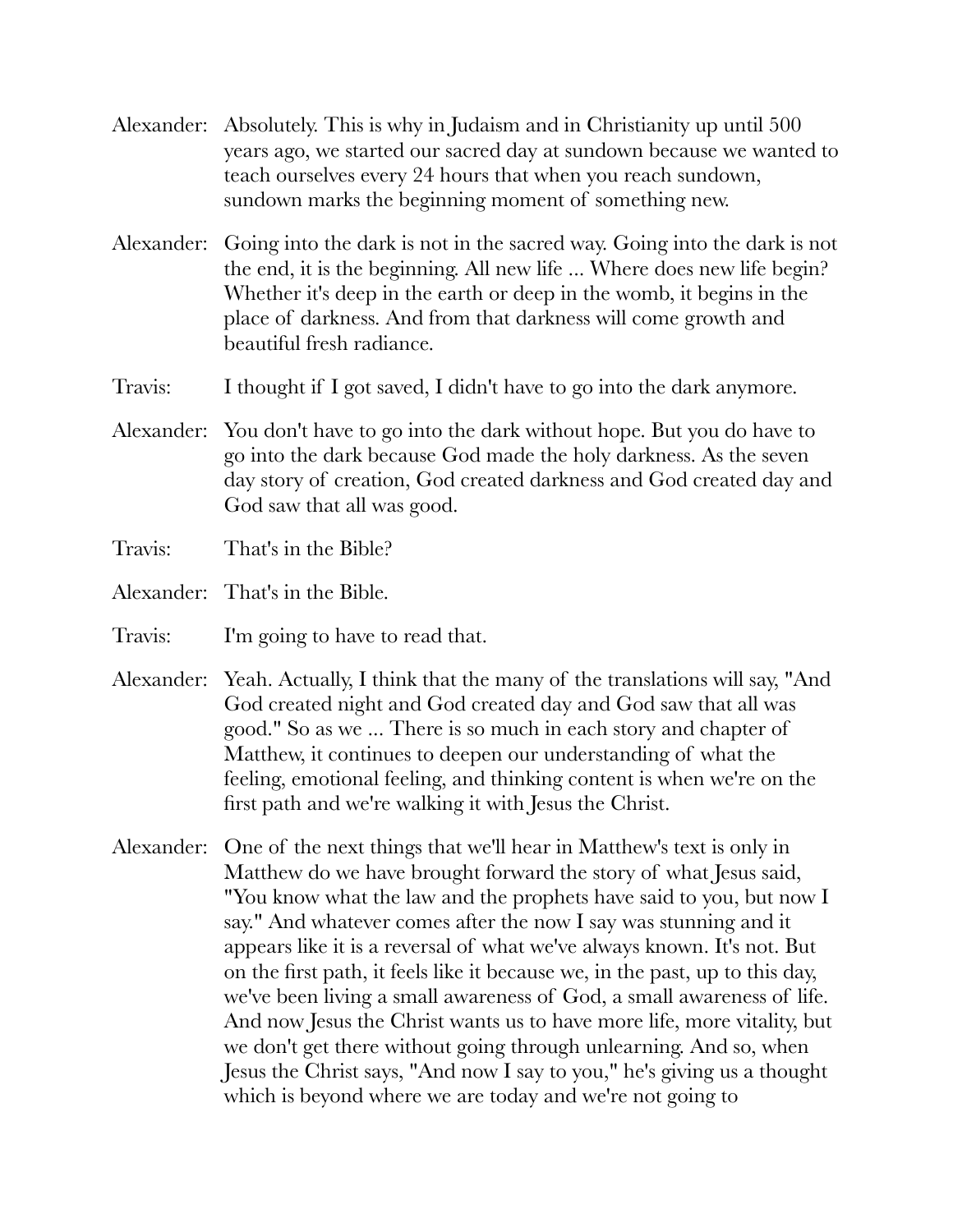understand. It's an intentional act of confusion because we have to let go of our thinking from yesterday and we have to let go of our thinking from yesterday without a fully formed thinking of tomorrow. We have to go through a time of holy not knowing. It's part of our accepting the first path.

- Alexander: And as we move deeper into the text of Matthew, I think of each gospel having a signature moment which sort of sums up the deepest practice of Jesus the Christ in our lives in this path. And in Matthew, I think that signature moment is the way Matthew gives us Jesus the Christ's passion. Now, when I talk about the passion, it's built upon the historical actions in Jerusalem, but it's not told as Jerusalem's story. Matthew's passion is the passion of the Christian Jews in Antioch wrestling with this summons to a larger future that is going to potentially have many people misunderstanding and not accepting them. And so what Matthew brings forward to us, and it's always ... Every passion doesn't create new detail. What I'm saying is every passion chooses from the details of what happened to give us the spiritual practice of that path. And the spiritual practice of that path, of the first path, is receiving the way Jesus receives Judas at the moment of the arrest in Matthew's passion. And if you read the text very closely, you will know that two lines before the arrest, Jesus says to the disciples, "Look, the betrayer is at hand." And then Judas comes to Jesus and Jesus allows Judas to kiss him and then Jesus says to Judas, "Friend, do what you have come to do."
- Alexander: Now this is the deep core practice of the first path. When we say to God and we say to spirit, "We are in situations not of our making and not, very possibly, not of our own guilt in any way. Something has befallen us which is not of our desire." And rather than strike back in judgment and blame and acrimony and bitterness, what God asks us to do is to receive the work of this moment. That doesn't mean that we approve of what happened. It doesn't mean that we don't see justice in some way for what happened, but it means that in the spiritual frame, in the difficult moment of the first path where we've got the ash of yesterday's temple and thought and belief all over us, in this moment through the power and the grace of Jesus the Christ, we can, we too can look into the pain and the betrayal and say, "God, Jesus, spirit, mother, do help me do what you are asking me to do in my inner life for my own growth and my continued to transformation."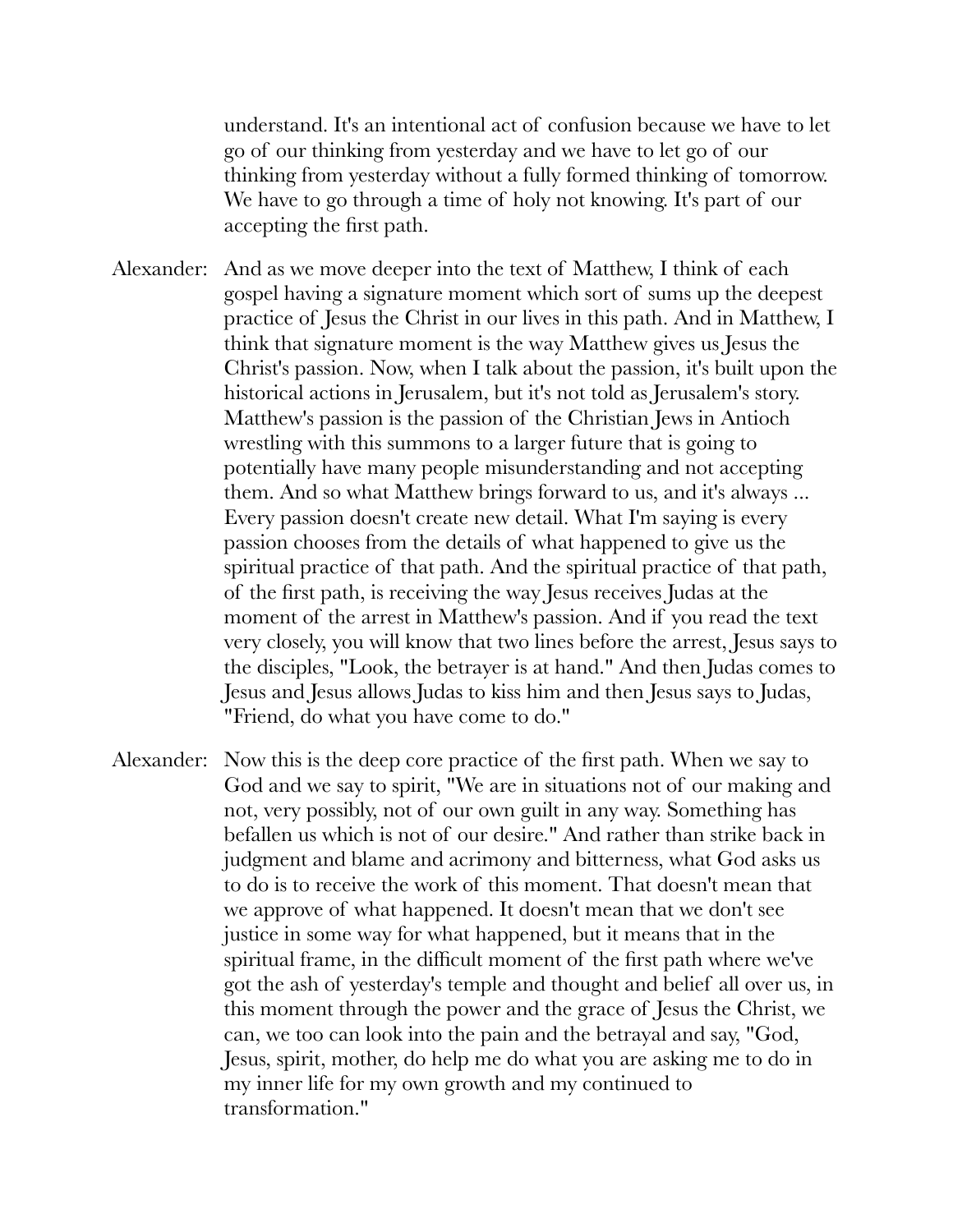- Alexander: So as we move through Matthew's passion, you're going to note how Matthew brings forward all the historical elements of betrayal and amplifies it. Not for us to go back to Jerusalem and to retry that trial. Not in any way to have thoughts about what happened back in those days, but to realize that this passion is here and now and who's on trial is you. Are you going to accept the work of spirit? Something has befallen you and spirit is asking you to pick up the work of it. How are you going to receive this moment for your growth in transformation and love?
- Alexander: And so then we can move to the very end of this gospel. And the disciples are directed to go to the Mount in Galilee. And I love this element because I'm Lebanese, I'm first generation Lebanese. I grew up in a Lebanese village that just happened to be in Birmingham, Alabama. I grew up with my [Lebanese 00:25:25], my grandfather and my [Lebanese 00:25:28], my grandmother. I grew up in the old ways. And I understand the old ways are in my bones. And I know that if the evangelist had given us the name of the Mount of resurrection, that my [Lebanese 00:25:46] would have been there 30 minutes before you'd get there with the souvenir stand.
- Alexander: Have you ever thought about the stunning, shocking detail of not naming the new mountain of the resurrection? Because, and remember that this text is written to the Jewish Christians of Antioch who've just lost the temple, they've just lost their priesthood, and they've just lost the holy city. Wouldn't the most natural thing for us to do to comfort each other is to name the place that the risen Christ appears to us? And yet Matthew does not give us the name of that mountain precisely because, and I would like all of Christianity to hear this today, I would like every spiritual tradition to hear this today, Jesus the Christ is ahead of us, not behind us. There is nothing of yesterday to go back to when you're wearing the ashes of the old temple. The only place to go is forward. And Jesus the Christ emphasizes that when the disciples are there. He says, "And now I'm going to send you out everywhere." Well, gee, gosh, thank you Jesus. I want the GPS, I want the bank account, I want the blueprint. And Jesus doesn't give any of that and none of us get any of that at the end of the first path. What we get is Jesus asking us to put our hand in his and let's go to an unknown future. To tell the disciples to go everywhere.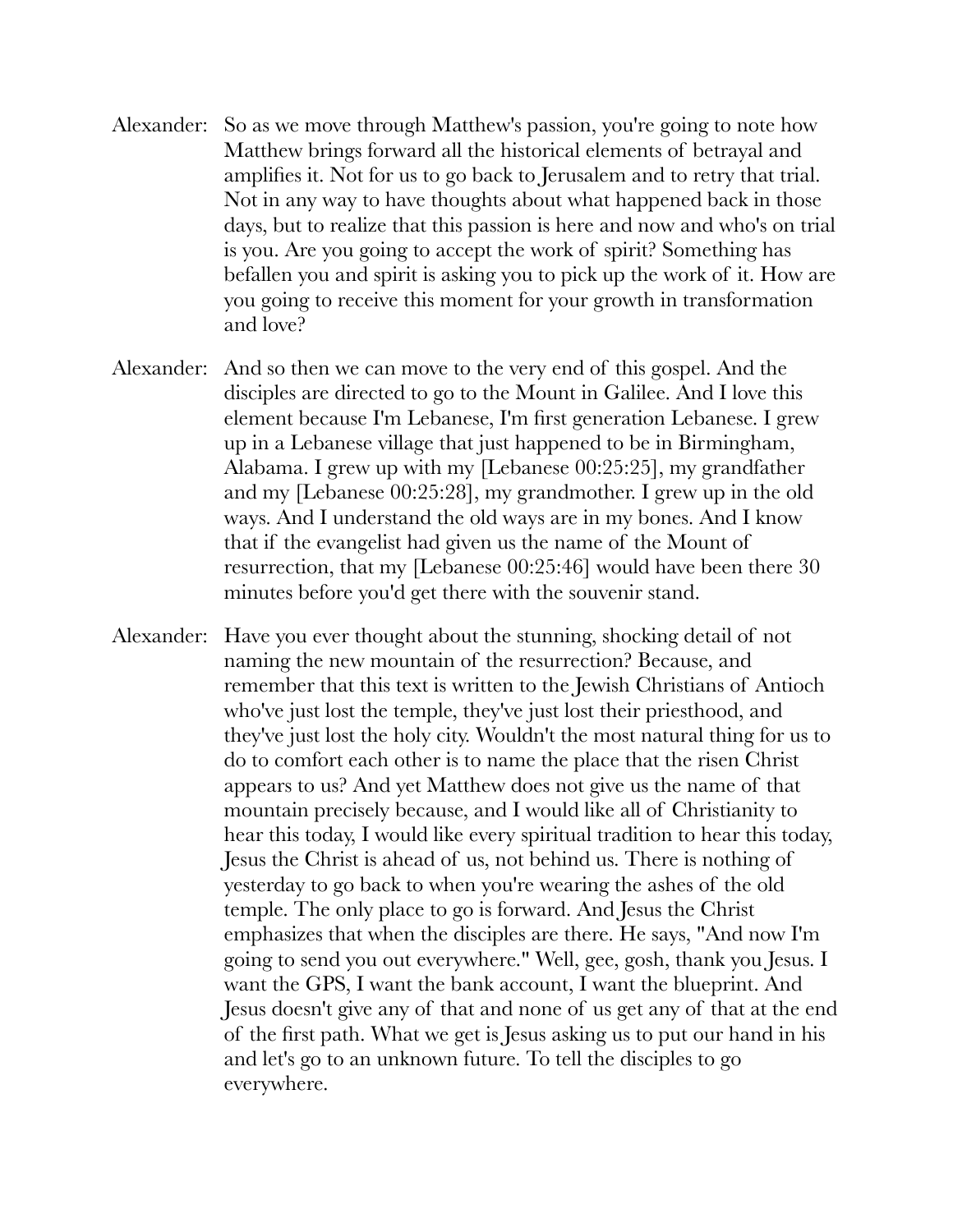- Alexander: Because in the four gospel path that we're on, the end of Matthew was not the great commissioning, that comes in Luke. We're only at the end of the first chapter of a four chapter book. And at this point, Jesus is telling us to go out, very much almost like Tolkien, go out and wander and be lost. Because what I want you to learn in the second path is that in your lostness, I'm there. And that's the only thing that should matter to you. That the new realizations that are going to come to you are going to come further down the journey. But to get those new realizations, you've first got to forget what was, you've got to move beyond what has been. You need to grieve it and release it and clear yourself out for the new. Because as long as your focus is on what was, you will never be able to see the new.
- Travis: Why?
- Alexander: Because you can't see the new when you're clinging to the old. Your mind, your thought, your mind, your feeling is always on what was. You're eating it, you're smelling it, you're desiring it. You've got to release it and let God do something new with you. I mean, in a very pragmatic and visceral way, I used to do some work with congregations who had lost a church building, usually by some horrific fire. And my work with them, the first thing was to get them not to move too quickly to the new building committee. Go into the social hall, go into the tent, play around with the chairs, let your community live themselves into a new form of being with each other. And then, out of that new life that you have in your midst, then begin to decide the shape and the form of the church to be built.
- Alexander: It's the same way for us. That's a dramatic example, but it's the same way for us in our own lives. When we lose something, we often immediately want to build something or create something that was just the way it was. And that's precisely not what the spirit wants us to do. The spirit wants us to be here and now and listen deeply to the newness and the freshness that the spirit is inviting us to. But to get there, we've got to go in a journey.

Travis: Darn it.

Alexander: Yeah.

Travis: Can't you get it and then go? You got to go and get it?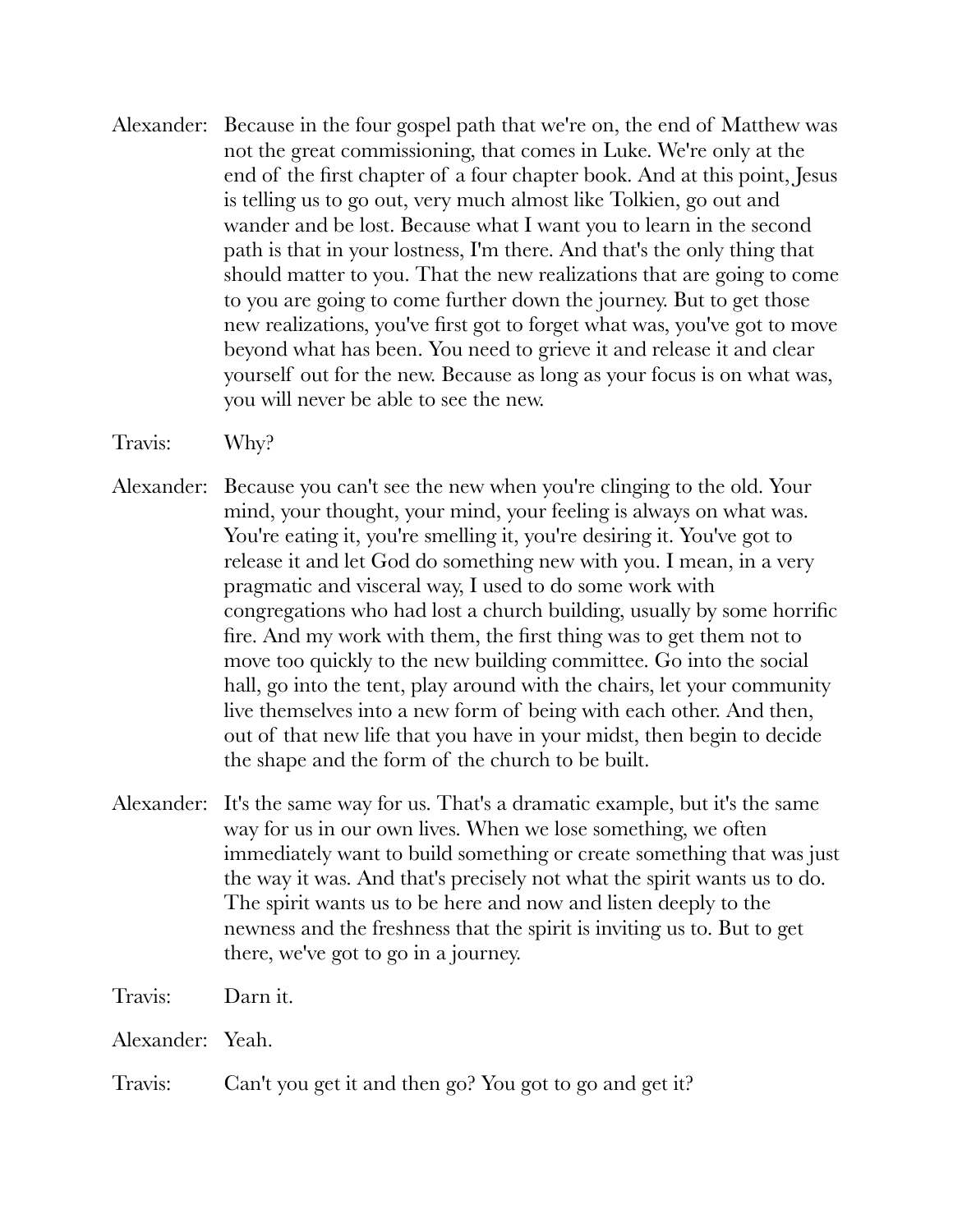- Alexander: Nope. You know, I didn't make the law. God created this sequence of how we transform, and this is one of the universal laws of transformation, that we have to go through a release is one word, a stripping is another word, a forgetting as another word. We have to go through a cleaning before we can truly live and see and know something new.
- Alexander: You go through dark times, but dark times are not the end of the story. Dark times are the early part in the beginning in the story. Remind yourself of that every day. Make sunset and the 20 minutes after sunset every day, make it a spiritual practice to stop and watch the sky turn dark and remember that that early darkness is the beginning of the new day. And what is true in the outer world is also true for us in the inner world.
- Alexander: Not going to lie, the first path is challenging and it's difficult. Largely, it's difficult because when we step out, sometimes we discover that friends and family around us aren't there supporting us. What I want you to do is there is a community out there around my work, they're ready to receive you. There are many people out there who are ready to go on the journey with you, to walk shoulder in shoulder to this new uncertain future that we're facing. The greater future beyond that uncertainty, it's there waiting for us. But to get there, we've got to go shoulder to shoulder into a place of unknowing and let God lead us. To do that today, it's scary.
- Travis: And you're trying to sell greater uncertainty?
- Alexander: I am trying to sell greater uncertainty because it is truth.
- Travis: What's there?
- Alexander: There is the truth, there is the certainty beyond the uncertainty. And that's what we're all reaching for. And I don't know when we're going to get there, but I know we will. And if you go on this journey with me through these series of short films and through the book, we're going to get to the certitude that Mary prays on the fourth path. And I just want to bring it back to the first path. Right there at the beginning of the fourth gospel, Luke, Mary, in a moment of great personal difficulty and cultural difficulty, she prays the future as an event that has already happened because she has learned to trust God's promise. This journey of transformation is about moving beyond hope to knowing,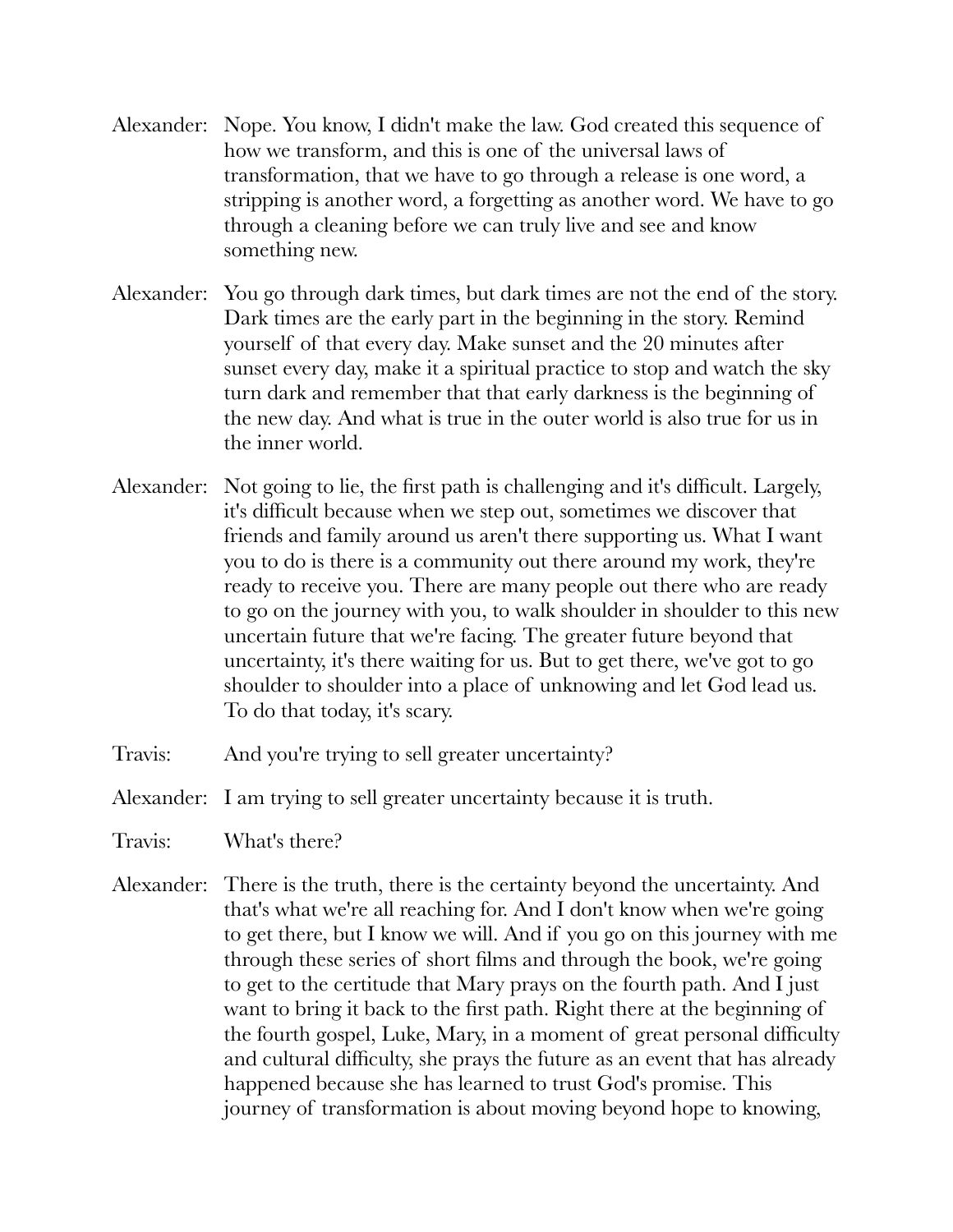to the knowing that Mary had that God's promise will not leave us no matter how difficult, no matter how large, no matter how cataclysmic the challenges are that we face. God is here. And if we do our small part, ultimately all will be well.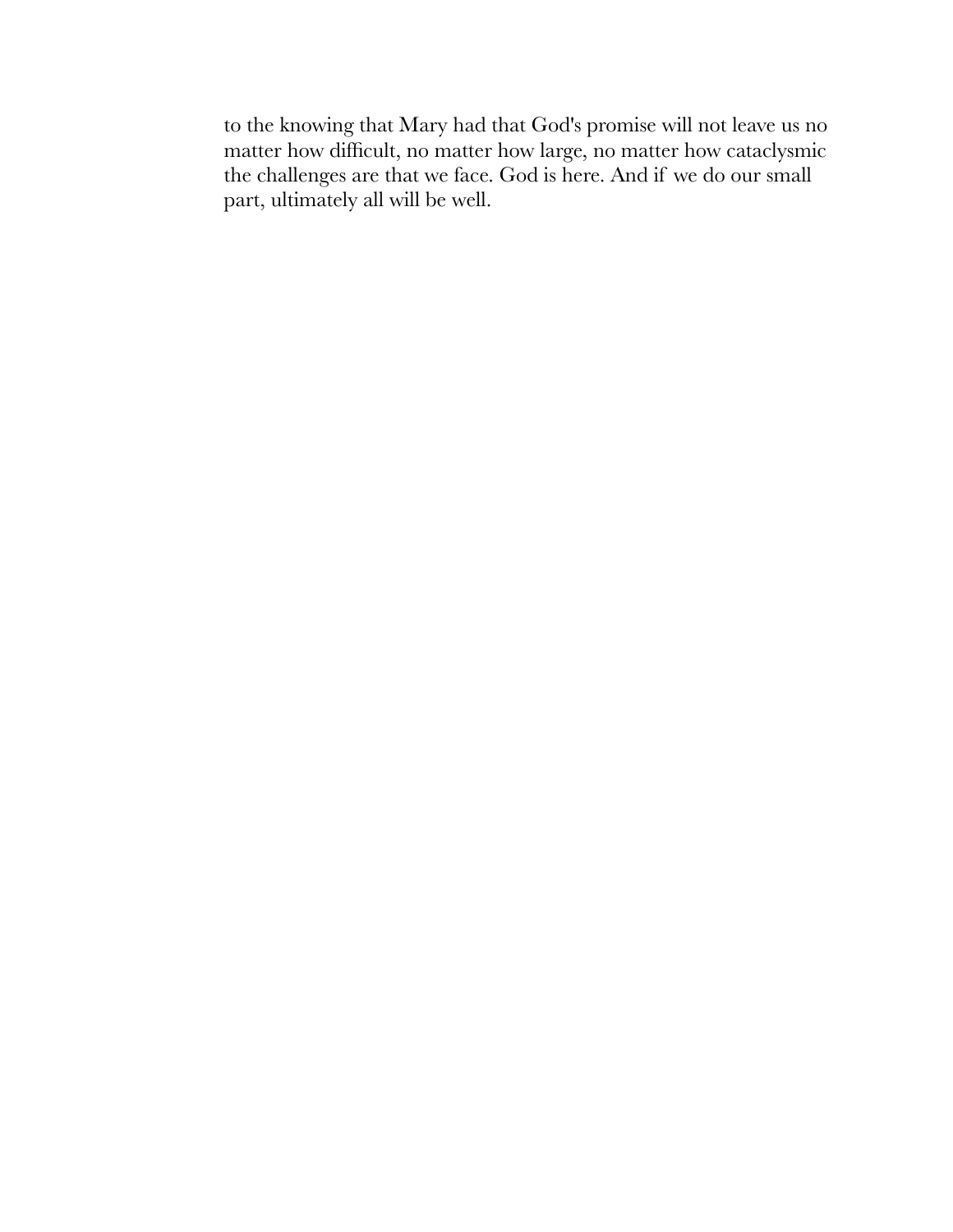## *SESSION THREE: Crossing Mark's Stormy Sea*

- Alexander: Today we're going to explore what I call the second path. Joseph Campbell talked about the second path as a time of great trials and obstacles. If we continue with the Jewish metaphor of the coming out of Egypt, this is the time in the wilderness. The early Christian Church, I believe, rightly chose the gospel of Mark to be the Christian experience of being in a time like unto death where we walk by the power of the resurrection. Let's look at where we believe Mark was composed, the city of Rome in 64, 65, 1st century. Now in July of 64 is the great fire of Rome where Rome was set on fire and burned for five nights and five days. The fire was extinguished. A day later it reignited and it burned for another two days. At the end of this time, the great heart of the seat of government in Rome had burned and most of the homes of the aristocracy had burned.
- Alexander: Well, the sad synchronicity is, is that this was precisely the area of Rome that the emperor Nero wished to tear down and rebuild in an architectural style that he believed would rival Athens. Essentially, Nero had just been before the Roman Senate saying to them that he thought that the government and the homes of the aristocracy were an architectural dump. He was quite surprised that this news was not received well. Then when the fire accomplished exactly what he desired, of course the Roman Senate turned on him and Nero needed a scapegoat. That scapegoat became the usual scapegoat in the city of Rome, which was the Jewish community which already twice before in the 1st century had been expelled. What we don't know is exactly what happened next. We know the effect of it, but somehow Nero was convinced by someone that it was not the entirety of the Jewish community who had set Rome on fire, but rather this small rebelrousing group of Jews known as the Christus followers, the Christ believers.
- Alexander: Nero was told that these believers had this figure that they saw as greater than the emperor and who had come to abolish the Roman Empire. Well, that's all Nero needed to have his perfect scapegoat. What he does now is horrendous and it actually becomes a model centuries later for Adolf Hitler. He sends his soldiers into the Jewish ghetto, knocking on doors, door by door, and coming to the head of the household. Each head of household had to answer the door and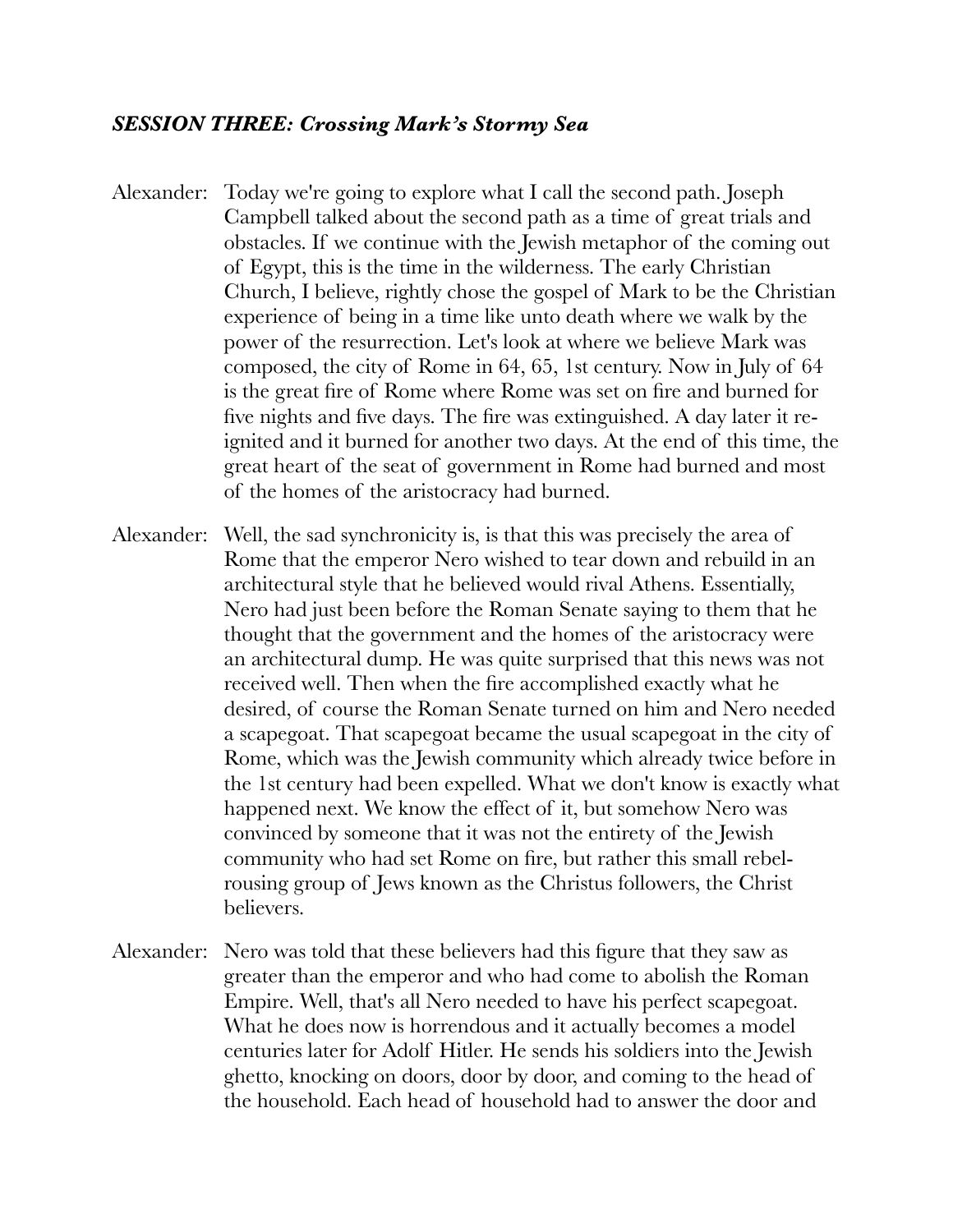they had to answer a question. Are you a believer in the Christ, the Christus? If you answer yes, you and your entire family down to your grandchildren will be immediately seized, taken to the Circus Maximus and summarily executed. If you say no, the horror is not over because now you must name someone else who is going to be seized. Their family's going to be seized and they're going to be taken to the Circus Maximus, and they're not even going to be given a chance to answer the question.

- Alexander: They're going to die on your report. When that knock on the door comes, someone is going to die. Is it going to be your family or is it going to be another Jewish family that you know? If you were to choose the third option, which is to not answer the question, then the soldiers would seize you and your family and take you to the Circus Maximus for death. In the midst of this horror, in the midst of this small Holocaust and genocide, we have the birth of the gospel form because here in Rome we had the perfect soil of the creation of a new art form. The first art form of this early tradition we call Christianity. We had Peter in Rome giving the historical eyewitness and we had Paul in Rome teaching us how to change the historical eyewitness to a present moment reality and we had a moment of tremendous tragedy, those three elements.
- Alexander: As we know, often great power and great beauty comes forth out of moments of tremendous horror. What happens here in the creation of the gospel of Mark will be followed by the creation of the other three gospels. The gospel will be built on the historical eyewitness but not told as historical eyewitness, told as present moment event. What we have in the text of Mark is the prayer and the song of this community as they are locked in their houses waiting for that fateful knock on the door. You can see and you can feel in the way this text is composed and the stories that make part of it, how this supported this early Christian community that's surrounded and about to be exterminated. How it allowed them by the power of the resurrection to go to their death with great serenity, great peacefulness.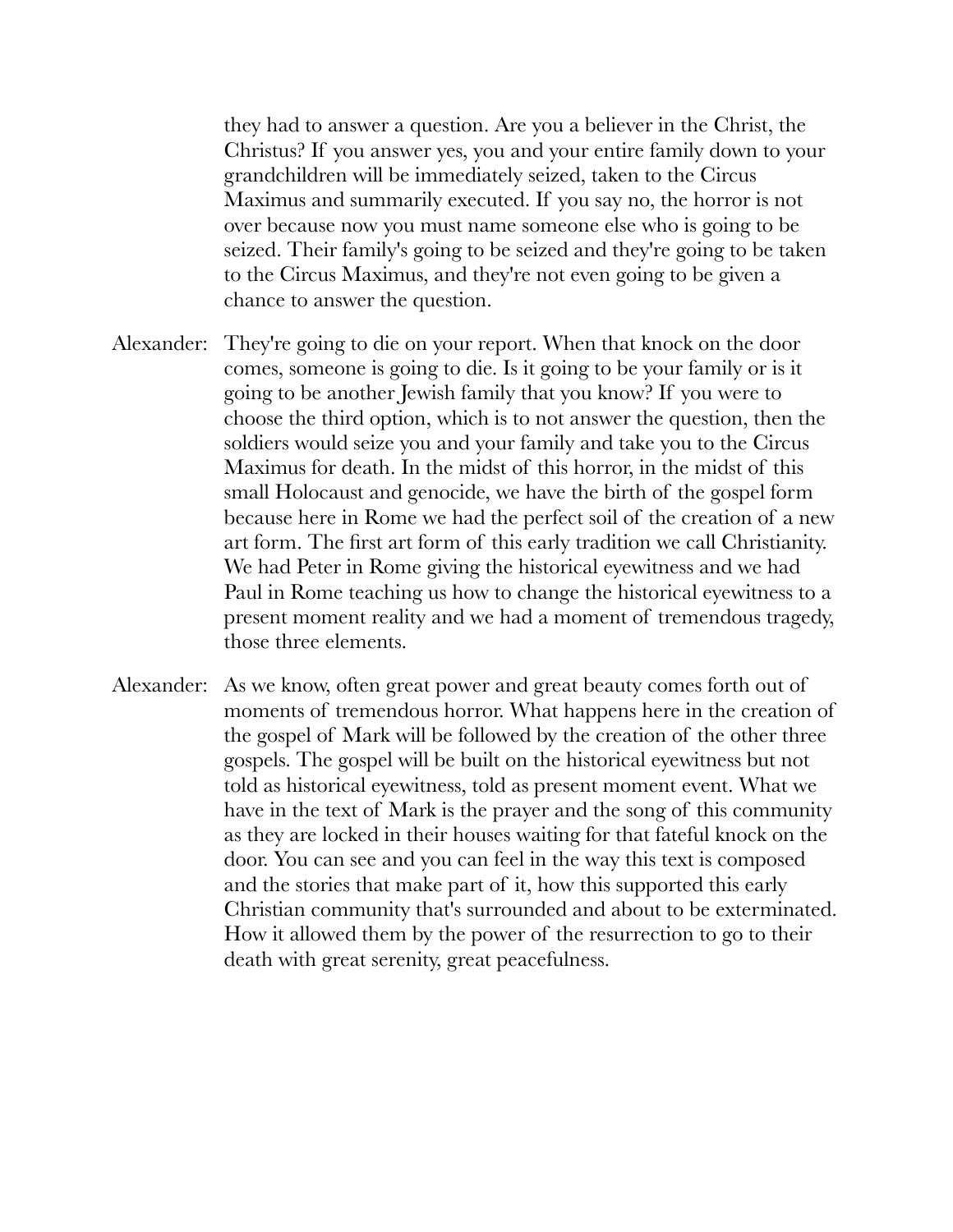- Alexander: We know that they did because we actually have a historical record of the Romans going to the Circus Maximus and watching these executions and becoming quite bored because the Christians were not giving them the drama that they had come to see. They were not crying out for their life. That here on the floor of the Circus Maximus as they died, they died with a noble presence. I would suggest to you that such nobility cannot be faked. That nobility, the ability in this moment of extremis, to face with peacefulness and calm, comes because you know the power of the resurrection already in your heart and in your life. Let's turn now to the text and how this text opens. It opens with the story, which I like to call a meditation. It opens with the meditation on John the Baptist. Now, why would this meditation be so appropriate to these Jewish Christians in Rome about to be executed?
- Alexander: Well, as we know in the story, John the Baptist is crying out in a wilderness about the presence of God. These Jewish Christians in Rome know that they are in a like wilderness. That in fact, they are John the Baptist in this moment and that they are going to have to proclaim something which is unpopular and that may actually hasten their death. It goes even further because we know that John the Baptist died, was executed on the whim of a drunken governor and the Jewish Christians in Rome could certainly identify with this because they were about to die because an emperor needed a scapegoat. Rather than this text though, being about a moment of horror, the text is about the power of the resurrection. One of the things that I will talk about it with each one of the four gospels is, the gospel is the practice of resurrection in the midst of the trauma and the question of a community.
- Alexander: It's not a gospel which just has a story about resurrection at the end. The whole gospel is infused with the grace and the power of the resurrection. That this gospel of Mark is how can you walk through the valley of the shadow of death? By the power of Jesus, the Christ, and the grace of resurrection in your heart. God is in this text, not leaving us abandoned, but God is giving us the very power of the resurrection to be with us to face and move through this moment. This is the reason that the early church could so rightly in my view, discern the text of Mark is the text of the second path.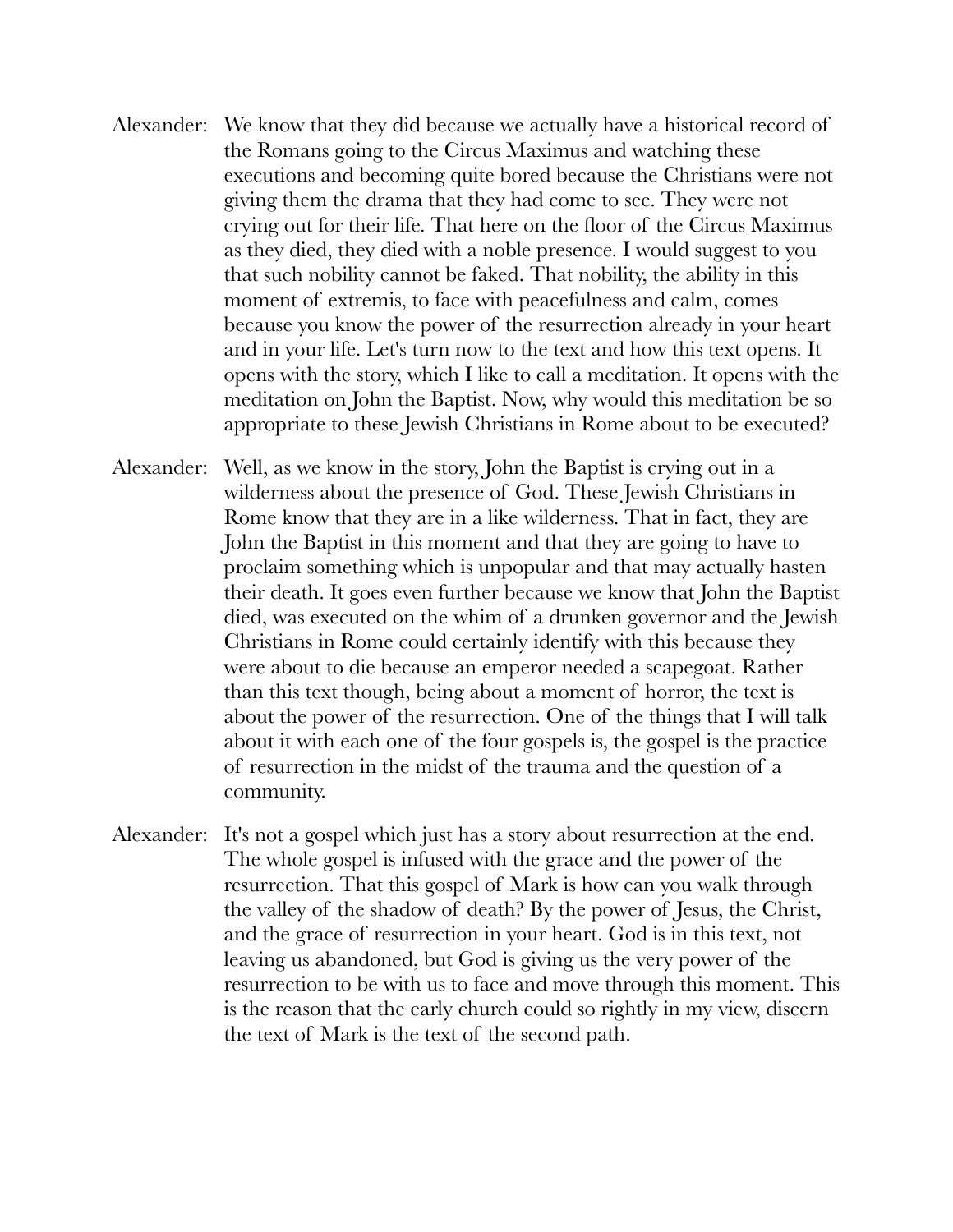- Alexander: That moment having begun the journey in the first path and having been sent out to wilderness where we will be stripped, where we will have to unlearn, where we will have to accept and make uncertainty welcome in our hearts. That in this place, the presence of God is not in the glory of certitude and home and temple. The presence of God is in the emptiness. The presence of God is in the desert. The presence of God is in our welcoming a fierce inner landscape, perhaps even at times welcoming a fierce outer landscape just like this meditation on John the Baptist.
- Alexander: The next core piece about Mark is the evangelist has used the topography of Israel and brought it forward to Rome. Now, one of the odd things is, is that the Circus Maximus, where these early Christians are going to die. Remember that the Coliseum is not built until the end of the 1st century. These first martyrdoms are happening at the Circus Maximus which is an oval-shaped building. The shape of the Circus Maximus has an odd similarity to Sea of Galilee. Mark sets Jesus the Christ walking around the Sea of Galilee. But here's the piece that most of us have forgotten about the Sea of Galilee in the 1st century and to the Jewish heart. The Sea of Galilee was a cemetery and a place of death that was horrific to the Jewish people. They did not think of this as a place to go and sunbathe. This is not water that they wanted to touch. They wanted nothing to do with this tomb.
- Alexander: This place where the storms on the Sea of Galilee come up so swiftly that people that go out onto the Sea to fish are facing death at every moment. What this also informs us is these disciples that Jesus calls to be his first followers are not simpletons. They are courageous heroes to the Jewish people because they are ready or willing to face death for life. They're willing for a people who are starving, they are willing to go out on the Sea of Galilee, which is a place of taboo so that they can bring fish back for their families and their communities. What's so powerful about this is that water in the text of Mark ... Let's remember there are many associations to water and we'll get another association when we get to the third path in the gospel of John.
- Alexander: Water in the text of Mark is death and this line of death and in the Jewish idiom, water is the place that the demons live. Water is what swept the world away in the flood. Water is what kept them enslaved in Egypt, and the water of the Galilee carries all of those associations. When Jesus puts the fishermen into the boat at night and orders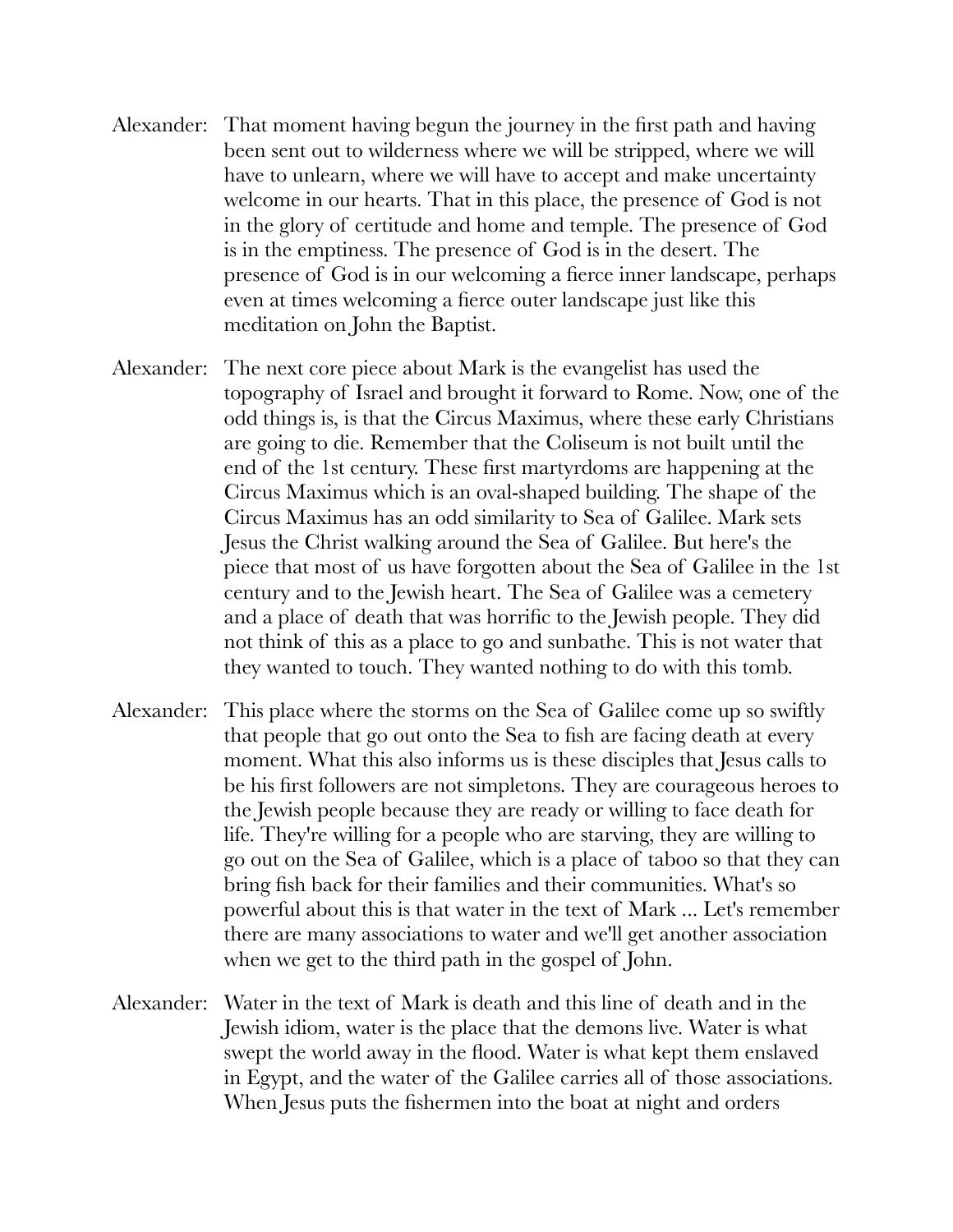them ... He doesn't invite them. He doesn't suggest. Jesus orders them to get into the boat at night and cross the Sea of Galilee. This is craziness. This is insanity. The fishermen know this. Nobody in their right mind is going to get in a boat and go out on this storm-tossed sea when you can't see the storm coming. One of the things that the gospel of Mark teaches us as the gospel of Mark taught the early Christians in Rome is, is that God wants us to go through certain storms in our life.

- Alexander: God is not here to put a band-aid and lead us away from the storm. That there are certain moments, and the second path is a profound moment, when God directs us to get into the boat and go into the storm. Not alone, but with him. We are made, we as Christians are made for these moments because it is through these moments that the incarnational faith becomes more than a hope. It becomes a deep knowing and a trust. Therefore you can hear in this text of the first storm where the disciples were in the boat and Jesus ... Where is Jesus in this text? Jesus is in the back of the boat. Now, anybody who knows ships and boats in a storm, where do you want to be? You want to be in the back of the boat. You don't want to be in the bow. You don't want to be in the front because that's the part that takes the brunt of the storm.
- Alexander: Jesus has got the cushy place in the back and secondly, the evangelist tells us that Jesus is asleep. Well, isn't that nice? We're in a storm and our God's asleep. He's here, but he's asleep. Then the evangelist even amps it up more by saying, well, and Jesus has got his head resting on a pillow and water is coming in the boat and our God's in the back asleep comfortably. Peter cries out, "Wake up. Do you not know we're going down? Wake up." Can you hear the Jewish Christians in Rome waiting for that fateful knock on the door? Do something. Get us out of this situation. Jesus wakes up and calms the outer storm but the deeper truth in this text is that Jesus calms our inner storm and then gives us the great examination of conscience. Where is your faith? Where is your faith?
- Alexander: That was the examination given to the Jewish Christians in Rome who almost certainly were looking at their death. It's the same examination of conscience that's given to us today with all the cataclysmic events that are around us and the voice that we hear today very loudly, "We're going down" and our God is saying, I am here. Where is your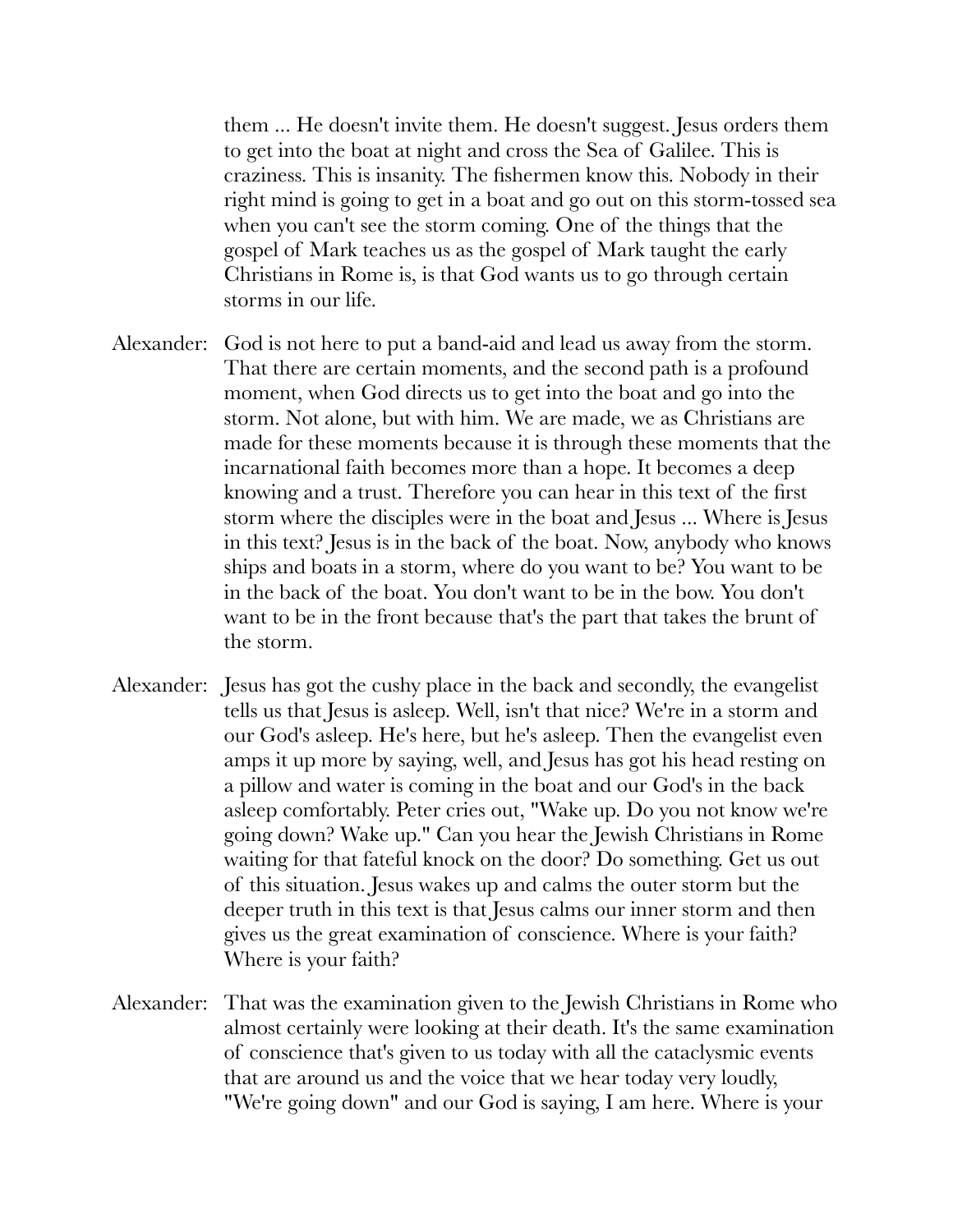faith? Let's move to the very end of this gospel text. There is so much I would love to share with you. Unfortunately, it is written, I hope well in the book. The original end of this gospel, and excuse me, but about a hundred years later, there was a second ending added to the gospel which is not part of the tapestry of this text. The story may be true, but it doesn't fit the text.

- Alexander: The original ending of the gospel is Mary and the women come to the tomb and they find the stone rolled back and they go in and we are told that there is a young man sitting there. Note that in this text we don't even get the story of an angel. It's just a young man dressed in white sitting there and he says to them, "Jesus of Nazareth has gone ahead of you to Galilee." Well, isn't that nice? Because the word [galilee 00:18:52] here refers to the Galilean Sea, the place, the tomb, the place of chaos, the place of your deepest anxiety. At this moment of resurrection, we're told, go to the place of your deepest concerns, the place where you feel most empty, most starved, most thirsty. Go there and that is where the risen one is waiting for you.
- Alexander: Then finally we hear this instruction to the women to go and tell the disciples. Then comes the stunning last line of the text. Stunning last line of a text written to a people facing their own genocide. It says, "And the women fled from the tomb for fear and amazement had overtaken them and they said nothing to anyone." End of gospel. The way that I understand this is, this gospel is an examination of conscience. This gospel says, when the knock comes on the door, what's going to be your answer? It goes even further by saying, essentially, if you only know resurrection as a report by someone else, you're not a follower of the Christ and there's no need for you to go to the Circus Maximus and die. If you know the resurrection as a living reality in your heart, you know the answer that you must give at that door.
- Alexander: This awesome and perhaps terrifying moment is the original end of the text written to the Jewish Christians in Rome as they waited at table for the Roman Centurion to give the knock at the door. We too, as we travel the second spiritual path, as we find ourselves faced with tremendous anxiety and uncertainties. As we find ourselves perhaps with depressions and even perhaps despair, we're asked ultimately what will be our answer to this moment. Can we too go more deeply into the difficulties at this moment and experience the resurrection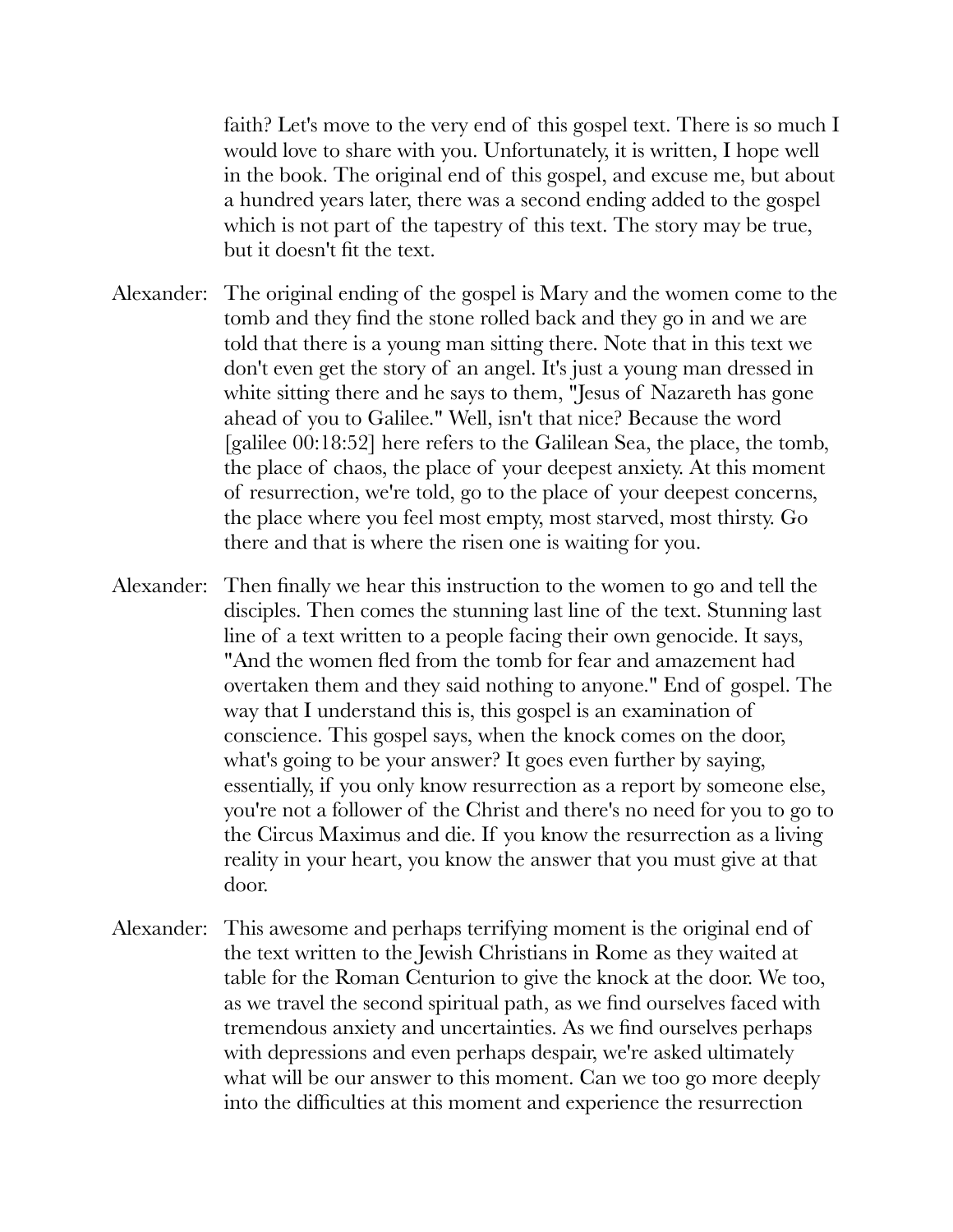here and now in our hearts? I would like to end with offering you a prayer that comes from our brothers and sisters in the Buddhist tradition, which I think of as a summarization of the second path. It's a prayer that they often pray as they sit down to begin meditation.

Alexander: That prayer, that intention is, "Grant that I may be given the appropriate difficulties and sufferings on this journey so that my heart may be awakened and my practice of compassion and liberation for all beings may be fulfilled." I'd like to invite Christians today to find this sentiment in our own words through the gospel of Mark. That this text is not about our crying out for God to change the circumstances, but rather for us to invite the appropriate difficulties and suffering so that our faith may become deeper.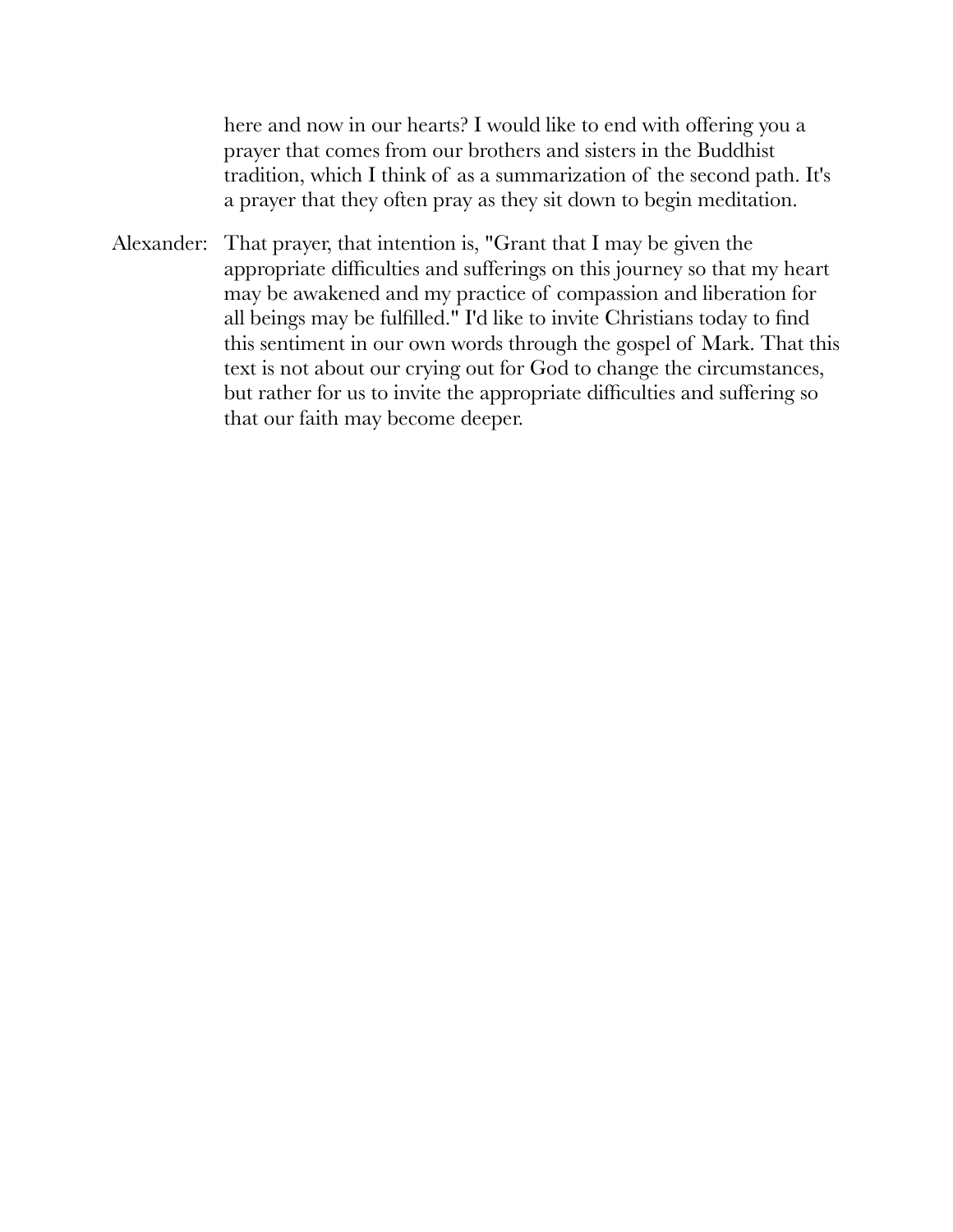## *SESSION FOUR: Resting in John's Glorious Garden*

- Alexander: So today we're going to explore the third path. And Joseph Campbell called this third path, receiving the boon or receiving the gift. And in the Jewish metaphor of the coming out of Egypt, this is the crossing of the Jordan into the Promised Land. And in my work, I would describe the third path as the experience of joy and union. For this third path, the early Christians, again, I believe rightly discerned that this is the gospel of John. So let's look at the history of this text and the community of Ephesus, late first century.
- Alexander: With the arrival of Jesus and the birth of the Christian tradition, we did something in the first century that was unheard of, and if there were other earlier examples of this in human history, they sadly died out without leaving a record of their work. Now, what is it that Christianity did that was such a huge sociological and emotional and psychological step forward? We are the first tradition on record to be pan tribal. We're the first tradition that said it no longer matters who your mama is. It no longer matters what bloodline you have in your body. It no longer matters what your socioeconomic status is. It no longer matters whether you are male or female. It no longer matters whether you are free or slave. We have a table, come.
- Alexander: Now this is Judaism, our mother tradition, has the teaching that all are one, but the way that they organize that, and it is simply another way to organize is that is, that all those different categories would have their own place of worship. But the concept of the world's peoples sitting shoulder to shoulder in common worship and common service is not something we see on the planet before the first century in the followers of Jesus.
- Alexander: Well, that understanding that all can become one is like receiving the beatific vision and it comes with a power and an electricity. However, the greater work is not only receiving the vision, it's knowing what the vision means and then how to create and serve it. So we know that Ephesus founded by Paul or founded by a disciple of Paul, was that community that first matured in hearing this vision of oneness and matured in to actually creating a worship space where the world's diversity would sit at that table. Ephesus was the perfect soil for this because it was the Eastern capital of the Roman empire and it had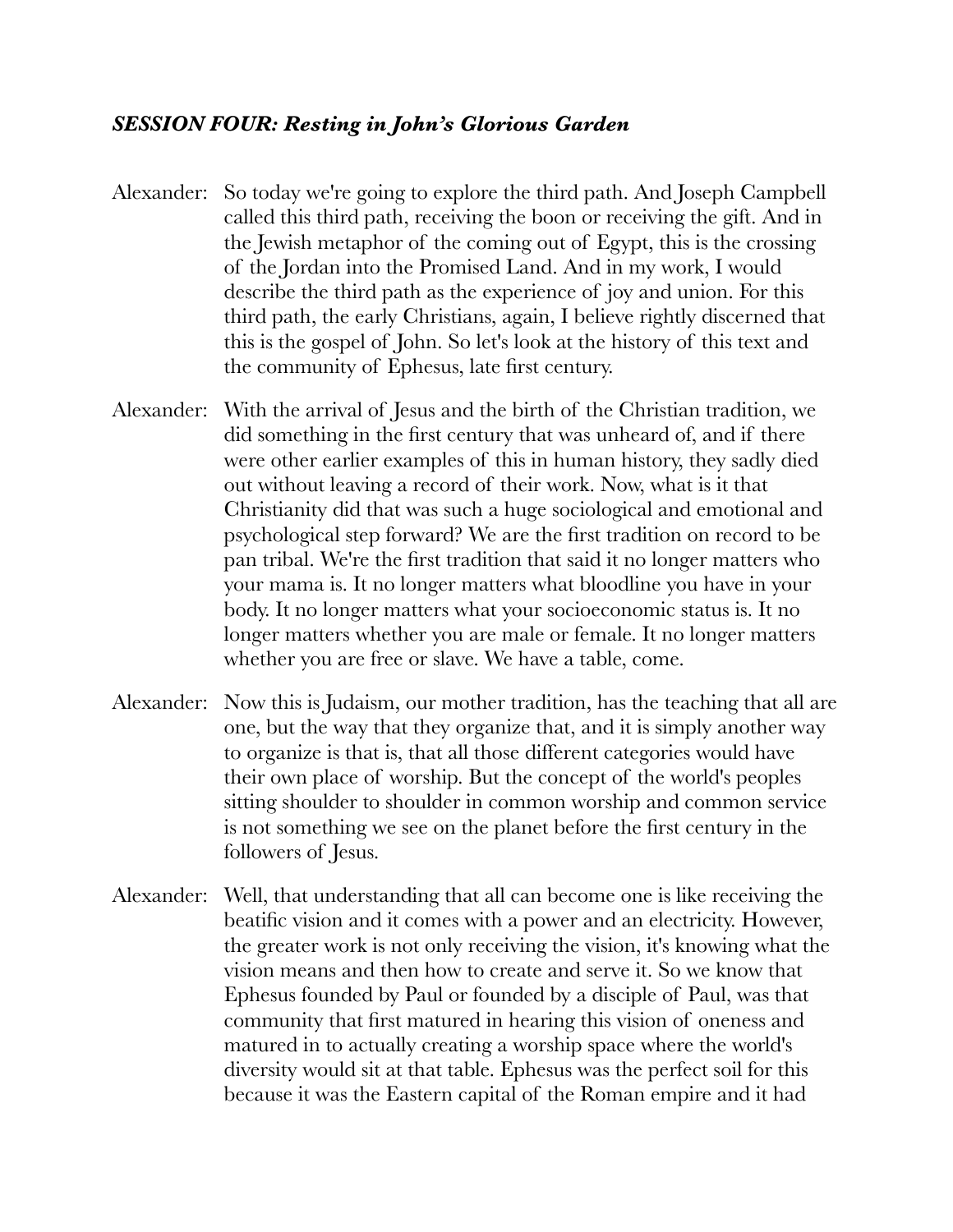peoples in Ephesus arguing before the Roman courts from North of Africa all the way to India. We also know that Ephesus had a very lively woman's community. We know that in Ephesus were many women's temples.

- Alexander: We also know that Ephesus was wealthy. It was outside of Rome, perhaps the wealthiest city in the empire. And why was that? It wasn't because of the Roman courts. Ephesus was the center of the Roman slave trade, underneath this beautiful city where up here we're hearing Paul's preaching about oneness, underneath Ephesus are caverns where the slaves were kept chained to the walls. So we have in Ephesus this beautiful over city and this painful, chaotic under city. And yet here we hear this message from Paul and from this community about the oneness of all people and we can now know that that message is being preached into the teeth of the power of the empire and the economic base of this city.
- Alexander: So what we also know is that when we get these moments of expansion and awareness and we get this sense about, "Oh, we can move to greater oneness and harmony and union," that that moment is immediately followed by a huge blow back by an enormous resistance. I used to do a lot of youth work and high school work and teen retreats and we would always hope that about two o'clock on Sunday afternoon, all of our teens would be hugging on each other, and loving on each other, and professing Jesus, and they were were going to take care of each other, et cetera. You always love and hope that that moment happens, that the grace of that moment comes on a teen retreat.
- Alexander: But we also knew that the deeper work is... A week or two back at high school, back in the hallways, back where all the old peer pressure and all the old ins and out tribes that live at a high school, and they begin to eat away at that sense of oneness and that sense of mutual care and they can eat away at it so profoundly that a teenager would begin to doubt the vision because it doesn't seem like the vision can be sustained in real life.
- Alexander: This is the third path, this is what's happening in Ephesus. 50 years after Ephesus had been created as an expression of this pan tribal, new spiritual tradition, by the nineties the hierarchies, the privileges, the ins and the outs, the Gentiles and the Jews, it's all come crashing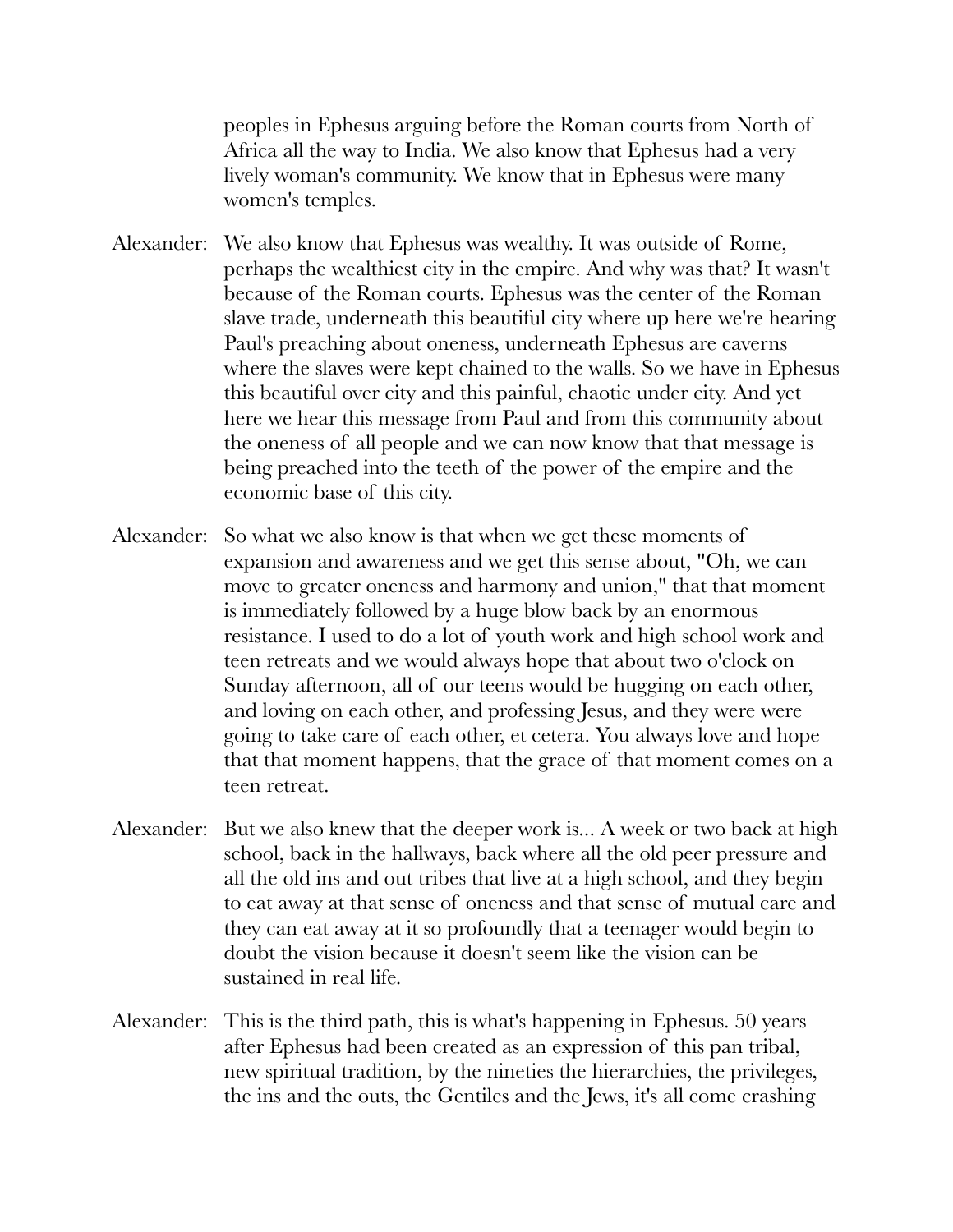down, and this community of love has now become a community where they're at each other's throats. And so what John has to do in this text is affirm the vision and then give the spiritual practices that help the community sustain and nurture, and go deeper into the actual creating of a communion of union and harmony.

- Alexander: So John starts out his text, one of the first religious texts ever composed to be a text for all people. All the other gospels are written primarily for Jewish Christians. This text is written about all people. And so John starts out by talking in the prologue as we mentioned earlier in the introduction to this series, the one breath, the one breath, the outbreath of God, which is sweeping through every cell of the cosmos. The outbreath of God is in fact the cosmos. The cosmos is not God, the cosmos is the visible expression of God's breath. The cosmos is the moving cells of God's breath and therefore God created the cosmos to be one. All of the billions and billions of particles and cells and creatures were already one.
- Alexander: In essence, John says, what... Something that Thomas Merton, the monk of the '50s and the '60s in the United States said when he said, "We are already one, but we fear we are not. We're already one, but we fear we are not." This is John's proclamation, we are one, all people are one, all people have the one breath moving through them. Let us come together in mutual understanding and mutual education to understand how each of us is a distinct type of cell in God's breath.
- Alexander: So John raises us up at the beginning of his text with this beatific vision he wants us to have, whether it's deep calm or a scintillating experience in our bodies of how all is one, in the same way... I don't know that you can see the beautiful setting that we're sitting in, in this gorgeous tree that's over my shoulder, this tree that's like the tree of the cosmos, this tree which holds the under structure, this level and the heavens together, we're already all interconnected and John is going to move the two more metaphors that we might miss.
- Alexander: He's going to use the image of stone. He's going to call Peter and he's going to tell Peter that Peter is rock. Well, the word that John uses can be variously translated rock or stone, and it's the same thing. Rock and stone in the Mediterranean world is the incorruptible substance. Basically, John is not just saying to Peter, only you are rock, because Peter in John's gospel stands for every woman and every man and all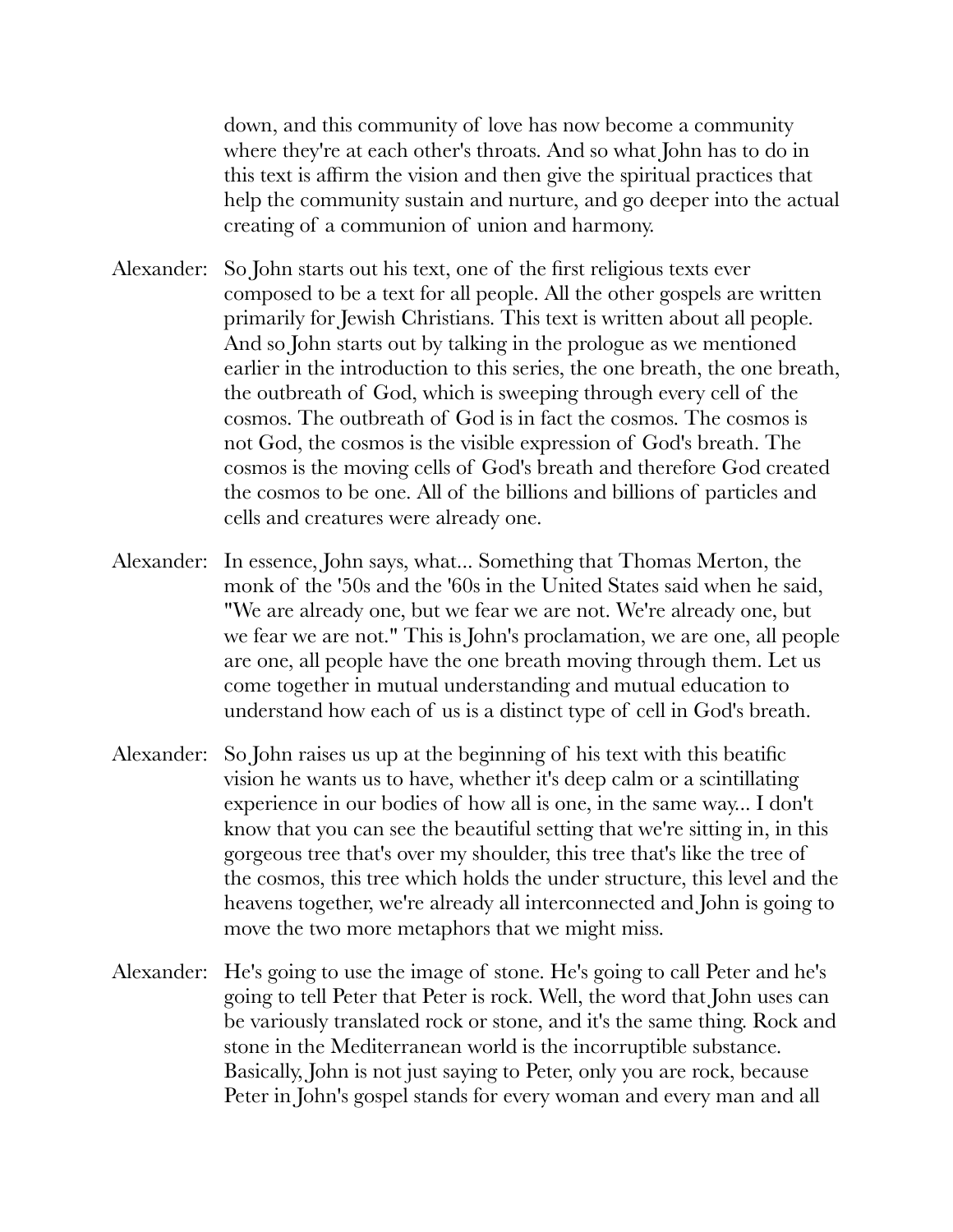of creation, and Jesus is saying to Peter and to you and to I, you are made of an incorruptible substance. There is nothing you will ever do that will ever take away the fact that you are already made of the incorruptible substance of God. Now you can cover it over, you can run away from it, you've got free will, there are all sorts of ways that you can respond to that, but John's gospel is calling us home to the deepest reality that everyone is part of the seamless tapestry of the one breath, the incorruptible substance.

- Alexander: And so then, now that we know that I am stone, and you are stone, and we are stone, we have to go to the wedding at Cana. And the wedding at Cana is the end of this beatific vision that John wants to give us. And the wedding at Cana is the wedding of us, now we can't find Cana, archeologically we can't find Cana anywhere in Palestine in the first century. Cana is the inner place of our wedding and what is right there in that text is we hear about these vessels made of stone that are filled with water that is going to be changed into wine.
- Alexander: First of all, because we've not connected stone from Peter with us. We know that this wedding is the wedding of us and we're told that these vessels, these stone vessels are in two sizes. And would it surprise you to know that the larger size is roughly the weight of a Mediterranean man in the first century and the smaller size is roughly the weight of a Mediterranean woman? And John tells us that there are six of them, which immediately takes us back to the sixth day of creation when God created us female and male. And this whole metaphor of the wedding is, know that you are already wedded but you are water and you must go through the slow process of transformation to become the elixir of wine that God intends you to be for yourself and primarily for each other and for the world.
- Alexander: Now, John is a lot like Paul who he... Paul always raises us up and then starts the lessons and so does John, because right after this we're going to hear about Jesus getting quite passionate and angry and cleansing the temple. And again, we're on the third path here. This text, I don't know, a better sacred text of the third path then the gospel of John, and it could be the limitation of my understanding. But in everything I know about the third path is here in this text because right after get the aha and the wider understanding of the vision, what we must do is what Jesus does, we must cleanse the old temple because the tendrils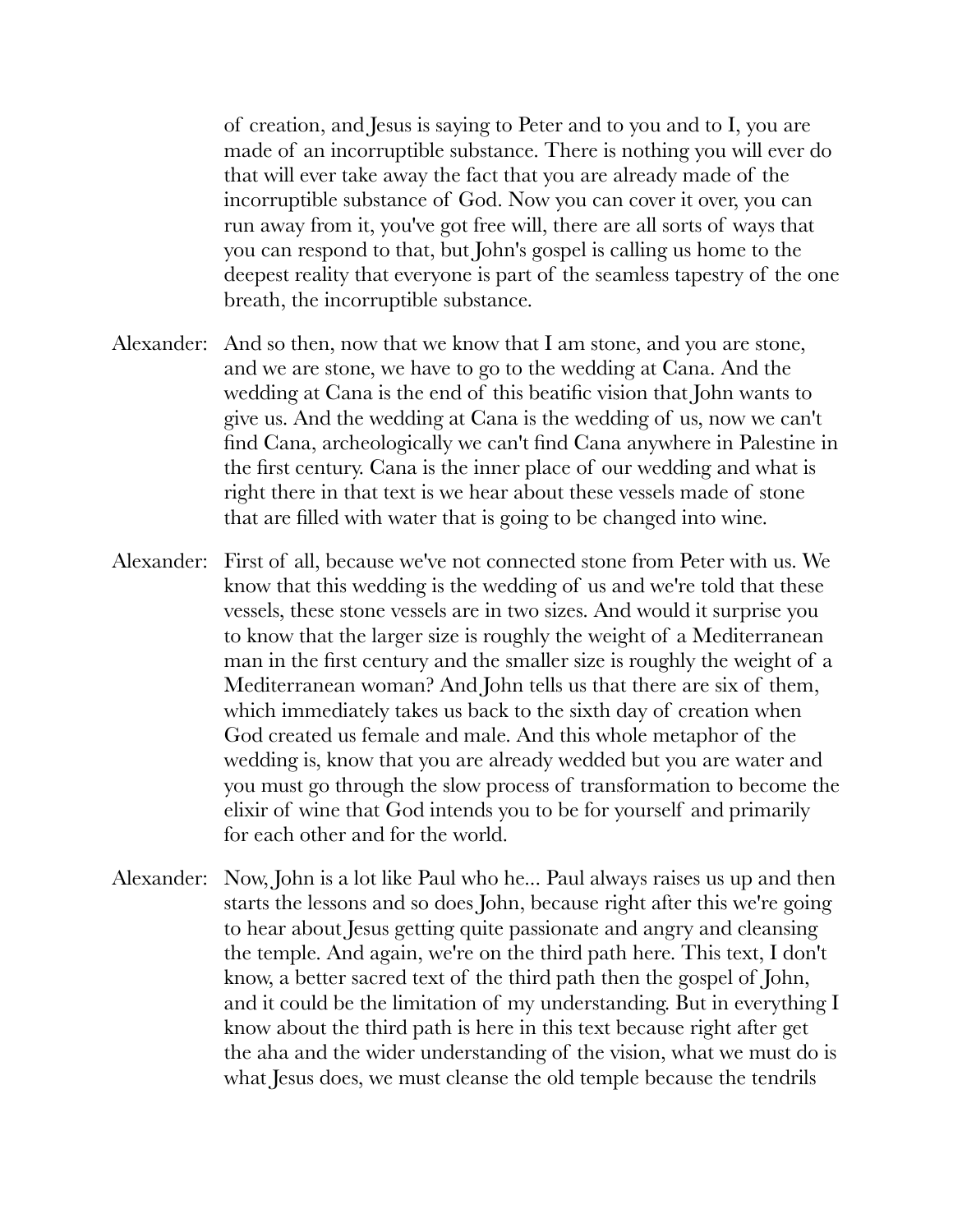of the old temple, if we are not aware of them, will choke the life breath of the new out of us.

- Alexander: And so John, in this chapter about Jesus cleansing the temple has given us exactly the right practice and from this moment in John's gospel all the way to the beginning of the passion and the foot washing, chapter, by chapter, by chapter is about how our thinking and our feeling styles will keep the old temple alive unless we are very careful and we use our best awareness and we keep trying to cleanse ourselves of the tendrils of the old so that the new can actually be birthed.
- Alexander: And I want to go one step further, there's not the time at this moment to do all the incredible powerful texts in John, again, there's a book that is I think well-written that takes you through these great exercises, but one of the ones that is very important to us to know is Nicodemus. And Nicodemus is the tragic figure of John. He's not a bad man, he's caught in the tendrils of yesterday's temple. He sees Jesus's goodness. He's drawn to the goodness of Jesus, but he's got an intellectual dilemma from yesterday's thinking, he's caught. Nicodemus is the natural law guy. And natural law is no great place to stand before God unless the natural law is that God is always moving ahead of us and always creating us in larger awareness, that's the natural law.
- Alexander: So Nicodemus comes to Jesus and he says, "Well, Jesus, my tradition has told me, and I know it's true that unless you take an adult already born and put them back in a Jewish mother and give them Jewish blood, they can't have the privilege to know Yahweh. Jesus, how are you going to do that?" This is where Nicodemus is caught in the old tribalism of blood, in the face of the community of Ephesus, which has said no longer do we have one sacred bloodline, every bloodline is sacred. All people, all creatures, every grain of sand in the cosmos is sacred. But Nicodemus who learned something good and Holy yesterday and set it in stone, doesn't know how to be the disciple of a God who is always reshaping our thinking and helps us know that I am doing something new today, can you not perceive it?
- Alexander: This is why so much of the second path was about clearing out the old, clearing out the tendrils of the old, so that when we truly understand the gift that we've been given and the gift that God and Spirit are asking us to move forward, we can move forward in newness, in freshness, in expansion. Because if we don't, what's going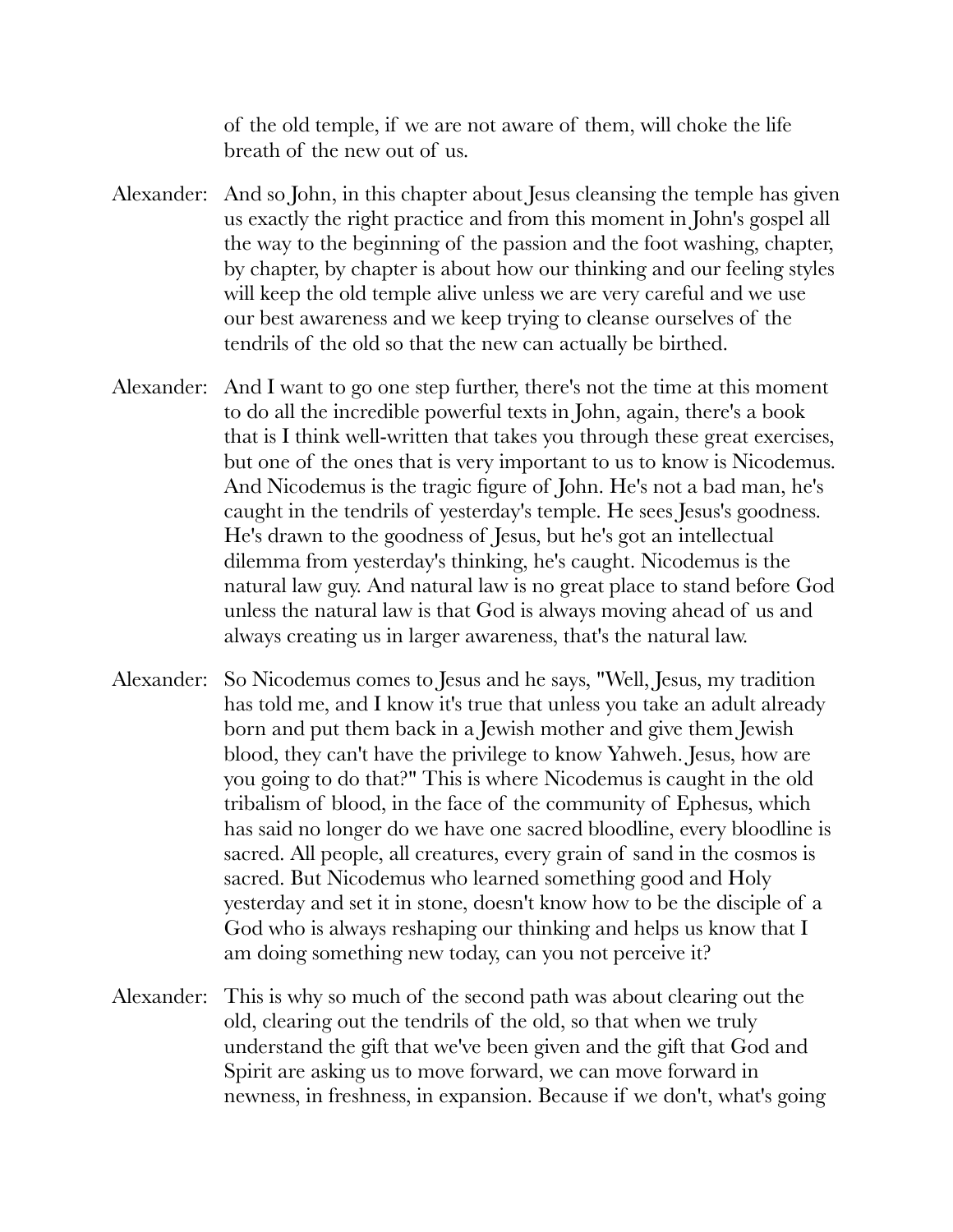to happen is we're going to gild yesterday's temple and we're going to call it new and it's not, and we're going to be hurting ourselves and hurting each other, and we're not going to be moving to the table of union and oneness that is God's intent for us.

- Alexander: Although there is so much, so much, so much, so much to say about John's text, let's look just for a moment at John's passion because it is quite a distinct, different passion. As in this passion, Jesus does not suffer. And really I ask you to read John's passion and forget for the moment, don't tear it up, but just forget for the moment, Matthew, Mark and Luke's passion and look at John's passion. Look at the fact that in John, Jesus dies before Passover. That in John the final meal with the disciples is not Passover because Passover hasn't started yet. In John, there is no text of Jesus taking cup and taking bread. In John, there is no prayer that the cup be passed, in fact, five times in the text of John Jesus says, "I have come for this moment, give me the cup." The disciples object and Jesus is quite strong about this is what I have come to do.
- Alexander: John's text is the text of great selfless giving, the type of selfless giving that I see in parents, the type of selfless giving that I see in people who are out there advocating for wider justice at the risk of their own lives. And in John's text, there is no counting of the cost, there's no bloody Jesus. Jesus makes the decision to die. Jesus puts himself on the cross. In John nobody puts Jesus on the cross, he puts himself there. And that beautiful moment in John, when Jesus dies, there's an argument between the various parts of Christianity about how that text should be translated [inaudible 00:21:24].
- Alexander: Because I understand the text as the text of the third path that teaches me how this term should be translated. Most people will translate Jesus's words at his death as, and Jesus bows his head and delivers over his spirit. No, as some scholars, including Raymond Brown, who I think of as the greatest scholar of John's text will say, the correct translation should be, and Jesus bows his head and delivers over the spirit. In John, this moment from the cross is Pentecost. It takes us back to the first lines of the Book of John, where God breathe out, and Jesus from the cross at his last moment, breathe out a new Pentecost upon us. Please, please, please, if you're praying this text on Good Friday, surround it with joy and jubilation, this is no moment to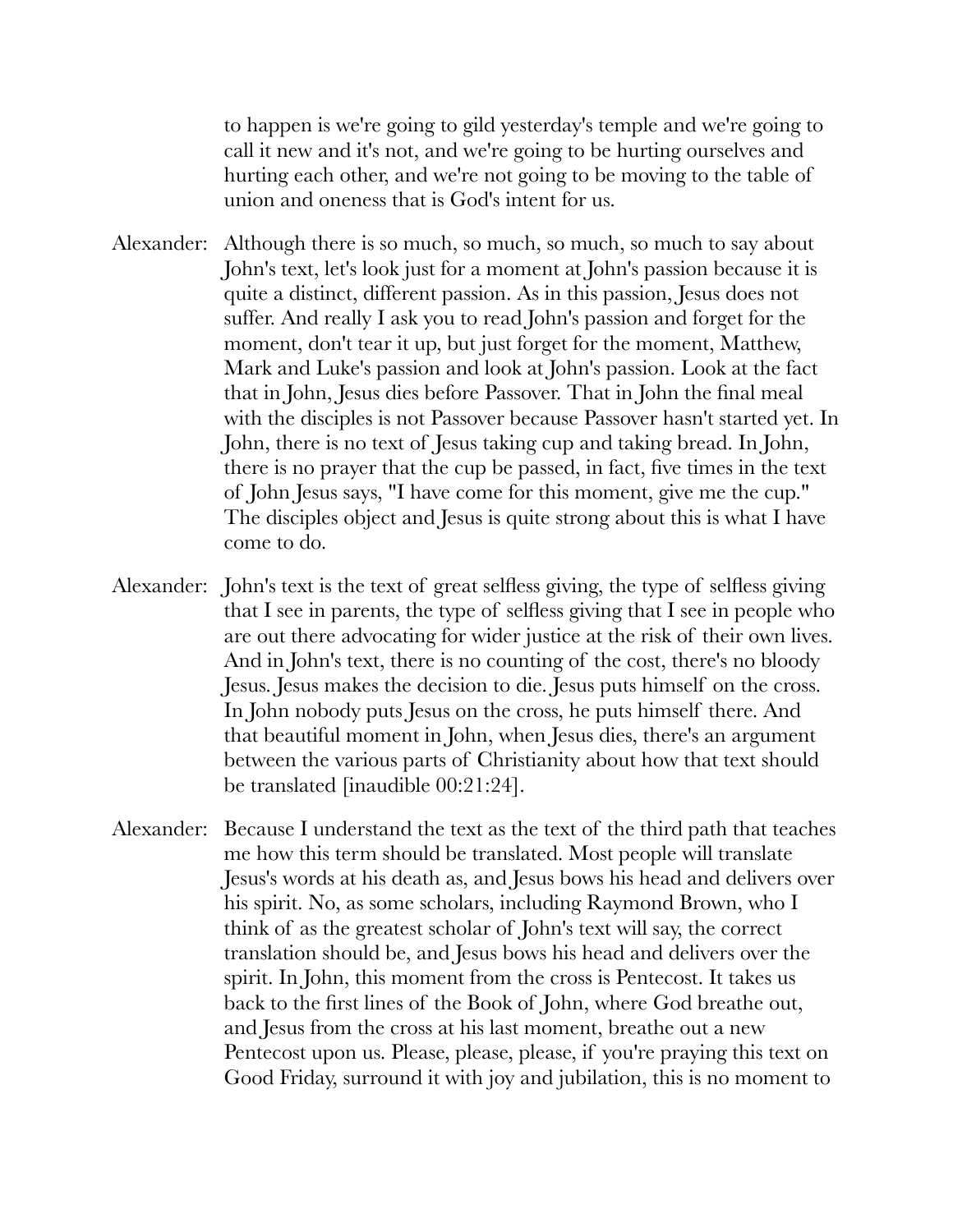be on your knees, it's a moment to be on your feet giving praise to a God who is breathing us into a new Pentecost. Hallelujah.

- Alexander: And so John's text moves to the very last scene. And again, it pains me to be so short on the text of John because there is so much here. But let's move right ahead to Jesus and Peter at the lake, the Lake of Tiberias. And Jesus is going to ask Peter three times, do you love me? And Peter is going to say yes and he's getting really upset that Jesus keeps asking the question. And Jesus then is going to say to Peter, "Peter, if you love me, feed my sheep, take care of the lambs." This is code language. The shepherds of the first century are not the glorified figures from a thousand years earlier during the time of King David. Shepherds in the first century are thieves, brigands, rapists, perhaps pedophiles, murderers, they have so disrupted society that they are removed from their villages and made to do the work of the least and the lowly out in the fields where they will smell like sheep. And smelling like sheep is better than having a bell around your neck because somebody knows who you are a block a way.
- Alexander: So at the end of this gospel of magnificence where we have been told that each one of us has the heartbeat of our God and the cosmos inside, we have that glory, but that glory will only be made manifest when we can do the work of the least, and the lowly, and the despised, and the outcast. When we place ourselves with them and see in them the magnificence, then truly we will know that we are all one, for we will know there is no one who is not invited through this door to our table.
- Alexander: So John's text is that about in the presence of Jesus the Christ, we have reentered the garden. That in any way, if we thought the old garden had to Seraphim, barring the way back in the presence of Jesus the Christ, those are removed. The doorway to the garden is open, welcome. But that's the first part. But the second part of the story is now you have to be the garden wherever you go. The garden is no longer a place back there, or over there, ahead of us, or behind us, or to the side of us, in John's understanding where you are is the garden.
- Alexander: And in the situations that you live, find the garden, and remember that the image of the garden is the image of everything. That in the garden you have flowers blooming, you have flowers decaying, you have worms in the soil, in essence you have the whole journey in every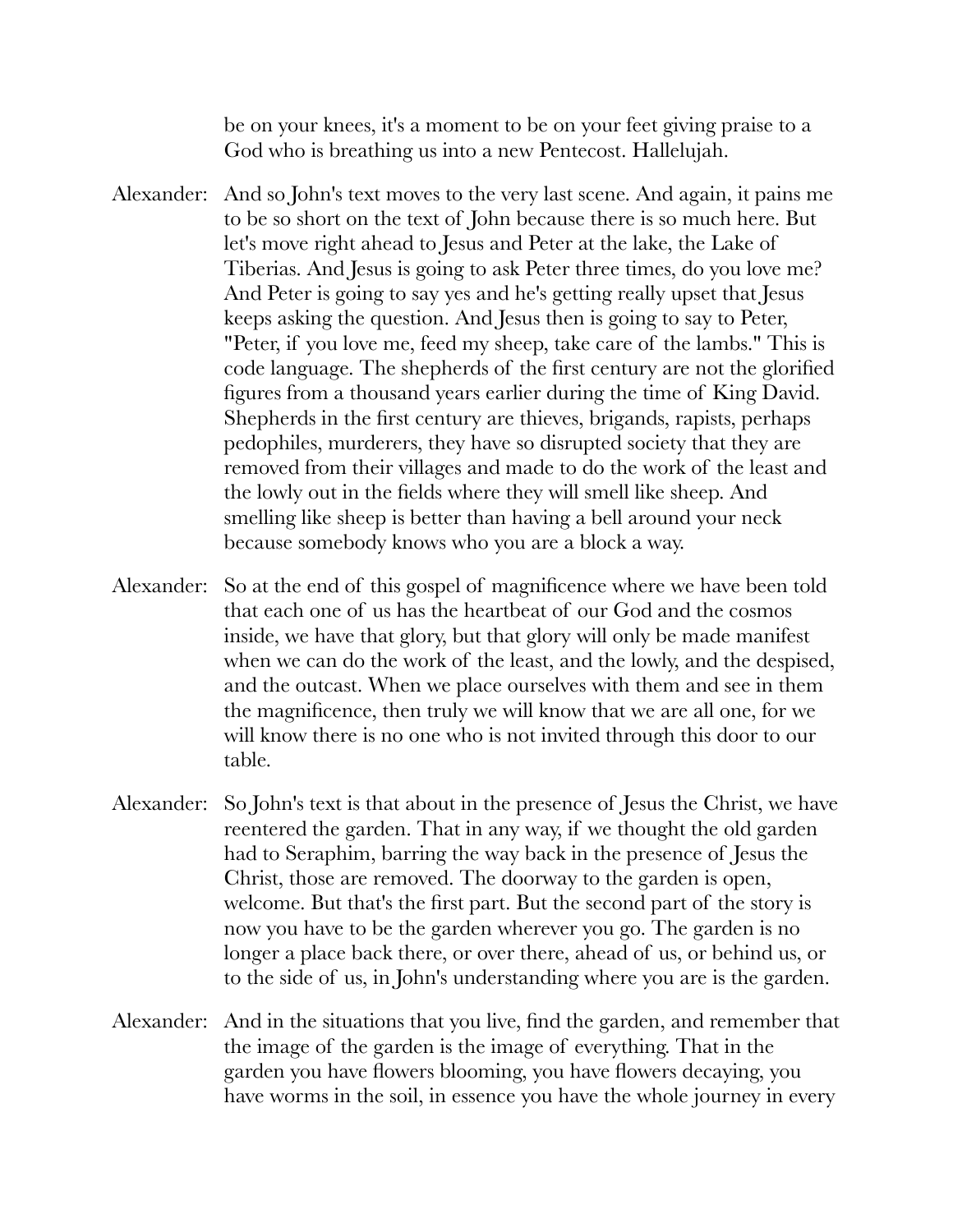garden image. Although we may tend to think of the garden as perhaps that springtime blossoming, but in essence, the garden image is, here is the beauty of every moment on the journey and every moment and every place is the presence of Jesus the Christ.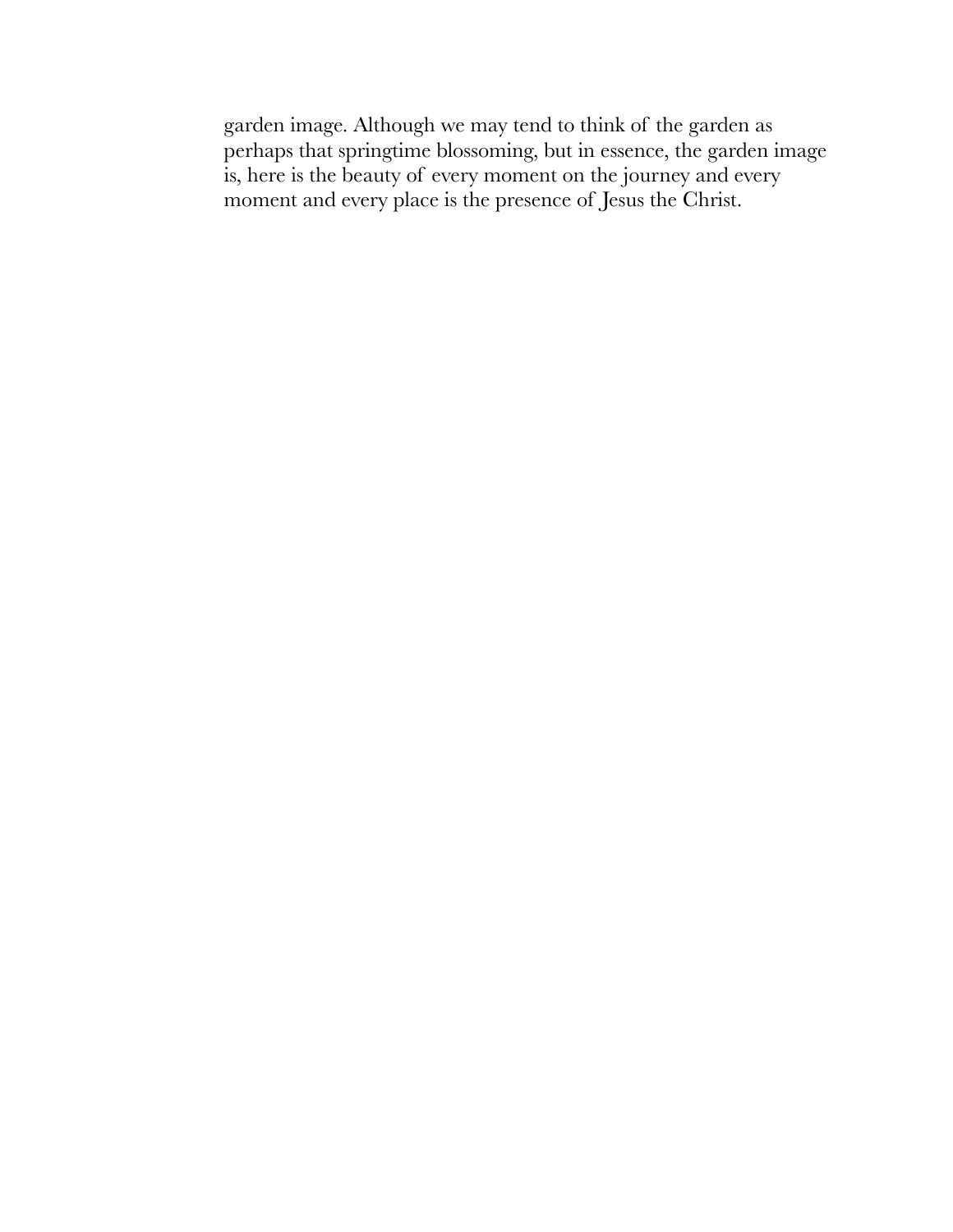## *SESSION FIVE: Walking Luke's Road of Riches*

- Alexander : So, we come now to the fourth path and the fourth gospel, which in this way of understanding our gospels is the gospel of Luke and Acts of the Apostles. We're turning again to the metaphor that Joseph Campbell gave us. The fourth part of the great one story of all of humanity is what he calls returning to community with larger responsibility. And in the Jewish metaphor of the journey out of Egypt, we have to remember that arriving in the promised land is the third path. But then it took the Jewish people 200 years after arriving in the promised land before they made that into their everyday nation state.
- Alexander : And this fourth path, which is about the work after receiving the new vision, after having the greater awareness, after some understanding of an aspect of your giftedness is the work of making this part of your everyday ordinary reality. And sadly, this fourth part is the part that is least discussed, least taught, that somehow we have come to believe that just having the awareness does the work. And it doesn't.
- Alexander : So, this fourth part of the journey, this story in practice that Luke/ Acts give us is critically essential if we are going to live into the fullness and the vitality of our own authenticity and be of service to others into the world.
- Alexander : So, let's look at historically what's going on at the time that Luke/Acts is written. And let's also remember that Luke/Acts is one continuous body of work and initially, the whole account was considered the gospel. We believe that Luke/Acts is coming out of the mid-eighties of the first century. We also believe that it was written from the city of Antioch. Remember that Matthew was written to the Jewish Christian community in Antioch. Luke is written from Antioch as a book, much like some of Paul's writings, to be circulated around the Mediterranean to all these new emerging Christian communities. If you're listening closely there, I said something that I haven't said up to this point in our discussion, and that is a Christian community, which no longer sees itself as Jewish. What happens in the mid-eighties is we now have this terrible, tragic divorce, mutual divorce really, between our mother tradition Judaism and ourselves.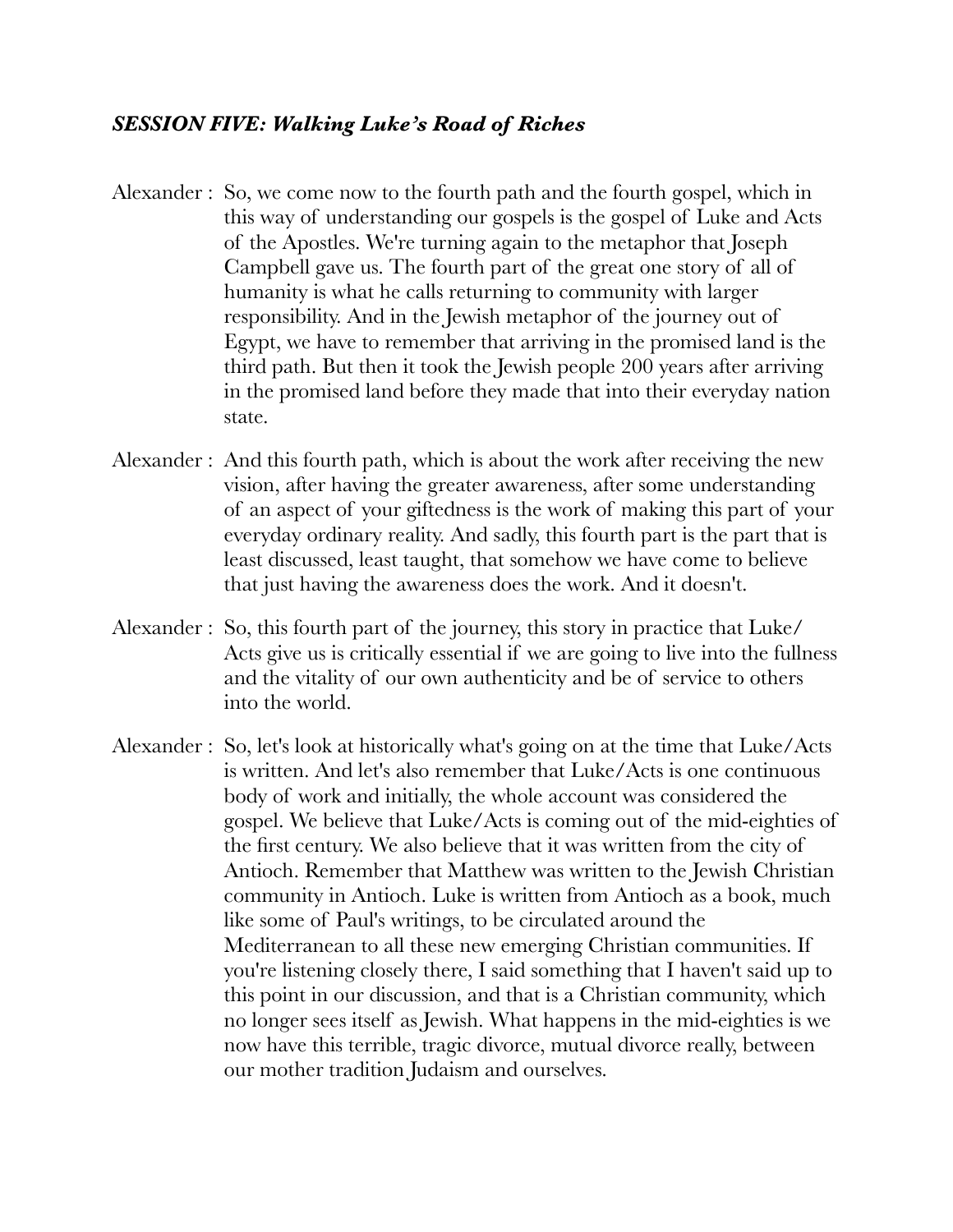- Alexander : Now, how did this come about? Well, after the Temple was destroyed and the priesthood was ended by massacre, Judaism had no leadership left. There was no one physically alive who had the right to be a spiritual leader of the tradition of Judaism. And so, there was this middle manager group that stepped into the void and this middle manager we call the Pharisee, and we tended to have looked down on the Pharisee as sort of a less-than group. Whereas to the Jewish tradition, the Pharisees are the heroes. The Pharisees are the ones who hold Judaism together between the time of the Temple and 150 to 200 years later, the birth of the Rabbinical movement, which is still the major tradition of Judaism today. But like all of us, the Pharisees were quite anxious that their 2000-year-old tradition was seeming to be hanging by the ropes.
- Alexander : And in this 10, 15 years after the destruction of the temple, the Pharisees could not legislate because they weren't the priests, they weren't the Sadducees. They were the moral interpreters of the law, but they in no way could create the law. But they had the position of leadership and in that position, they had the power of persuasion. And so, the Pharisee was trying to persuade synagogue by synagogue for the Jewish people to remove anyone from synagogue life who believed that the Messiah had already arrived because the Pharisee understood that if this idea that the Messiah had already arrived, it would take away from the power to return to Jerusalem and restore the Temple, and that it would further fracture the Jewish people who were already feeling quite on the ropes and in the void.
- Alexander : Now, for the Pharisees to advocate the removal of anyone from Jewish life that believed the Messiah had already come, largely meant the Christian community. There were other small variant groups that also believed that the Messiah had come or was just about to come. But the major impact of this was that we were fingered as the belief that would further fracture Judaism and potentially be the end of the 2000 year-old tradition.
- Alexander : So, when they were advocating that we would be removed from synagogue life, it actually had a great raw punch to it. What this means in the Middle East, I saw it in my Lebanese family, this is the downside of the tribes of the Middle East, is is that when someone is considered dangerous, they have a thought or a belief, which is something that the tribe does not in any way want to hold or contain,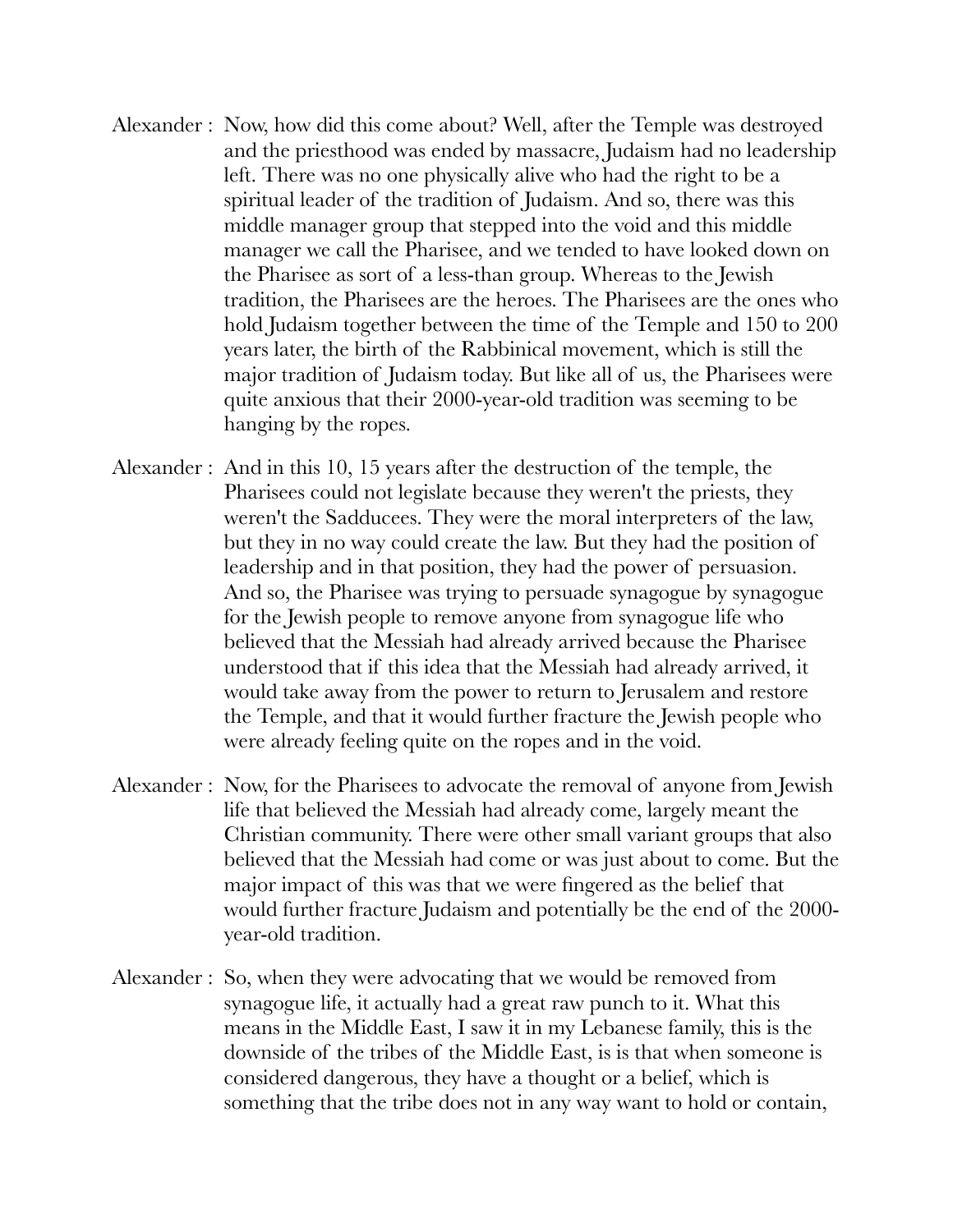they ritually kill you. Not physically, but they remove you from the life of the family. They remove you from the life of the synagogue. They will have a funeral service for you.

- Alexander : They will sit shivah. They will put a monument out in the cemetery and a mother and a father will never see that child again. That son or daughter would never see their mother and father again. If they walked down the street and they see someone who looks like someone who was, they think of them as a ghost. So, this tragic moment and this ripping apart between Christianity and its mother tradition Judaism in the eighties of the first century is a wound that we carry still. And it's a wound that was deeply born by both sides and we still bear the marks of that wound.
- Alexander : So, Luke's first emphasis in the texts that he composes, or is the revealed to him, is to remove any sense of bitterness and revenge and acrimony from Christians to their mother and father Judaism. Luke wants us to move forward as Christians and in no way forsake our Judaism, even though our mother tradition has told us we must leave. So, you're going to see in some ways that Luke's gospel is the most Jewish of them all. But there's a further aspect to this wounding and that further aspect is that once Judaism says we can no longer be part of them, we must now stand up before the Roman emperor as our own tradition. And the emperor is concerned about us on two accounts. First, we're passionate, we're zealous. We feel that we have this new, wider revelation and this new wider way of living and the emperor doesn't like passion.
- Alexander : The emperor likes to keep everybody gray, and under his thumb, and under his rule. The emperor's number one concern is are you going to pay taxes, and are you going to observe Roman law, and the socioeconomic way that Rome has constructed its empire? Well, A, we as Christians at this point are not going to be gray. We're not going to be passionless. And secondly, and most grievously for the emperor, the way that we choose to live because of the life of Jesus the Christ makes us, in his eyes, an enemy. We choose through the awareness that the Christ has brought us, that all people are brothers and sisters, all people. This is not an understanding that the Roman emperor wants getting started in his empire because the Roman emperor quite likes to keep us squabbling against each other. The Roman emperor quite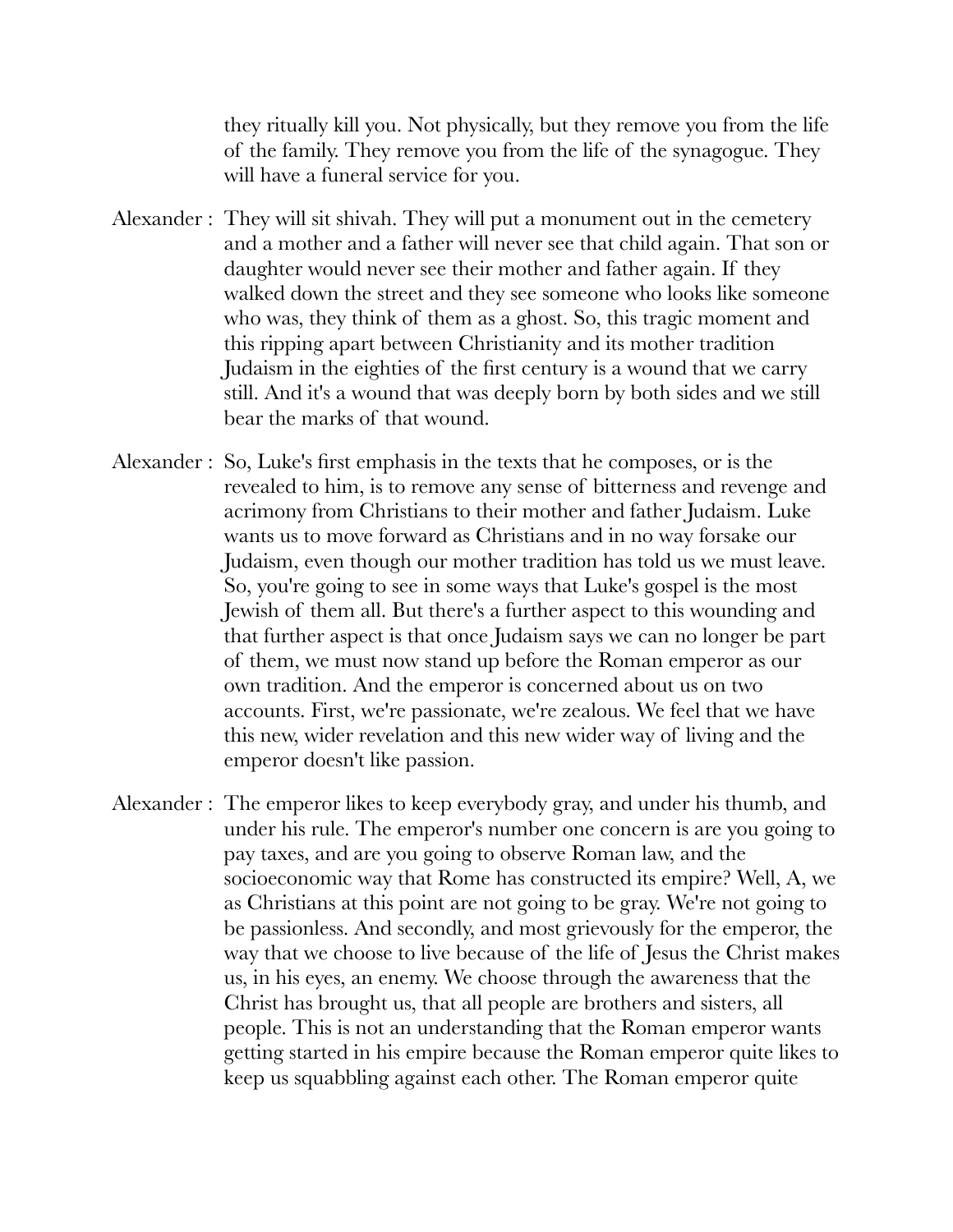likes for the Eastern provinces to not like so much the Western provinces and vice versa.

- Alexander : The tension between groups in the empire allows his army to stay more at peace. Secondly, as Christians, we see the integrity, and the great worth, and the equality, the growing equality of women. Now, I can't say that at this point in Christianity that men and women are equal, but we're on the way. This is not an idea that the Roman emperor wants in his empire. Women are property.
- Alexander : Third, we begin to speak to slaves and tell them that they're humans with souls worthy of respect. Again, we are nowhere near yet advocating the abolition of slavery, but just by the fact that we treat slaves with respect as a fellow human, this is not an idea that the emperor wants in his empire because to him slaves are worse. They're not even property. Basically in the Roman empire, the idea is that slaves are animals and they can be treated in any way that the emperor wishes to treat them.
- Alexander : And lastly, we as Christians continue our mother tradition Judaism that we feel obligated to take care of those who are less than, those who are poor, those who are ill, those who are widowed, those who are outcast. And if you have wealth, you have an obligation through the life of the Christ to share that wealth with those who do not. And again, this value system is a direct affront to the emperor and to the Roman senators who are mini gods who can treat you in any way they wish to treat you. You are their subject and in no way their human equal.
- Alexander : And those who have wealth in the Roman empire have no obligation whatsoever to share that with those who don't. So, for all of these reasons, the emperor becomes quite concerned about this new spiritual tradition that's living in a way that threatens the value system that he wants for the empire. And when he initially sets legal restrictions against us, we simply grow stronger. And so in the end, the emperor decides to do away with us. We are few, we are scattered, we have little financial resources, we don't have access to the leverages of power, and he believes that it will be a simple matter to dispose of us by literally killing us and eradicating this new belief the face of his empire.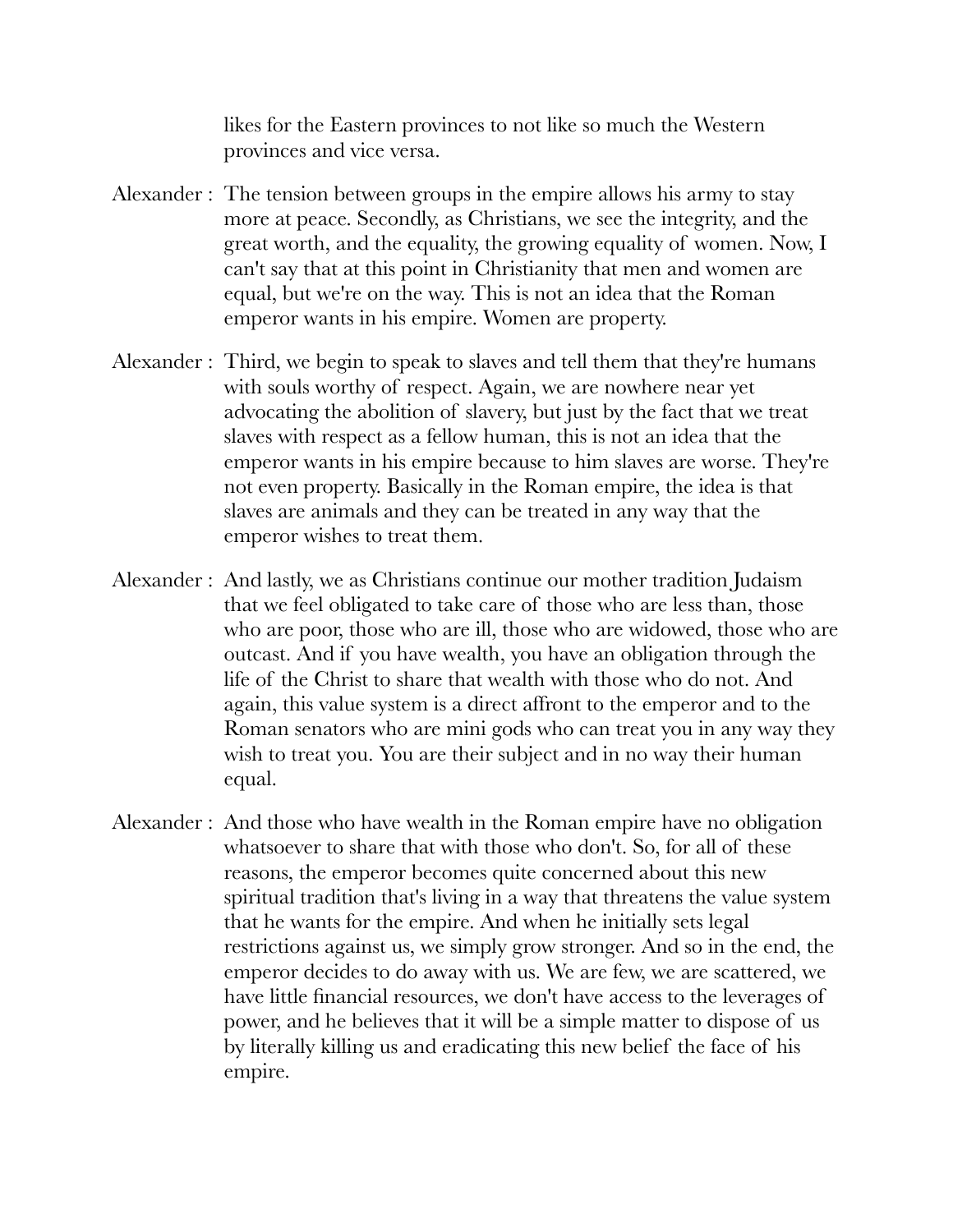- Alexander : Sadly, he does not understand what Jesus the Christ taught that you try to do away with the truth of a human, and the stones will shout that truth. Truth, as Luke proclaims to us, can never be killed. It can be held back for awhile, but truth, and honor, and love, and compassion, and generosity, and reconciliation, and justice will always prevail. This is Luke's text to us. It's very much what Martin Luther King said when Martin Luther King said that the arc of the universe gently bends evermore towards justice.
- Alexander : So, Luke, in his writing of this text, wants to give us the spiritual practices that will keep us moving the vision of the oneness and the vitality of Jesus the Christ and the life that that's awakened in us wants for us to integrate that into our ordinary, everyday living. Go back to the Jewish metaphor. Arriving at the promised land, it took them 200 years to make that promised land their everyday nation state. It took us Christians 250 years following the way, the four gospel journey, the way of Jesus the Christ before the Roman emperor fell. Not because of a physical battle, but because we had done the slow steady work of converting one heart, one heart, one heart. 250 years of being imprisoned. One heart, one heart. 250 years of being killed. One heart, one heart, one heart, one heart, one heart, one heart. Until we change the value system of the people of the Roman empire who would no longer stand for the corruption of the emperor.
- Alexander : So, Luke's text, which we're going to turn to now, is a text about knowing truth always wins. Knowing as we hear often today, love always wins. And therefore when we know it because we know the journey, we don't feel obligated to win any battles. What we feel obligated to do is that each one of us feels the obligation in the small ways that we can every day to offer our gift, to offer our value system, and to touch a heart, and touch a heart, and touch a heart. The big stuff we leave to God, which is where it should be. The small stuff we're obligated to pick up every day. But I love, as Luke tells us, Luke gives us this beautiful phrase. He says, "Pick up your cross daily and follow me."
- Alexander : I also take by that statement, at some point, lay the cross down. There's nothing wrong with joy, humor, love, feasting, celebrating. The joy of life is what will keep us on the long work ahead. Because Luke's metaphor for us is the long road that goes out to the horizon. There is no place on this road to stop. If you read Luke's text and the Acts of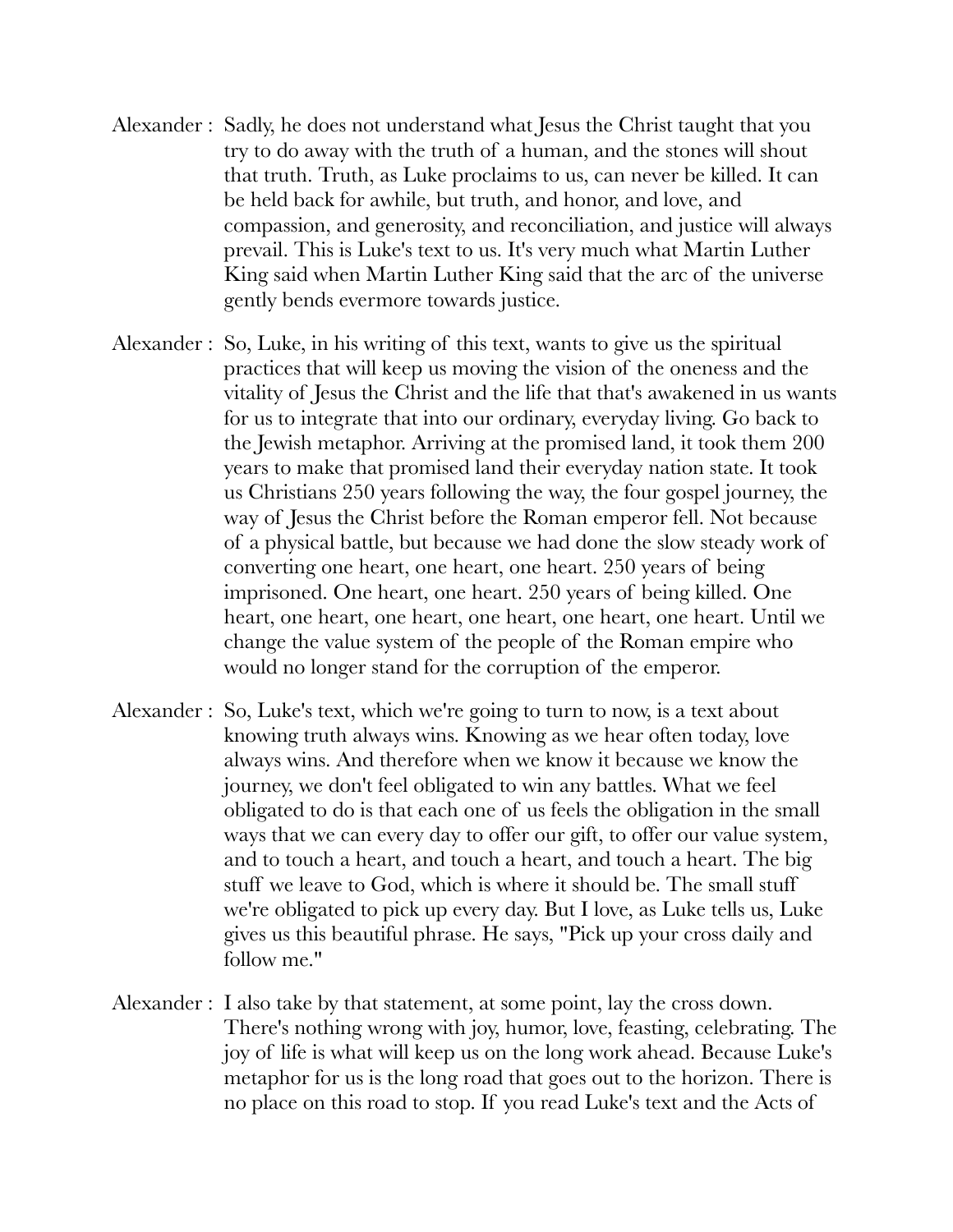the Apostles, you'll see that the disciples, that all the great teaching, and all the great miracle stories, and all of the great action in this gospel happens on the road between villages. And that's Luke's great teaching to us is the only question is how are you walking today? Who are you walking with? How are you serving right now? And tonight, or at some point, lay it down, rest, have fun. Be people of joy. This is God's work that you're about and the burden should rest on God's shoulders.

- Alexander : So now, let's go back and I want to focus on the early stories of Luke's gospel. There is so much in the text, just like all the texts, but there are a couple of things in this text which are so important. And the first one is this story about the angel coming to Zechariah. Zechariah is a high priest. He's serving in the Holy of Holies that day. And the angel comes to announce to him that his wife, Elizabeth, is with child. And of course, Zechariah and Elizabeth are older. We don't really know quite how old, but they are generally considered to be beyond childbearing age. And because they are older and without child, they have been ... The tongues have been wagging. Because in those days to have a child and especially a boy child means that God blesses you. And if you have no child, it means that in some way you have sinned and your childlessness is the shame that you wear before your tribe.
- Alexander : So, this news that Zechariah is going to have a child, and not only that, a son, and not only a son, a son that's going to have an important function, the salvation of Israel. Wow. This is for Zechariah, a third path experience. It has the numinous visionary energy of a third path experience. And then the text tells us that Zechariah begins to question the angel. And you might know the story that the angel Gabriel also comes to Mary, and also gives Mary a like announcement, and Mary also questions Gabriel. But Gabriel's response to Zechariah is quite different than Gabriel's response to Mary. And it took me a long time to sit with this text and meditate on it, and read all the hermeneutics in this, what the scholars have said about this text. But primarily again, to go back to the work of Joseph Campbell and understand this text is about the fourth path.
- Alexander : That's the bottom line of how to understand the text in this metaphor. That these stories are here because they hold a practice, which is important to us on the fourth path. And on the fourth path, as we begin to go out to the world with the passionate zeal of the third path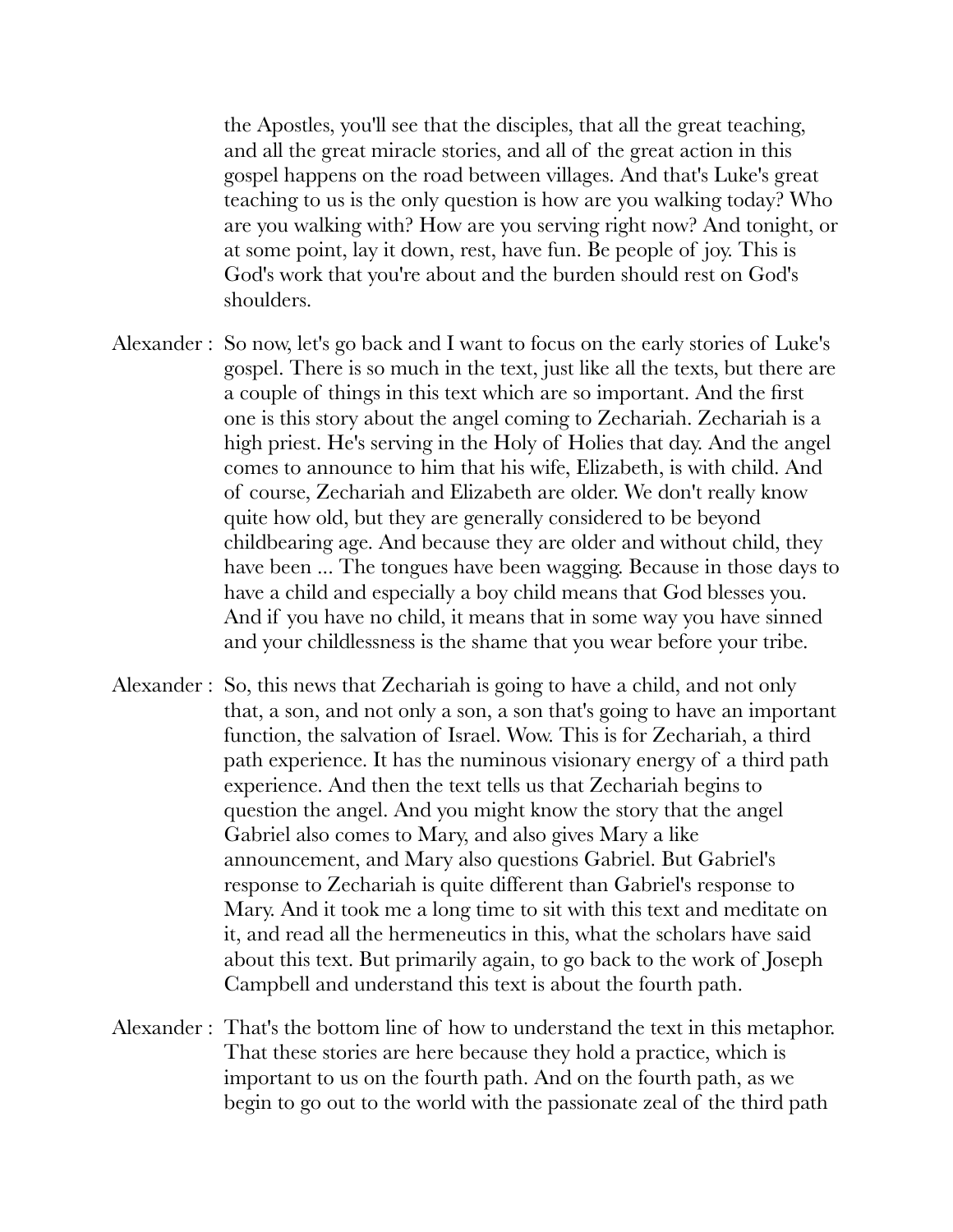revelation, understanding, awareness that's been awakened in us, we too need the angel Gabriel to say to us, "I am going to still your tongue until this event has already come to pass." Because the stilling of Zechariah's tongue is a physical muteness. Because what's absolutely essential for all of us at this point is to only talk to those closest to us, to talk to our counselor, our spiritual director, our pastor, but not to go out and begin talking to everybody about this gift. It's too soon and we don't yet know what it means.

- Alexander : So, when what we're sharing is usually our pride, and our arrogance, and our ego blabbering away. So, it's right that Zechariah be mute. But the other type of muteness is if you really look at what Zechariah's question back to the angel is, Zechariah is trying to figure it all out. Zechariah is a typical father and a man. "My son is going to be an important son in the history of Israel, which you shivah. What school am I going to get him in? What's going to be our prayer practice at home? What's going to be our diet? How am I going to manage all of this? How am I going to give my son exactly the right schooling that he needs and the right training that he needs to make this promise happen?"
- Alexander : Zechariah, you're being asked to care, but you're not being asked to figure it all out. Look at what Mary's response is. Mary's response is the better response on the fourth path. Mary takes the news to her heart and she ponders it, for Mary knows that if this is the promise of God, it will happen, and nothing on this planet, no power in this universe will stop it. And her role is not to figure it out or to manage it. Her role is to ponder it, and to do her small piece in bringing it to fruition.
- Alexander : So, this great question, practice from right at the beginning of Luke is one of the most important ones for us on the fourth path about still our tongues and still our ego, minds trying to manage and figure it all out, and let God be God. And I want to go one step further here because to me, the most beautiful prayer in all of scripture is pouring out through the mouth and the heart of Mary here at the beginning of this gospel. And it's called the Song of Mary or the Canticle of Mary. It's a paean or praise that bursts from her as she meets her cousin Elizabeth.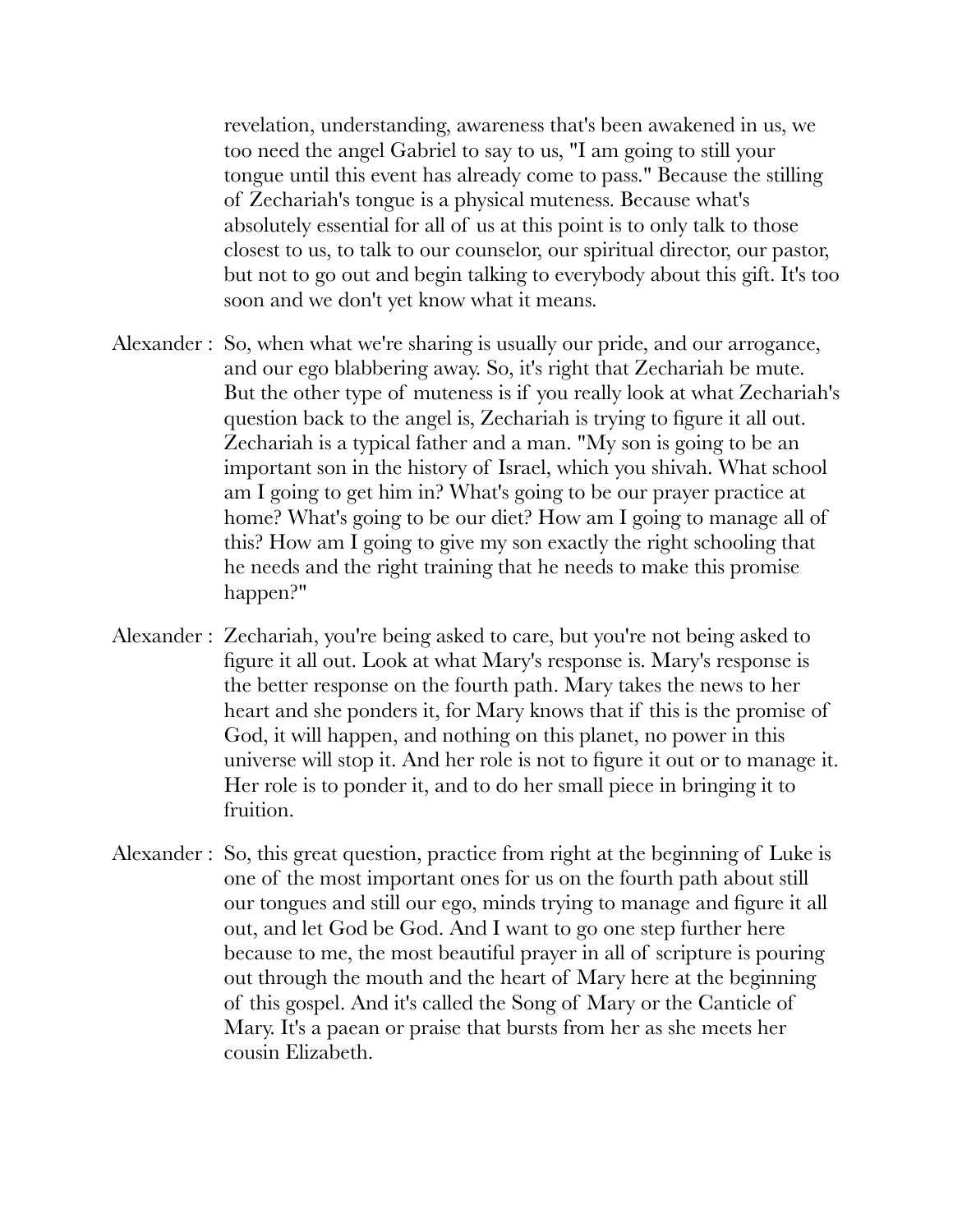- Alexander : But let's remember how Luke opens his gospel because Luke is the text that tells us the historical days surrounding Jesus's conception and birth. But he's not giving us history for history's sake. When Luke tells us who is the emperor, and when Luke tells us who is the governor, and when Luke tells us who are the priests in the Temple, what Luke is saying to us is these are days of enormous pain, and tremendous suffering, and great injustice, and the injustice is so overwhelming no one could have expected a turnaround. The government and the Jewish priesthood is against the people. The people have no one to turn to but God. And many of them, at this moment, are feeling despairing of God's presence, feeling that there is no way that they could ever defeat and overturn the injustice of the Roman emperor.
- Alexander : So, Luke gives us this incredible text for us today. You think things are bad today, you think things are irreversible today? I have a gospel for you. Luke. Luke who says it's precisely in this moment, it's precisely in this type of experience that the deep power of Jesus the Christ rises up again from the stones of the Earth and shouts, liberation, shouts justice, and love, and compassion, and reconciliation. Wait for it, believe it, know it. And this is Mary's canticle of praise because Mary does the most amazing thing ever in the text of her prayer. She prays the future as an event which has already happened. For she knows ... She doesn't hope and she doesn't even trust.
- Alexander : There's something in Christianity, in the spiritual practice of Christianity, which is beyond hope and beyond trust. And it is knowing in the very cells of your body, God's promise. And knowing that in God's time, if each one of us, if enough of us will do our small piece of work that God has put on our heart to do, if enough of us do that, the turnaround is assured.
- Alexander : And it is that reason that Luke so beautifully brings this prayer of Mary and gives it to us at the opening of this gospel of the fourth path, which is about the long, endless road of greater love, the long, endless road of wider justice, the long, endless road of deeper reconciliation. And that we are not obligated. In fact, we cannot ever get to the end of this road. Our obligation on the fourth path is to simply take one more step, and one more step, and one more step. And there'll be days when we stop and we pause, but there is no retirement from the fourth path. There's only a change of work. For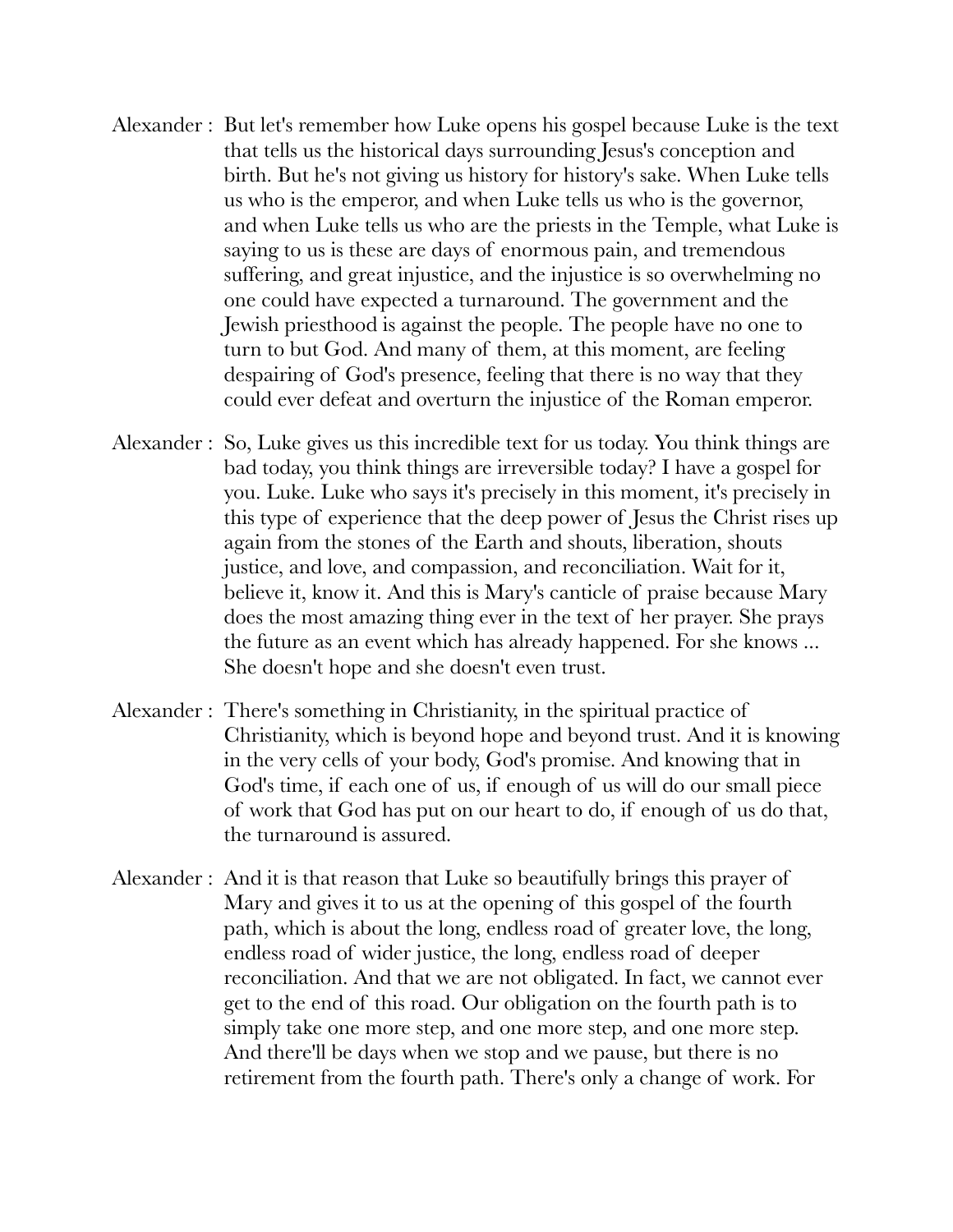we are obligated to be the hands, and the eyes, and the ears, and the feet of our God.

- Alexander : Each one of us offering the small gift that we have to offer so that all of those things that we dream and want to see happen will happen someday. May not be in our lifetime. The early Christians, 250 years, how many generations died trusting and knowing the promise, but never seeing the turnaround? And this is Luke's charge to us as we walked the fourth path to do the work, keeping our eyes on God, not keeping our eyes on the bottom line or looking for evidence that the turnaround is happening.
- Alexander : Martin Luther King Jr. gave these words in the American South in the bleak days of the Civil Rights movement. I remember these words because as a seven-year-old, I stood outside of my grandmother's house that had been firebombed by the KKK. These words, to me, summarize the work of the fourth path and the text of the gospel of Luke. He said, "Send your hooded perpetrators." I.e. the KKK. "Send your hooded perpetrators into our neighborhoods at the midnight hour. Burn our homes, beat our children, break our bones, and we will not hate you. We won't. But we will win our freedom because we will so appeal to your heart and to your conscience by our ability to suffer, that when we win our freedom, we will win yours as well."
- Alexander : Now, it's hard to argue with Martin Luther King, but I might suggest that perhaps to us today, that word suffering we might substitute. We will so appeal to your heart and to your conscience by our ability to love in the face of what others see as great suffering, that when we win our victory, when we win our freedom, the victory will be twofold, for we will have won yours as well.
- Alexander : And so, in these days with the gospel of Luke ringing in our hearts, the challenge is there is no human person who is our enemy. We do not fight people. We fight the perspective of ignorance. We fight the acts of injustice. But we understand that every person on the planet, we understand that every grain of soil and sand in the cosmos is already our brother and sister. And we assume the great and noble work of the four gospel path for radical transformation, so that as we convert our hearts to be ones of deeper love, that that love is what will go forth and touch the hearts of others. Even those who we consider to be our adversary. I wish you well.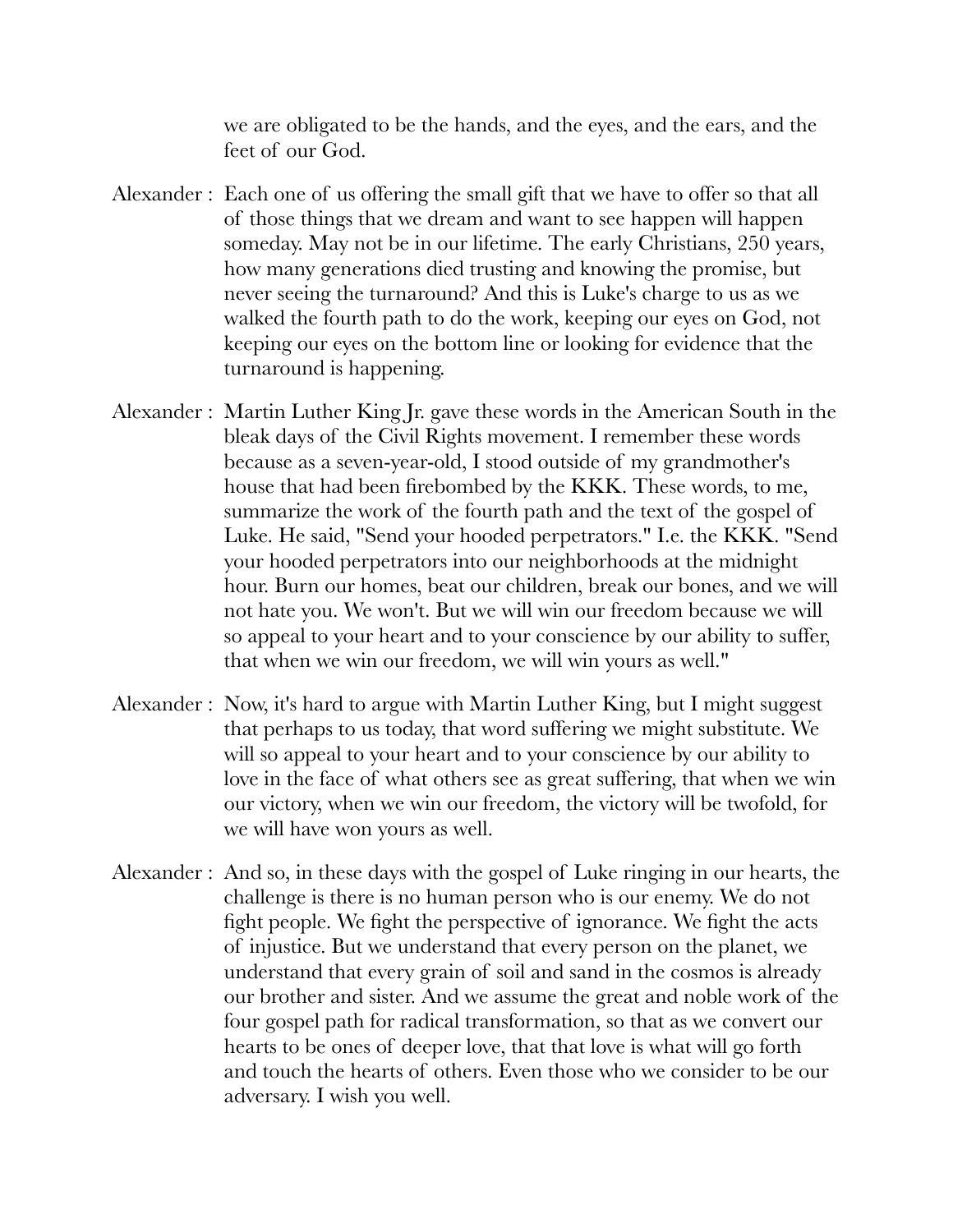Alexander : Are we concerned that our lives will be too short for the task? That we will never see results? No, never. We now know with certainty that life is eternal and God's time is the only one worth marking. We have our greater purpose and it's very clear. We are focused on the noble work with which Christians were charged 2000 years ago and which hasn't changed. Follow the journey. Understand and know God. Follow the journey. Grow and live with God. Follow the journey. Pass it on and serve God, and do this with all our heart, and soul, and strength, and mind.

The Essential Practices of the Journey

- Alexander: There are a few what I call core or essential practices, which power us, or hold the grace that powers us, along this Four-Gospel Journey for growth and transformation. And whether you engender these practices for yourself or with one other person or a small community. This is what makes this journey possible. When we go back and review the stories of Jesus and we bring that forward to today in this moment, what I believe is happening when we come into the reality of Jesus the Christ, is that we have come in to an experience of what I term deep freedom and safety.
- Alexander: Freedom and safety are a two step because there is no such thing as absolute freedom nor is there such a thing as absolute safety. It is finding the balance point between these two for ourselves.
- Alexander: Now what do I mean by freedom? When we come into the presence of Jesus the Christ, we come into a presence of love that is totally nonjudgmental. That in this presence of utter love and respect, it's the energy, the reality that makes us want to grow, that actually powers us in doing the work of growth. Not as a have to or a should, but because in the presence of Jesus the Christ, love calls to love. And when you look into the heart of love and you see yourself through that very heart, you want to be more. You want to be the authentic self that that love has created you to be.
- Alexander: So on the Four-Gospel Journey, we begin by the practice of freedom. We begin by looking at ourselves through the eyes of love, with non-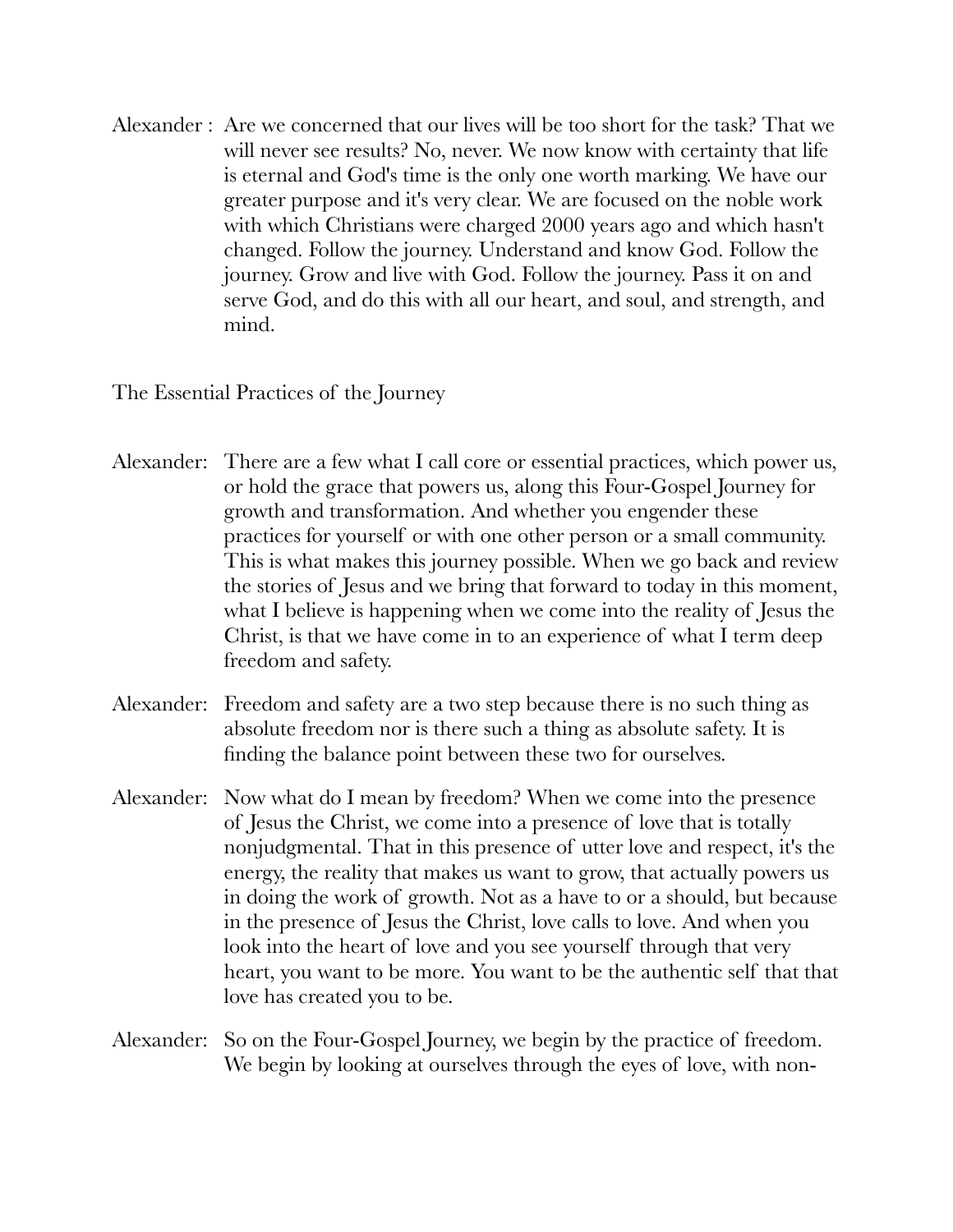judgment, accepting the beauty of who we are and accepting us in this moment exactly as we are now.

- Alexander: The other side of that is the presence of safety. The presence of safety must be a boundaried experience. I'm always caught in myself remembering that utter freedom is a horror because freedom, true freedom requires safe boundaries. We are not free to simply do everything. We are not free to simply say everything, not when we look at ourselves with a heart of love. There must be a boundaried experience. And what I ask when we are making the Four-Gospel Journey is that we stay away from speaking to ourselves or to another sort of absolute and dogmatic statements. I am on this journey not to convert anyone else. I'm on this journey to discover the deep truth of my authenticity, but that authenticity is always a place where I act respectful. I act respectfully towards myself. I act respectfully towards others. So the core practice as we move through the four pads is to come up against our own limitations of freedom and safety, come up against our own challenges and lessons, into how to be a person of great freedom and safety for myself and for others.
- Alexander: Freedom and safety does not mean that this journey is without risk. Freedom and safety does not mean that this is without pain. Freedom and safety does that mean that this journey is without challenge. What freedom and safety means is that in times of great pain and stress, perhaps even conflict, we are going to act through the eyes of love with respect for ourselves and respect for all others.
- Alexander: Now, the third practice, freedom and safety being the first two, the third practice is what I called welcoming the other. And I first learned about this practice really in my studies and being with peoples from the plains, indigenous peoples of the United States of the Americas. And they have a particular individual that they call the heyoka and the heyoka is someone who receives the vision in their adolescent vision quest that they are being called to this role, and the role is quite arduous. In fact, it is the most honored and the most arduous role of the entire people because the heyoka is called to in flesh in every way, not play acting, but to in flesh in every way being quote unquote, the other.
- Alexander: Now this starts with their mannerisms and their dress. The heyoka is often going to wear heavy furs in the summer and they're going to go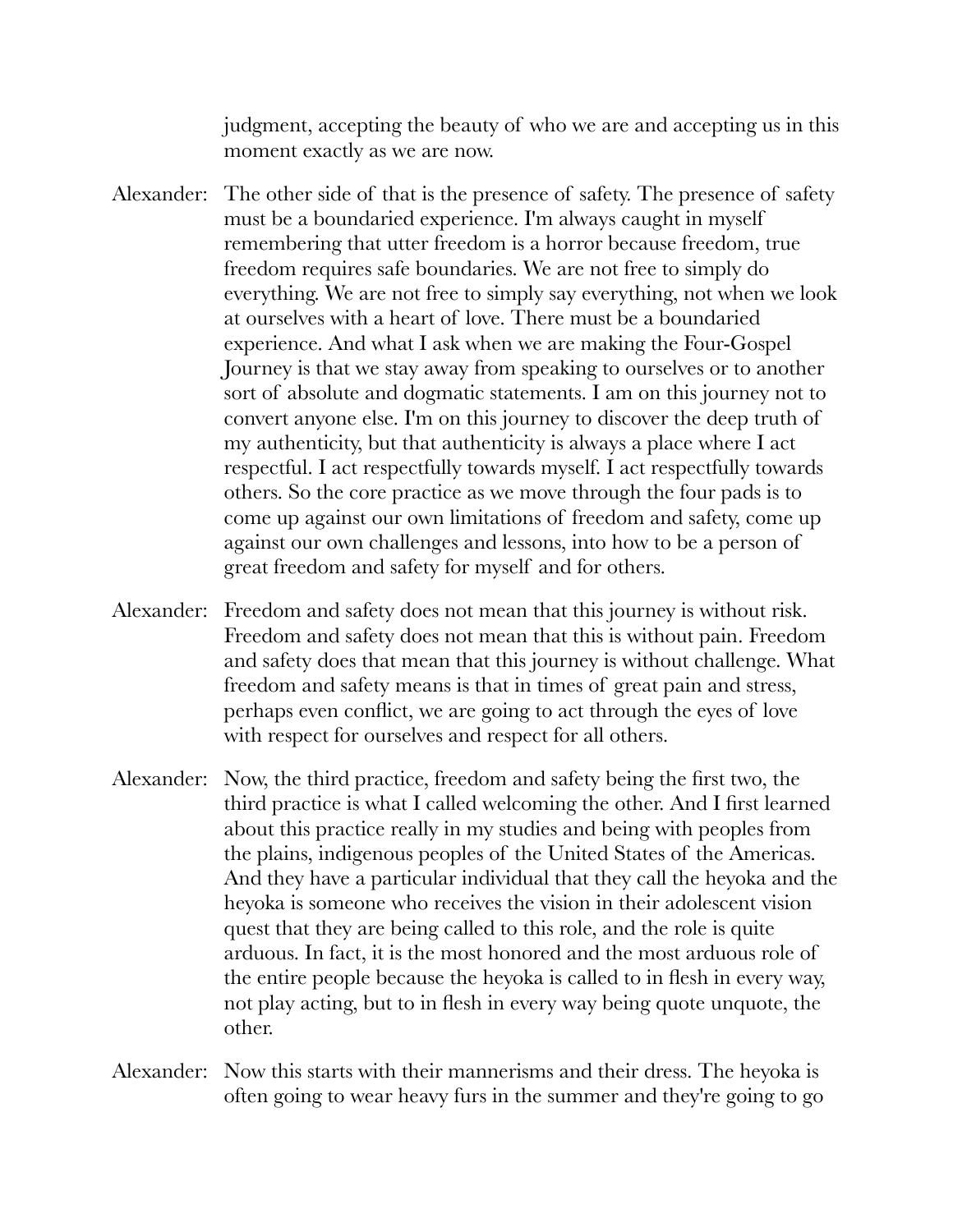half naked in the winter. The heyoka is going to learn to access the emotions that are opposite of what most of us are experiencing. For instance, the heyoka at a wedding is going to whale as if at a funeral and at a funeral is going to be humorous and joyful perhaps as a wedding. You'll often see the heyokas walking backward. You'll see the heyoka learning to be ambidextrous. Just they take on the physical and emotional characteristics which are opposite most of us, most of the people.

- Alexander: And the most honored role of the heyoka is what they do for us when we are at council, when we are discerning, when the chief or the elder has called all of us together to be in discernment about some question that's facing us as a people. At this moment and especially as our voices may begin to move in one direction in that discussion, the heyoka from a place of inner truth and integrity must speak to the opposite. Not to be adversarial, but the indigenous peoples of the Americas know that unless every voice is heard and respected, we cannot make a good discernment. So the heyoka is speaking what we often are uncomfortable with. What we think is certainly can't be part of this discussion, in part of this discernment. The heyoka comes in and gives voice to that in a vociferous and passionate way to get us to consider wholeness rather than a linear one-sided decision.
- Alexander: So I know that I have a heyoka voice inside of myself and it speaks back to the rest of me and it speaks different and conflicted and oppositional views. And what I've learned is that my spiritual work is not about cutting that voice off or demonizing that voice in any way, but welcoming it, pulling the chair up, giving it a place at the table. The heyoka knows that their opinion and their voice is not about winning an argument. That they offer their voice in selfless service for the wholeness of the people.
- Alexander: So I'd like to invite you to welcome that opposite, the other voice inside of yourself, for your own growth, but especially to offer welcome and respect to that voice in your community, in your family. Understand that the other must be welcomed if we are on the path to spiritual wholeness. Freedom, safety, and welcoming the other are the core practices of the Four-Gospel Journey for growth and transformation.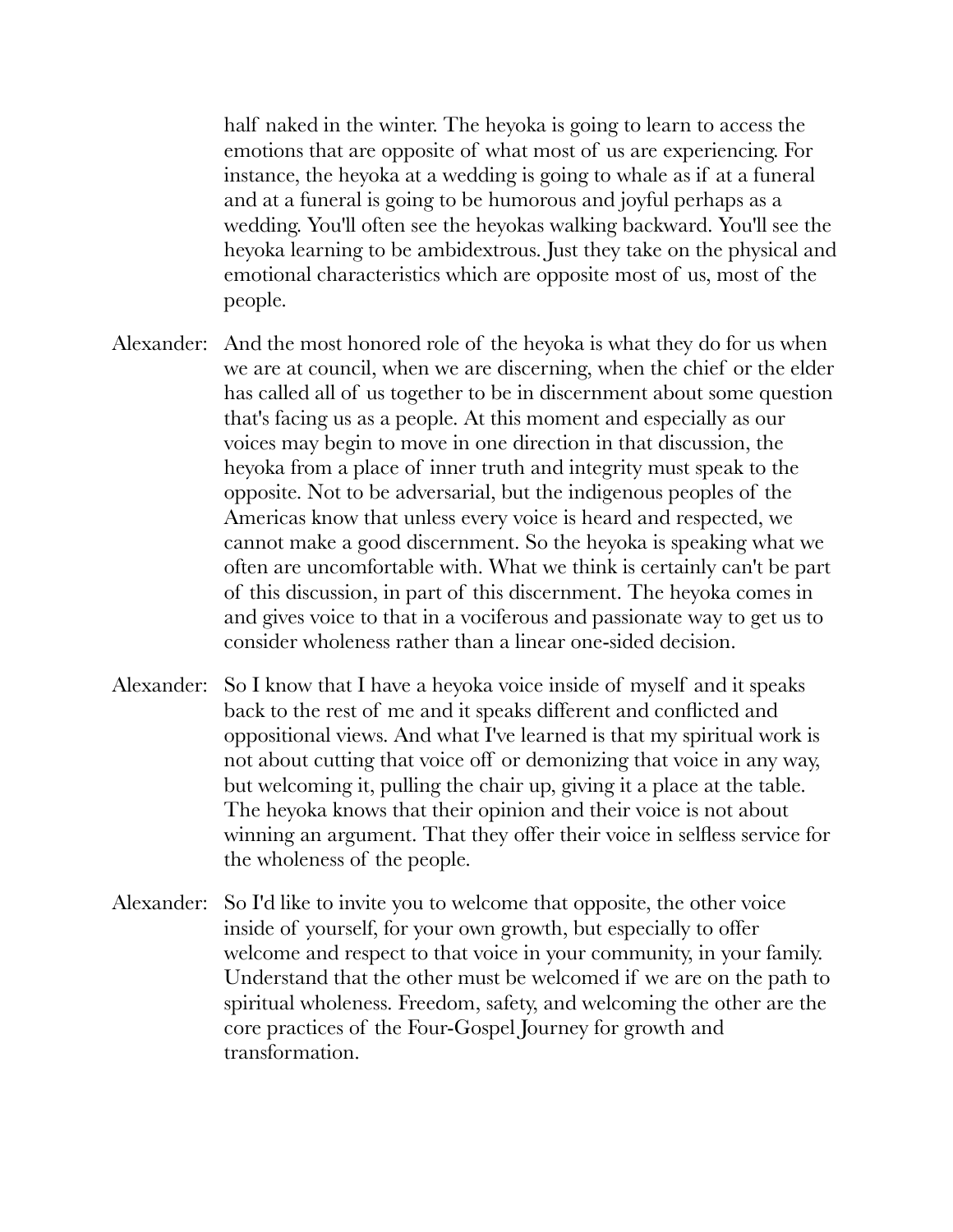- Alexander: In my work and as we come through the fourth path, and I've already said a great deal about how critical the fourth path is to complete one cycle of the journey, that we cannot for our own wholeness and holiness stop at the third path. That we must take that vision and awareness of the third path and walk it into the integrative work and service work of the fourth path. And in the book, I named eight separate practices, which are an outflow of the fourth path. But in this short video, I want to name two.
- Alexander: And the first is Speak Truth and Unity. And the next practice that I'll talk about just a moment is Absorb the Deeper Rhythms.
- Alexander: So Speak Truth and Unity as a deep practice of the fourth path where we go out to the community and perhaps to the world with some wider awareness and practice that we want to help engender in our lives. And because we have this new awareness, we oftentimes have a deep conviction about it, perhaps passion and zeal about it, and well we should, but we need to remember that as we go to the world in service, that we live in a cosmos, which is already the Christ, and so therefore we do not fight people. We bring awareness to new ideas, to new concepts, to new experiences.
- Alexander: So so often as I look around today and I hear people's speech, I hear people strongly advocating for their position, but then doing something which is detrimental to their position. They make the other person less than. They might even demonize the other person. Whether it's a friend, a family member, or a politician, or a public figure, that is not the work of the fourth path. The work of the fourth path is to speak truth, speak truth to power, but what Luke teaches us and what Jesus the Christ teaches us is, yes, we are going to speak truth to power, but we're going to speak truth to power in union and in love. I will never go to the place of looking at my adversary as a demon.
- Alexander: Second practice, Absorb the Deeper Rhythms. Now there are two aspects to this and one is, in whatever way I'd like you to begin to be aware and to trust, and to know the cycle, and perhaps one of the best ways to begin to know that is to remind ourselves of the truth of the seasons. And that in this way of understanding growth and transformation, a new cycle always begins at the moment where the light, the radiance of the old cycle begins to dim. So therefore, I would like you to forget about calendars and dates on calendars and I'd like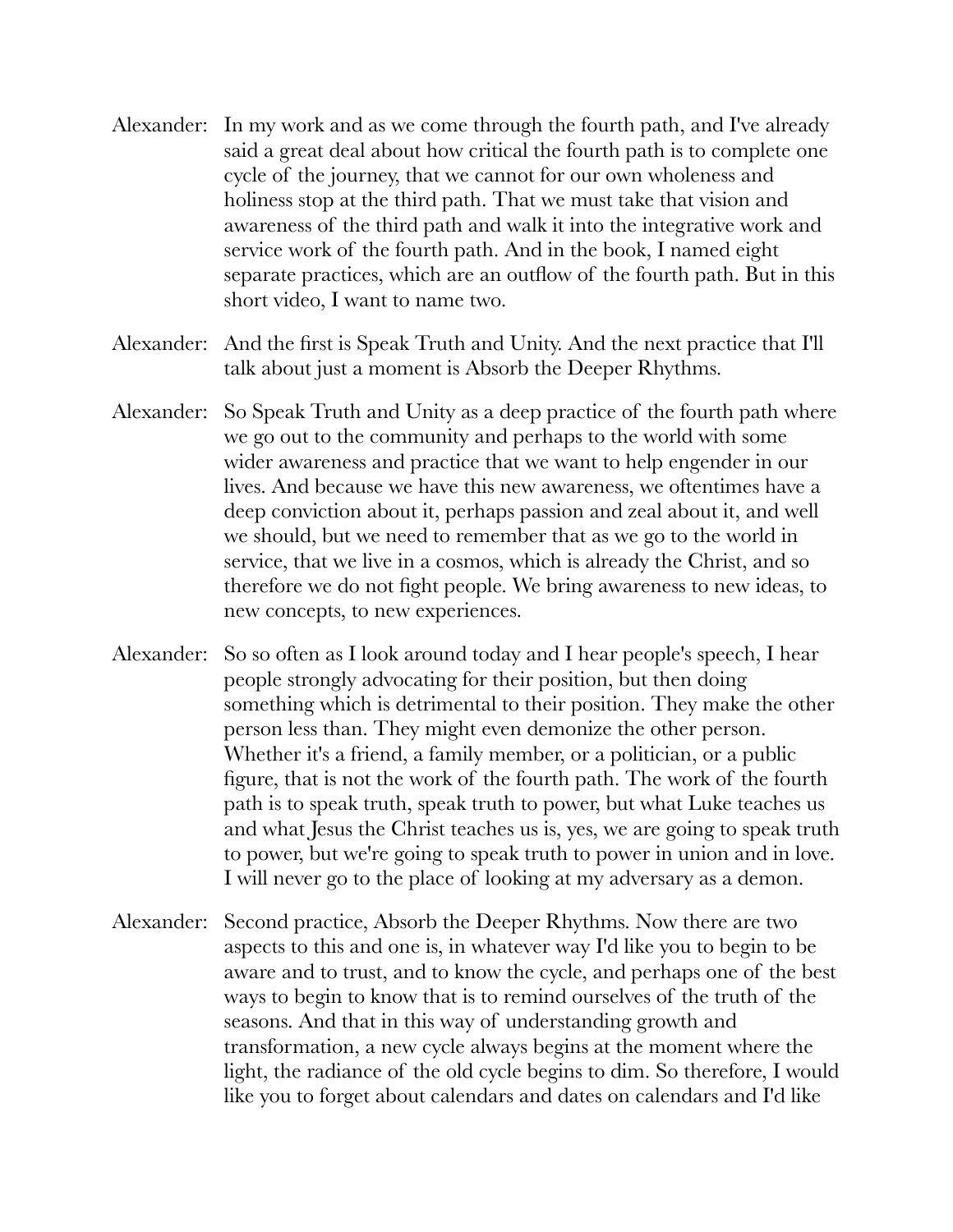you to return to the older understanding which almost every spiritual tradition and almost every indigenous people on the planet observe. Autumn is the beginning. Why autumn? Because that is the moment that the sun metaphorically begins to set on the seasons. And think about autumn and think about how autumn is the time that the year that's coming to a close, the growing cycle is coming to a close. The harvest is being brought in. We are celebrating the gifts of the harvest and immediately we're beginning to prepare ourselves for the new growing cycle.

- Alexander: What follows autumn is winter where things seem to die, where seeds are deep in the earth, where trees are barren. Where perhaps you live in a climate where there's deep snow or light snow or frost, but in some way, the winter experience is a death like experience and yet, we know because of the cycle, that there's a tremendous amount of new life that is happening in the winter. It's just that we can't see it yet and perhaps we can't feel it yet. I used to go out in the winter time and closely look at trees and you can actually see on the barren branches, the buds forming for the springtime.
- Alexander: And then following winter comes spring, when things leaf out, when things bud out, when there is perhaps a return to a great deal of color. Where there is a rush of adrenaline and emotion, and we remember that in the beauty of the spring that it's there, not for itself, but it's there for all the blossoms and buds to come to the fruition of summer where the fruit matures into harvest and the cycle starts again.
- Alexander: Knowing that we are part of the law of the cosmos, our planet is part of the law of the cosmos and that the law of the cosmos is an expression of the Christ. The Christ is not any one point of the journey. The Christ is the wheel and the flow of the journey. And that the wheel and the flow of the spiritual journey in us is just as certain in its sequence as autumn to winter, winter to spring, spring to summer, and summer back to autumn.
- Alexander: Now, perhaps you don't live in a place on the planet where the seasons are quite that distinct and dramatic. Another way to touch and absorb the deeper rhythm is the 24 cycle, the 24 hour cycle of the day. Remembering that late in the day as the sun begins to set, yeah, our civil culture tells us that the day is coming to an end, but when we understand the spiritual cycle, not the civil cycle, we now understand